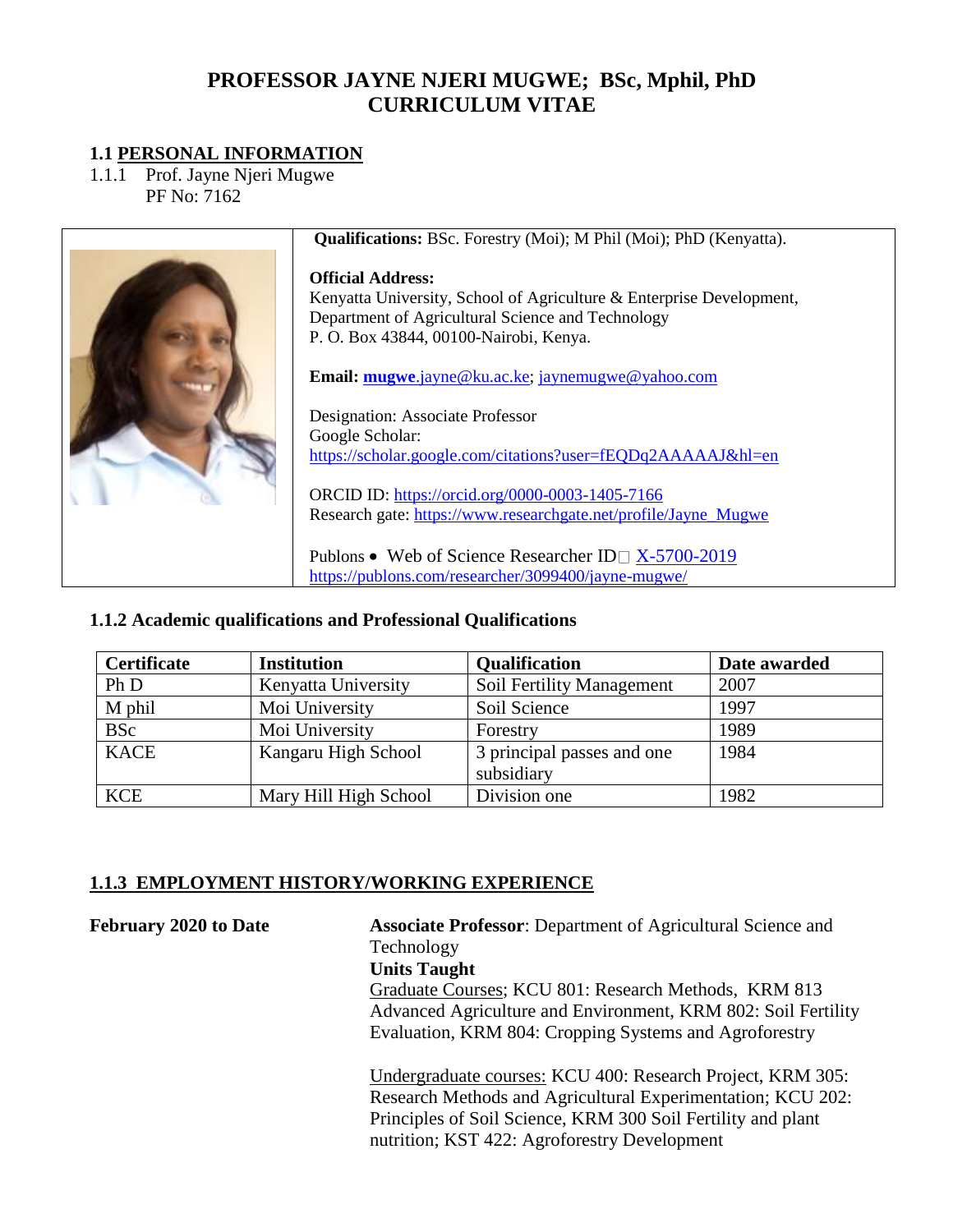**September 2017 to May 2018:** Sabbatical leave at the University of Embu (Reviewed Curriculum in BSc Agriculture, and taught Research Methods courses at both undergraduate and post graduate levels )

**August 2011 to February 2017**: Chairperson: Department of Agricultural Resource Management **May 2013 to January 2020:** Senior Lecturer (KU) **April 2009 to May 2013**: Lecturer (KU) **2004 to 2009**: Senior Research Officer: Kenya Forestry Research Institute (KEFRI) HQs **1991 to 2004**: Research Officer: KEFRI **1990 to 1991**: Assistant Research Officer: KEFRI

Area of Specialization

- Integrated Soil Fertility Management
- Research Methods

#### Research Interests

- Soil Health and fertility
- Carbon sequestration
- Soil productivity
- Legume cropping systems
- Climate Change

### **ADMINSTRATIVE RESPONSIBILITIES**

- August 2011 to February 2017: Chair of Department of ARM
- 3<sup>rd</sup> March to 15<sup>th</sup> April, 2015: Ag Dean, School of Agriculture and Enterprise Development.
- April 2009 to August 2011: In charge of Timetable; Department Brochure development
- April 2009 to August: In charge of Field trips coordination
- Chairperson: Soil Science Society of East Africa (2010 to 2011)

#### **1.1.4 Major Achievements since 2013**

- 1. **May 2019:** Grant to Host East Africa Community Masters scholarships (Masters in integrated Soil fertility Management)
- 2. **April 2019**: Proposal to Host PASET PhD scholarships selected for on-site visits
- 3. **Published 35 Articles** in peer reviewed journals (Total=55 journal articles)
- 4. **Published Seven (7)** Book chapters (Total 38 Book Chapters)
- 5. **Published Eight (8)** project Reports
- 6. **14 Papers** in peer reviewed proceedings
- *7.* **15 Papers** presented in conferences but not in proceedings
- 8. **Post graduate supervision**: Successfully supervised Four (5) PhD students and 27 Masters students since Joining KU in 2009.
- 9. **Thesis Examination:** Externally examined 12 thesis; including two PhD
- 10. **External Examiner:** South Eastern University, Captain Cook University, Jomo Kenyatta Of Agriculture and Technology
- 11. **Administration:** Chair of Department (ARM) for 5.6 years (Headed accreditation of Animal Health and production programme and creation of the Department of Animal Sciences; initiated open learning programmes)
- 12. **Grants:** Winning Research Grant to carry of (AGRA 2013 SHP 014) that started in May 2014 and ended in April 2017 (closure letter received) Title: Scaling up soybean and climbing beans using a value chain approach in maize-based systems of central Highlands of Kenya **(USD 549,645)** <http://socoproject.org/>
- 13. Best paper in food security during the 11<sup>th</sup> Egerton University conference held in March, 2017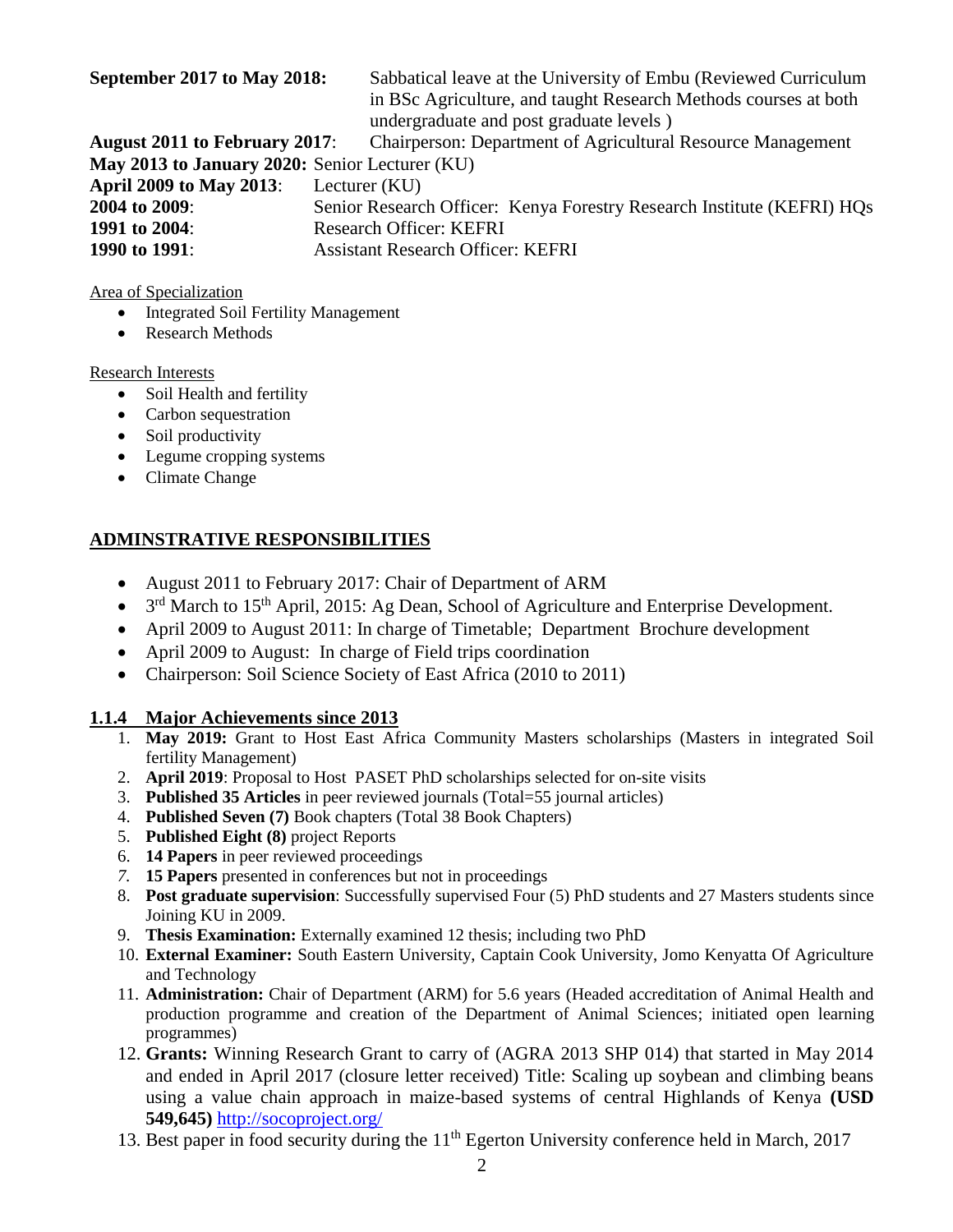- 14. **Grants:** Successfully completing Donor funded project (AGRA 2009 SHP 022) and receiving closure letter after fulfilling requirements of the grant **(USD 806,629)** [http://research.ku.ac.ke/index.php/en/component/content/article/119-latest-research-news/286](http://research.ku.ac.ke/index.php/en/component/content/article/119-latest-research-news/286-dirt-matters-invest-in-soils-improve-livelihoods) [dirt-matters-invest-in-soils-improve-livelihoods](http://research.ku.ac.ke/index.php/en/component/content/article/119-latest-research-news/286-dirt-matters-invest-in-soils-improve-livelihoods)
- 15. Earning a Nine Months Sabbatical leave to University of Embu
- 16. Supporting 15 Masters student in their Research Projects through AGRA SHP 014 Grant (Self Initiative)
- 17. Supporting two (2) Masters student with CONNESSA Grant
- 18. Community outreach through working with farmers and preparing extension materials

## **2.0 RESEARCH AND PUBLICATIONS**

#### **2.1 PAPERS/PUBLICATIONS IN REFEREED JOURNALS**

- 1. Mugwe, JN., Ayieko D, Bett E and Mogaka., H (2020). Determinants of smallholders farmers' participation in collective marketing of maize in the central highlands of Kenya. *African Journal of Rural Development*, [S.l.], v. 4, n. 2, p. 225-241., April, 2020. ISSN 2415-2838. [https://www.afjrd.org/jos/index.php/afjrd/article/view/2000.](https://www.afjrd.org/jos/index.php/afjrd/article/view/2000)
- 2. **Mugwe JN,** Ngetich FK and Oduor E (2019). Integrated Soil Fertility Management: Evolving paradigms toward integration© Springer Nature Switzerland W. Leal Filho et al. (eds.), Zero Hunger, https://doi.org/10.1007/978-3-319-69626-3\_71-1
- 3. Mwende N, Danga B, Mugwe J.N., and Kizito (2019). Effect of Integrating Tied ridging, Fertilizers and Cropping Systems on Maize Performance' in Arid and Semi-Arid Lands of Eastern Kenya. *African Journal of agricultural Science and technology***:** 5: (2) 86-91 <http://www.ajest.info/index.php/ajest/article/view/355>
- 4. Murage, FM, **Mugwe J.N,** Ngetich, K.F, Mucheru-Muna, M.M and Mugendi, DN (2019). Adoption of soybean by smallholder farmers in the Central Highlands of Kenya. *African Journal of Agricultural economics and Rural Development* **7 (5) 1-12.** [https://ir](https://ir-library.ku.ac.ke/handle/123456789/19470)[library.ku.ac.ke/handle/123456789/19470](https://ir-library.ku.ac.ke/handle/123456789/19470)
- 5. Mwebia F,W.. **Mugwe, J.N**., Mucheru-Muna M., Mugendi, D.N. (2019). Influence of farmer groups' characteristics on up scaling uptake of soil fertility technologies in Eastern Kenya. (2019). *Journal of Agriculture* 6 (1) 1-17<http://www.researchjournali.com/view.php?id=4848>
- 6. Bett, E., **Mugwe, J**., Nyalugwe, N. Haraman, E., Williams, F., Tambo, J., Wood, A. and Bundi, M. (2018). Impact of plant clinics on disease and pest management, tomato productivity and profitability in Malawi. *CABI Working Paper* 11, 30pp. <https://dx.doi.org/10.1079/CABICOMM-25-8089>
- 7. Verde, B., Danga, B., **Mugwe J**., (2018). Interactive effect of goat manure, phosphate fertilizer and lime on soil fertility in Embu County, Kenya. *Discovery Agriculture*: 4:1-8. [http://ir](http://ir-library.ku.ac.ke/handle/123456789/18731)[library.ku.ac.ke/handle/123456789/18731](http://ir-library.ku.ac.ke/handle/123456789/18731)
- 8. Kiboi, M.N., Ngetich, K.F., Diels, J., Mucheru-Muna, M., **Mugwe, J.,** Mugendi, D.N (2017). Minimum tillage, tied ridging and mulching for better maize yield and yield stability in the Central Highlands of Kenya. *Soil & Tillage Research*, 170: 157-166. <https://doi.org/10.1016/j.still.2017.04.001>
- 9. Njeru, P., Maina, I., Lekasi J., Kimani, S., Esilaba, A, **Mugwe, J**. and Mucheru-Muna, M (2016). Climate Smart agriculture adaptation strategies for rainfed agriculture in drought prone areas of central Kenya. *International Journal of Agricultural Resources, Governance and Ecology*. Vol 12 (2) 113- 124.<https://doi.org/10.1504/IJARGE.2016.076928>
- 10. Mugi-Ngenga EW, Mucheru-Muna MW, **Mugwe JN,** Ngetich FK, Mairura FS,and Mugendi DN (2016). Household's socio-economic factors influencing the level of adaptation to climate variability in the dry zones of Eastern Kenya. *Journal of Rural Studies* 43 (2016) 49-60. <https://doi.org/10.1016/j.jrurstud.2015.11.004>
- 11. Musyoki JK, Mugwe JN, Mutundu K & Muchiri M. (2016) Factors influencing level of participation of community forest associations in management forests in Kenya, *Journal of Sustainable Forestry,* 35:3, 205-216, DOI: 10.1080/10549811.2016.1142454.<http://dx.doi.org/10.1080/10549811.2016.1142454>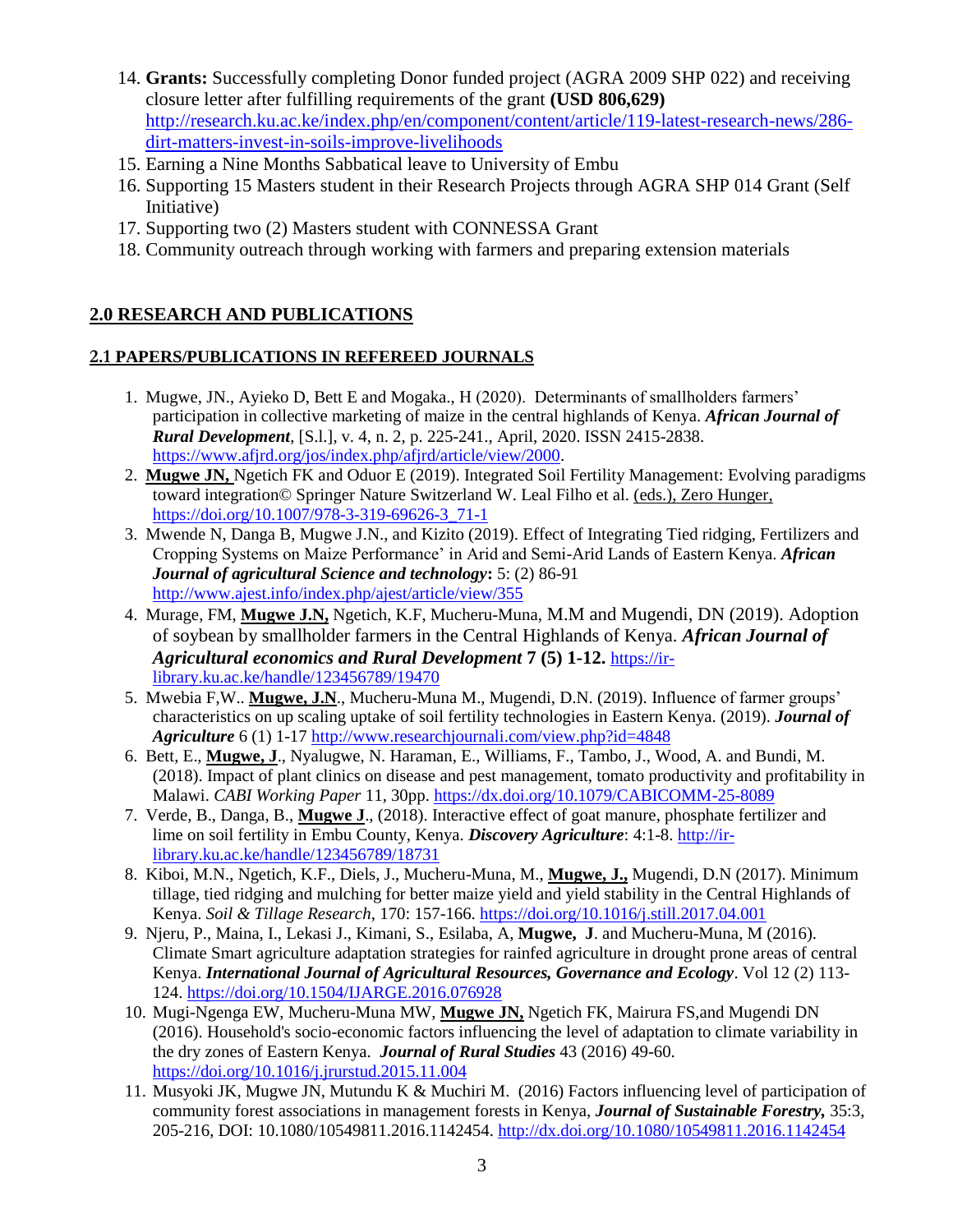- 12. Masika KO, Mucheru-Muna MM, Ngetich FK, **Mugwe JN,** Mugendi DN, Mairura F, Shisanya C and Makokha GL (2015). Potential of deterministic and geostatistical rainfall interpolation under high rainfall variability and dry spells: case of Kenya's Central Highlands. *Theoretical and applied climatology* Vol 199 No 3-4. ISSN 0177-798X. *Theoretical Applied Climatology.* DOI 10.1007/s00704-015-1413-2.<https://hdl.handle.net/10568/73658>
- 13. Masika OK, Mucheru-Muna MM, Ngetich F K, **Mugwe JN**, Mugendi DN, Mairura FK and Muriuki J (2015). Using APSIM Model as a Decision –support tool for long term integrated nitrogen management and maize productivity under semi arid conditions in Kenya. *Experimental Agriculture:* 52 (2) 279-299<https://doi.org/10.1017/S0014479715000095>
- 14. Kabirigi M., Musana B., Ngetich F, **Mugwe J,** Mukuralinda A and Nabahungu NL (2015). Applicability of conservation agriculture for climate change adaptation in Rwanda's situation. *Journal of Soil Science and Environmental Management*: 6 (9) 241-248. DOI 10.5897/JSSEM15.0508 . <https://hd.handle.net/10568/76573>
- 15. Masika OK, Mucheru-Muna MM, Ngetich FK, **Mugwe JN,** Mugendi DN and Mairura FK (2015). Rainfall Variability, Drought Characterization, and Efficacy of Rainfall Data Reconstruction: Case of Eastern Kenya. **Advances in** *Meteorology* Volume 2015 (2015), Article ID 380404, 16 pages. <http://dx.doi.org/10.1155/2015/380404>
- 16. Bashagaluke J., Nicole N., Didier F. , Mochoge B., **Mugwe J**, Walangululu J., (2015). Application of infrared technique in soil properties characterization in South Kivu province of DR Congo. *African Journal of Food Science and Technology* (ISSN: 2141-5455) Vol. 6(2) pp. 58-67. http://www.interesjournals.org/AJFST
- 17. Muchai S K, Mucheru-Muna MW, **Mugwe JN**, Mugendi DN and Mairura FK (2014). Client focused Extension approach for disseminating soil fertility management in central Kenya. International journal of Agricultural Extension *(IJAE) 02 (02) 129-136.* <http://escijournals.net/index.php/IJAE/article/view/801> <http://ir-library.ku.ac.ke/handle/123456789/11707>
- 18. Ahmat1 FL, **Mugwe JN,** Kimani S, Gweyi JO (2014). Maize response to Tithonia diversifolia and rock phosphate application under two maize cropping systems in Kenya. *Journal of Applied Biosciences* 79:6983 – 6991 ISSN 1997–5902.<http://dx.doi.org/10.4314/jab.v79i1.18>
- 19. Macharia JM, **Mugwe JN**, Mucheru-Muna M, Mugendi DN (2014). Socioeconomic factors influencing levels of knowledge in soil fertility management in the central highlands of Kenya*. Journal of Agricultural Science and Technology*; 701-711 ISSN 1939-1250 doi: 10.17265/2161- 6264/2014.09.003[. https://ir-library.ku.ac.ke/handle/123456789/10372](https://ir-library.ku.ac.ke/handle/123456789/10372)
- 20. Ngetich, K. F., Diels, J., Shisanya, C. A., **Mugwe, J. N**., Mucheru-Muna, M. and Mugendi, D. N. (2014). Effects of selected soil and water conservation techniques on runoff , sediment yield and maize productivity under sub-humid and semi-arid conditions in Kenya. *Catena***,** 121, 288-296. doi: 10.1016/j.catena.2014.05.026.<https://doi.org/10.1016/j.catena.2014.05.026>
- 21. Mucheru-Muna, M, Mugendi, D.N., Pypers P, **Mugwe, J.N**., Kungu, J., Vanlauwe, B. and Merckx, R (2014). Enhancing maize productivity and profitability using organic inputs and mineral fertilizer in central Kenya smallhold farms. *Experimental Agriculture*, volume 50 (2), pp. 250 <https://doi.org/10.1017/S0014479713000525>
- 22. Matusso JMM, **Mugwe JN** and Mucheru-Muna MW (2014). Effect of different maize (Zea mays L.) soybean (Glycine max (L.) Merrill intercropping patterns on yields and land equivalent ratio. *Journal of Cereals and Oilseeds*: 4 (4)48-57.<http://ir-library.ku.ac.ke/handle/123456789/8781>
- 23. Ngetich, F.K., Mucheru-Muna, M., **Mugwe, J.N.,** Shisanya, C.A., Diels, J., Mugendi, D.N. (2014). Length of growing season, rainfall temporal distribution, onset and cessation dates in the Kenyan highlands. *Agricultural and Forest Meteorology* 188: 24-32. **doi**: 10.1016/j.agrformet.2013.12.011. <https://doi.org/10.1016/j.agrformet.2013.12.011>
- 24. Matusso JMM, **Mugwe JN** and Mucheru-Muna MW (2014). Effect of different maize (Zea mays L.) soybean (Glycine max (L.) Merrill) intercropping patterns on yields, light interception and leaf area index in Embu West and Tigania East sub counties. *Academic Research Journal of Agricultural Science and Research* Vol. 2(2), pp. 6-21.
- 25. Matusso JMM, **Mugwe JN** and Mucheru-Muna MW (2014). Changes of Soil Inorganic N, Soil Organic C and N Uptake by Maize and Soybean under Different Intercropping Patterns in Embu West and Tigania East Counties of Central Kenya. *Academic Research Journal of Agricultural Science and Research* Vol. 2(2), pp. 22-33, April 2014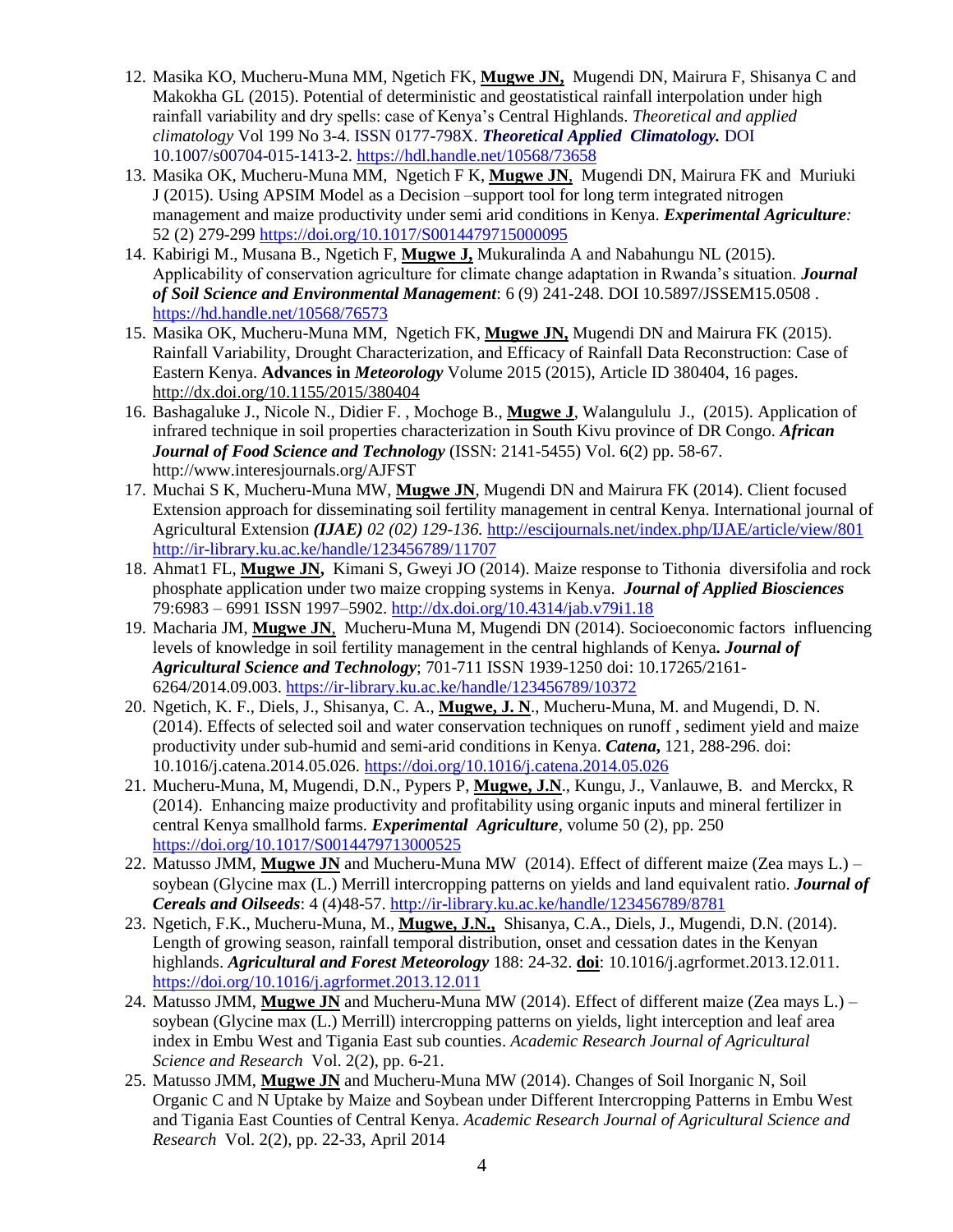- 26. Okeyo, A.I., Mucheru-Muna, M., **Mugwe, J.N.,** Ngetich, F.K., Mugendi, D.N., J. Diels, C.A. Shisanya, (2014). Effects of selected soil and water conservation technologies on nutrient losses and maize yields in the central highlands of Kenya. *Agricultural Water Management***,** 137, 52-58. [http://www.sciencedirect.com/science/article/pii/S0378377414000390](https://econpapers.repec.org/scripts/redir.pf?u=http%3A%2F%2Fwww.sciencedirect.com%2Fscience%2Farticle%2Fpii%2FS0378377414000390;h=repec:eee:agiwat:v:137:y:2014:i:c:p:52-58)
- 27. Matusso, J. M. M., **Mugwe J. N**. and Mucheru-Muna M. (2014) Effects of Different Maize (Zea mays L.) – Soybean (Glycine max (L.) Merrill) Intercropping Patterns on Yields and its Economics. *Advanced Journal of Agricultural Research* Vol. 2(003), pp. 038-048, ISSN: 2360-9354 Advanced Journals <http://www.advancedjournals.org/AJAR>
- 28. Matusso, M.**, Mugwe, J.N**, Mucheru-Muna, M. (2014). Effects of different maize (*Zea mays* L.) soybean (*Glycine max* (L.) Merrill) intercropping patterns on soil mineral-N, N-uptake and soil properties *African Journal of Agricultural Research***: Vol 9 (1)**, pp. 42-55, 2 January, 2014 DOI: 10.5897/AJAR2013.7178 ISSN 1991-637X ©2014. <http://ir-library.ku.ac.ke/handle/123456789/8762>
- 29. Verde BS, Danga BO and **Mugwe JN** (2013). Effects of manure, lime and mineral P fertilizer on soybean yields and soil fertility in a Humic Nitisol in the central highlands of Kenya. *International Journal of Agricultural Science Research* : 2 (9) 283-291.
- 30. Nduwumuremyi A, Ruganzu R, **Mugwe JN**, Rusanganwa AC (2013). Effects of unburned lime on soil pH and base cations in acidic soil. *ISRN Soil Science* Volume 2013, Article ID 707569, 7 pages. http://dx.doi.org/10.1155/2013/707569
- 31. Verde BS, Danga BO and **Mugwe JN** (2013). The effects of Manure, Lime and fertilizer on N uptake and Soybean Yields (Glycine Max (L.) Merril) in the central highlands of Kenya. *Journal of Environmental Science and Engineering* **B2 111 – 116 ISSN a1934-8932.**
- 32. Athanase N, **Mugwe JN**, Ruganzu V, Rusanganwa C and Nyirinkwaya B (2013). Effects of Travertine on Selected Soil Properties and yield of Irish Potato (*Solanum Tuberosum L*) in acidic soils. *Journal of Agricultural Science and Technology* A3 **175 – 182 ISSN 1939-1250**.
- 33. Verde, B, Danga BO., **Mugwe JN** (2014). Soil microbial biomass changes with application of organic nd inorganic in acid soil in Embu County, Kenya. *Scholary journal of agricultural Sciences.* 4 (1) 27- 31. http://www.scholarly- journals.com/sjas/archive/2014/January/pdf/Benvido%20et%20al.pdf <http://ir-library.ku.ac.ke/handle/123456789/10304>
- 34. Ngetich KF, Mucheru-Muna M, **Mugwe JN**, Shisanya CA, Diels J, Mugendi DN (2014). Length of growing season, rainfall temporal distribution, onset and cessation dates in the Kenyan highlands. *Agricultural and Forest Meteorology* 188 (2014) 24– 32. [http://ir](http://ir-library.ku.ac.ke/handle/123456789/9342)[library.ku.ac.ke/handle/123456789/9342.](http://ir-library.ku.ac.ke/handle/123456789/9342)<https://doi.org/10.1016/j.agrformet.2013.12.011>
- 35. Musyoki JK, **Mugwe JN,** Mutundu K and Muchiri M (2013). Determinants of Household Decision to Join Community Forest Associations: A Case Study of Kenya," **ISRN Forestry**, vol. 2013, Article ID 902325, 10 pages, 2013. doi:10.1155/2013/902325. *<http://dx.doi.org/10.1155/2013/902325>*
- 36. Matusso, J.M., **Mugwe, J.N**., and Mucheru-Muna, M. (2014). Potential role of cereal-legume intercropping systems in integrated soil fertility management in smallholder farming systems of Sub-Saharan Africa. *Research Journal of Agriculture and Environmental Management.* Vol. 3(3), pp. 162-174, March, 2014, ISSN 2315 - 8719© 2014 Apex Journal International.
- 37. Njeru PNM, **Mugwe J**, Mucheru-Muna M, Maina I, Mwangi, S. Amboga S. Miruka S, J.K. Lekasi JK, Kimani SK, Miriti J, Gitari J, Mahasi M. (2013) Integrating scientific and farmers' evaluation of water harvesting and soil fertility technologies in sorghum productivity in Eastern Kenya. *East Africa Agriculture and Forestry Journal. (2013) 78(3), 143-150*
- 38. Nduwumuremyi, A, Ruganzu, V., **Mugwe, J.N.** Sylvestre, H. (2013). Soil acidification and lime quality: sources of soil acidity, its effects on plant nutrients, efficiency of lime and liming requirements, *Agricultural Advances:* 2(9) 259-269, ISSN 2251-7820, DOI: 10.14196/aa.v2i9.988.
- 39. Nduwumuremyi, A., **Mugwe, J.N.,** Rusanganwa C. A. and Mupenzi J. (2013). Mapping of limestone deposits and determination of quality of locally available limestone in Rwanda, *Journal of Soil Science and Environmental Management*, Vol. 4(5), pp. 87-92, ISSN 2141-2391, DOI 10.5897/JSSEM12.20. <https://www.researchgate.net/publication/272712968>
- 40. Njeru PNM, **Mugwe J**, Maina I, Mucheru-Muna M, Mugendi D, Lekasi JK, Kimani SK, Miriti J, Esilaba AO and Muriithi F (2013). Integrating scientific and farmers' perception towards evaluation of rain-fed agricultural technologies for sorghum and cowpea productivity in Central Kenya**.** *Journal of Soil Science and Environmental Management* Vol. 4(7), pp. 123-131, November, 2013. [http://ir](http://ir-library.ku.ac.ke/handle/123456789/8751)[library.ku.ac.ke/handle/123456789/8751](http://ir-library.ku.ac.ke/handle/123456789/8751)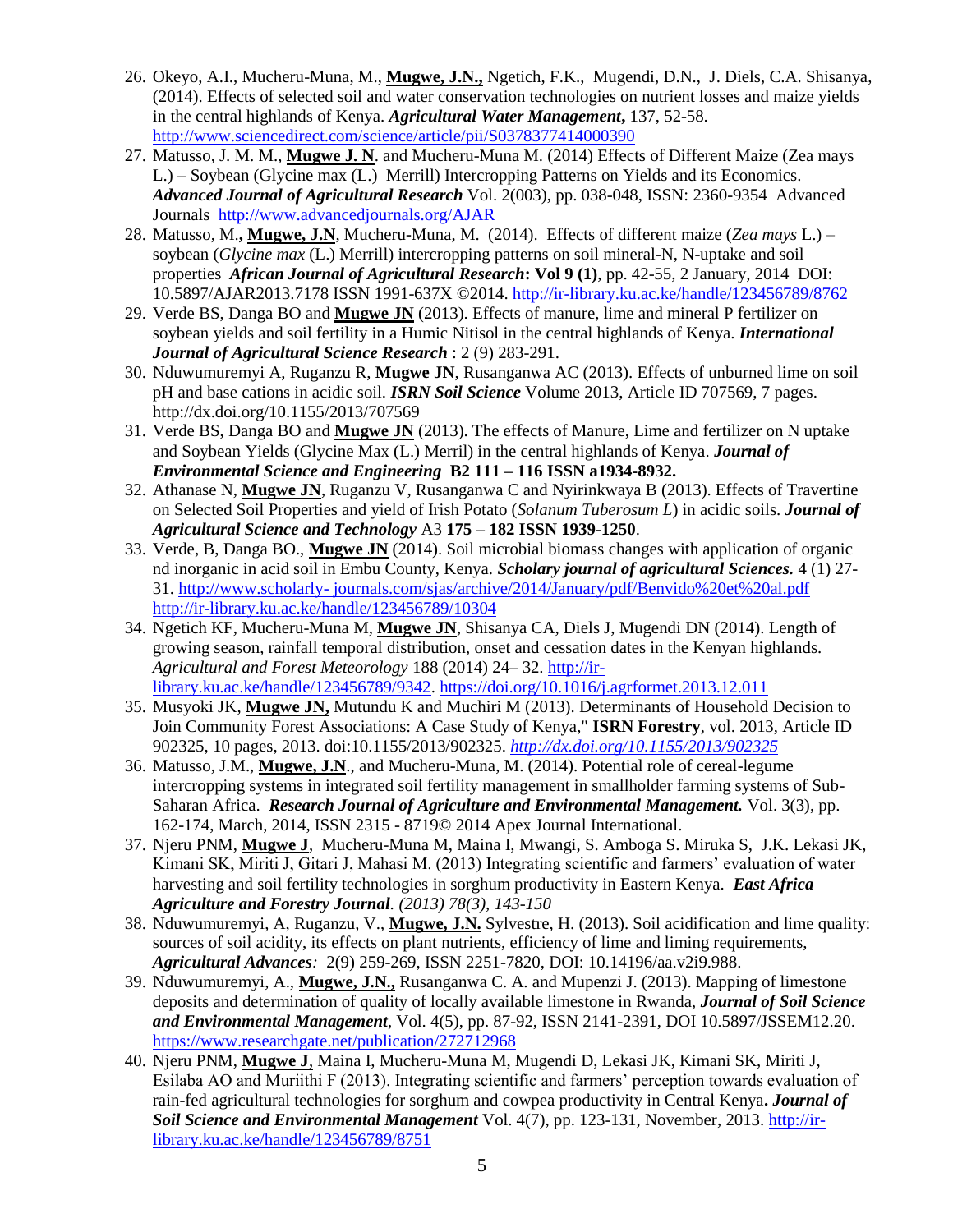- **41.** Kimaru SM, **Mugwe J**, Mucheru-Muna MW, Mugendi DN (2013). Gender disparities in uptake of information on soil fertility management in the central highlands of Kenya. International *Journal of Agricultural Science and research (IJASR*) 3 (2) 197-206. https://www.researchgate.net/publication/262680353
- **42.** Kimaru SM, **Mugwe J**, Mucheru-Muna MW, Mugendi DN (2012). Influence of Education Levels on Dissemination of Soil Fertility Management Information in the Central Highlands of Kenya. *Journal of Agriculture and Rural Development in the Tropics and Subtropics (JARTS); 113 2: 89-99.* URN: <http://nbn-resolving.de/urn:nbn:de:hebis:34-urn:nbn:de:hebis:34-2012092441785>
- **43.** Mucheru-Muna M, Pypers P, Mugendi D, **Mugwe J,** Merckx R and Vanlauwe B (January 2010). A staggered maize .legume intercrop arrangement robustly increases crop yields and economic returns in the highlands of Central Kenya. *Field Crops Research 115: 132-139.*  <https://doi.org/10.1016/j.fcr.2009.10.013>
- 44. **Mugwe JN**, Mugendi DN, Mucheru Muna M, Odee D and Franklin Mairura (2009). Effect of selected organic materials and inorganic fertilizer on soil fertility in a Humic Nitisol in the Central highlands of Kenya. *Soil Use and Management 25: 434 - 440*
- 45. Mucheru-Muna MW, Mugendi D, **Mugwe J,** and Kung'u J (2009). Soil mineral N dynamics in a maize crop following different soil fertility amendments in different soil fertility status in sub-humid and semiarid regions in Central Kenya. *Research Journal of Agriculture and Biological Sciences* 5 (6): 978-993
- 46. **Mugwe JN**, Mucheru-Muna MM, Mugendi DN, Kung'u JB, Bationo A and Mairura F (2009) Adoption potential of selected organic inputs for improving soil fertility in the central highlands of Kenya. *Agroforestry Systems, 76: 467-485*
- 47. **Mugwe JN**, Mugendi DN, Kung'u J, Mucheru-Muna M (2009). Crop yields responses to application of organic and inorganic soil inputs under on-station and on-farm trials *Experimental Agriculture, 45:47- 59*
- 48. **Mugwe JN**, Mugendi DN, Mucheru-Muna M, Merckx R, Chianu J and Vanlauwe B (2009) Determinants of the decision to adopt integrated soil fertility management practices by smallholder farmers in the central highlands of Kenya. *Experimental Agriculture, 45:61-75*
- 49. Mucheru-Muna MW, Mugendi D, **Mugwe J**, Kung'u J (2008). Maize yields and mineral-N movement as affected by organic and inorganic inputs in a humic Nitisol in Meru South District, Kenya. *African Journal of Environmental Studies and Development 1: 99-108*
- 50. Mugendi D, Mucheru-Muna MW**, Mugwe J**, Kung'u J, Bationo A (2008). Best bet soil fertility technologies for improved food production in the Central highlands of Kenya. *African Journal of Environmental Studies and Development 1: 8-15*
- 51. Mucheru-Muna MW, Mugendi D, Kung'u J, **Mugwe J,** Bationo A (2007). Effects of organic and mineral fertilizer inputs on maize yield and soil chemical properties in a maize cropping system in Meru South District, Kenya. *Agroforestry Systems 69: 189-197*
- 52. Mucheru-Muna M, Mugendi DN, **Mugwe J**. 2008. Maize yields and mineral movement as affected by organic and inorganic inputs in a humic Nitisol in Meru South District, Kenya. African Journal of Environmental studies and development 1: 99-107
- 53. Mugendi DN, Kanyi MK, Kungu JB, Wamicha MN and **Mugwe JN** 2004. The role of agroforestry trees in intercepting leached nitrogen in the farming systems of the central highlands of Kenya. *East African Agricultural and forestry Journal* 69: 69-79.
- 54. Mugendi DN, Nair PKR, Graetz , Mugwe J N, O'Neill (1999) Recovery by alley-cropped maize and trees from 15N-labeled tree biomass in the sub-humid highlands of Kenya. <https://link.springer.com/article/10.1007/s003740050630>
- 55. Mugendi DN, Nair PKR, **Mugwe JN**, O'Neill MK and Woomer PL 1999. Alley cropping of maize with Calliandra and leucaena in the subhumid highlands of Kenya. Part 1. Soil fertility changes and maize yields. Agroforestry systems 46: 39-50
- 56. Mugendi DN, Nair PKR, **Mugwe JN**, O'Neill MK and Woomer PL 1999. Alley cropping of maize with Calliandra and leucaena in the sub-humid highlands of Kenya. Part 2. Biomass decomposition, N mineralization, and N uptake. Agroforestry systems 46: 51-64. <https://link.springer.com/article/10.1023/A:1006288301044>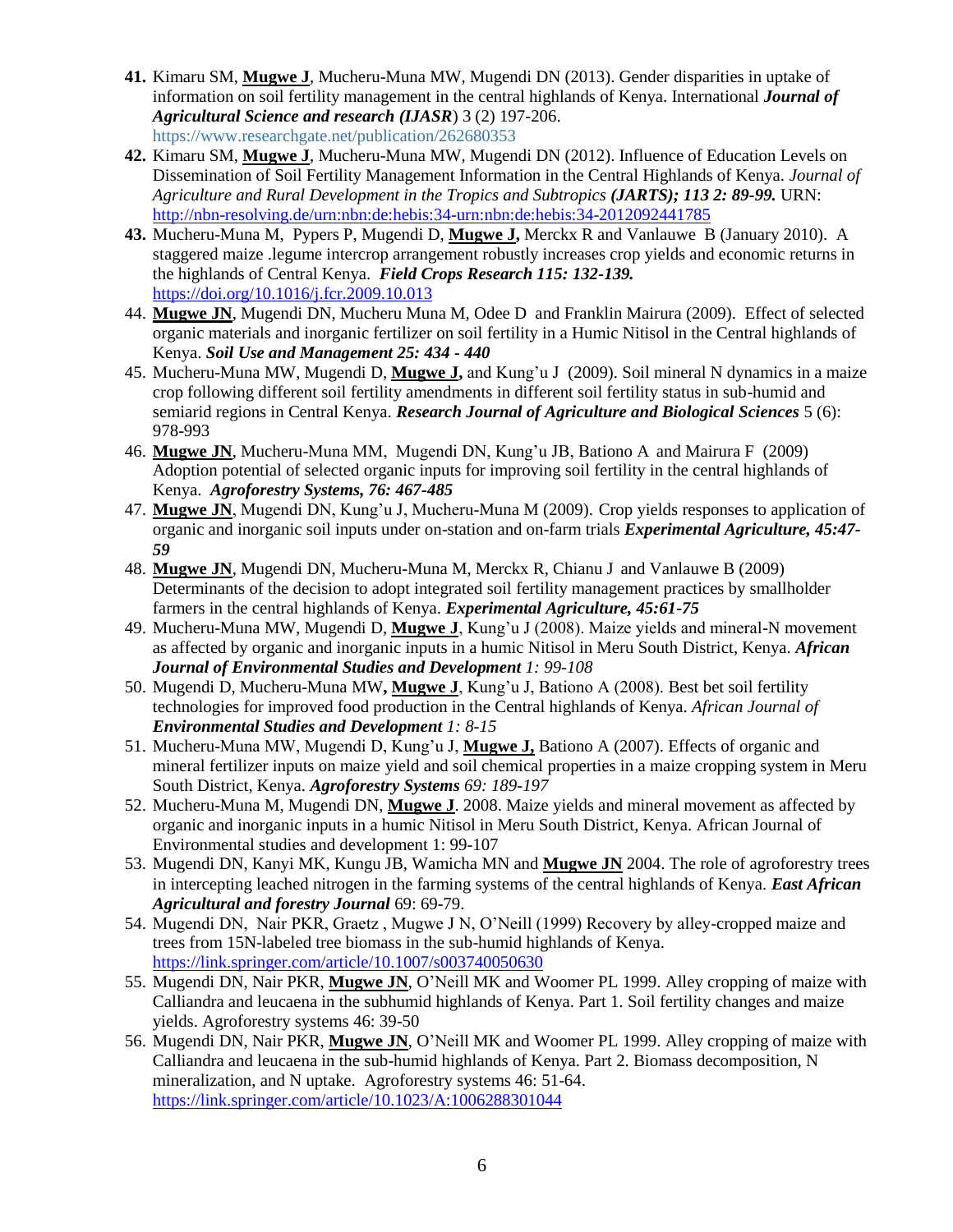# **2.2: Other Publications**

### **2.2.1 PEER-REVIEWED BOOK CHAPTERS WITH ISBN NUMBERS**

# **2.2.1 Since May, 2013**

| S/n            | <b>Author</b>                                                                                                                        | Year | <b>Title</b>                                                                                                                                                                                                                                                                                                                                                                  | <b>ISBN/ISSN Reference No.</b>                                                                                                                     |
|----------------|--------------------------------------------------------------------------------------------------------------------------------------|------|-------------------------------------------------------------------------------------------------------------------------------------------------------------------------------------------------------------------------------------------------------------------------------------------------------------------------------------------------------------------------------|----------------------------------------------------------------------------------------------------------------------------------------------------|
| $\mathbf{1}$   | <b>Mugwe JN, Ngetich</b><br>FK and Oduor E                                                                                           | 2019 | <b>Integrated Soil Fertility Management:</b><br>Evolving paradigms toward integration                                                                                                                                                                                                                                                                                         | © Springer Nature Switzerland<br>AG 2019<br>W. Leal Filho et al. (eds.), Zero<br>Hunger,<br>https://doi.org/10.1007/978-3-319-<br>$69626 - 3$ 71-1 |
| $\sqrt{2}$     | Njeru PNM, Mugwe<br>JN, Mucheru-Muna M,<br>Maina I, Kimaini S and<br>Lelgut D                                                        | 2018 | Drought tolerant crops in Kirinyaga County,<br>Kenya. Climate Smart Agriculture<br><b>Adaptation Strategies.</b>                                                                                                                                                                                                                                                              | In Leal Filho W (eds) Handbook<br>for Climate Change Resilience.<br>Springer, Cham.<br>https://doi.org/10.1007/978-3-319-<br>71025-9_80-1          |
| $\mathfrak{Z}$ | Harawa R, Sileshi G,<br>Miguel M, Kanampiu<br>JF, Mugwe J, Baijukya<br>F; Karanu M, Ngwira<br>A. Odendo M                            | 2016 | Scaling Out Maize/Soybean Production<br>Systems in Sub-Saharan Africa In: Going<br>beyond demos to transform African<br>Agriculture. The journey to AGRA's soil<br>Health programme. Alliance for a Green<br>Revolution in Africa                                                                                                                                             | ISBN No. 978-0-9980765-0-8<br>https://agra.org/technical-<br>documents/                                                                            |
| $\overline{4}$ | Kisaka MO, Mucheru-<br>Muna M, Ngetich F,<br>Mugwe J, Mugendi<br>DN, Mairura F                                                       | 2015 | Seasonal Rainfall Variability and Drought<br>Characterization: Case of Eastern Arid<br>Region, Kenya. In: WL Filho, AO Esilaba,<br>KPC Rao, G Sridhar (Eds). Adapting<br>African Agriculture to Climate Change<br>Climate Change Management 2015, pp 53-<br>71                                                                                                                | (Springer NL ISBN 978-3-319-<br>13000-2; DOI 10.1007/978-3-319-<br>13000-2-5                                                                       |
| 5              | Njeru, P.N.M.<br>Mugwe, J.N., Maina, I,<br>Mucheru-Muna, M.,<br>Mugendi, D.N, Lekasi,<br>J.K (2015).                                 | 2015 | <b>Integrating Farmers and Scientific</b><br>Methods for Evaluating Climate Change<br>Adaptation Options in Embu County. Eds<br>Walter Leal Filho, Anthony O. Esilaba, K.<br>P. C. Rao and G. Sridhar. Adapting<br><b>African Agriculture to Climate Change.</b><br><b>Climate Change Management 2015, pp</b><br>185-197                                                      | (Springer NL ISBN 978-3-319-<br>13000-2; DOI 10.1007/978-3-319-<br>13000-2_5                                                                       |
| 6              | Njeru PNM, Mugwe<br>JN, Maina I, Mucheru-<br>Muna M, Mugendi DN,<br>Lekasi JK, Kimani SK,<br>Wamuongo J, Oeba<br>VO and Muriithi F). | 2014 | Adapting Rain-fed Agriculture to Climate<br>Change: An Overview of Sorghum<br>(Sorghum bicolor (L.) Moench) and Cowpea<br>Production in agro-Pastoral Areas of Eastern<br>Kenya. In: Eds, Khalif Z, Gachene CKK,<br>Gicheru P, Mburu DW, Gakahu CG.<br>Sustainable Land Management in Dry Lands<br>of Kenya Improving Land Productivity<br>through Participatory Research and | <b>United Nations Development</b><br>Programme - Kenya 2014, pp 137-<br>145 (ISBN 978 9966 1805 5 1)                                               |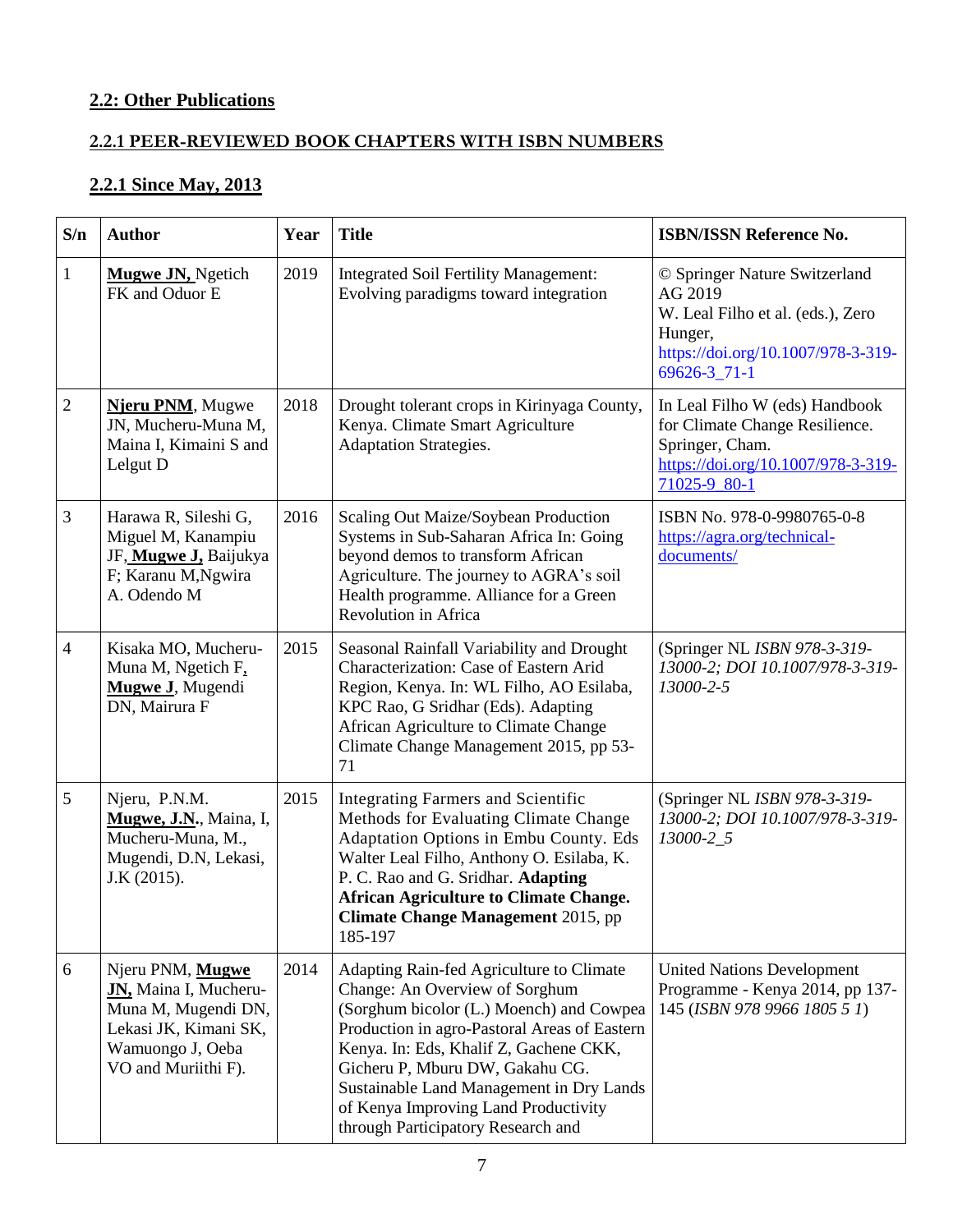|   |                                                                             |      | <b>Technology Transfer.</b>                                                                                                                                                                                                                                                                            |                                                 |
|---|-----------------------------------------------------------------------------|------|--------------------------------------------------------------------------------------------------------------------------------------------------------------------------------------------------------------------------------------------------------------------------------------------------------|-------------------------------------------------|
|   | <b>Mugwe JN</b> and Ngoga<br>N                                              | 2014 | Climbing up with climbing beans in Rwanda   ISBN: 978-9966-754-08-0<br>and Kenya. In AGRA and IIRR (2014)<br>Investing in Soil: Cases and lessons from<br>AGRA's Soil Health Programme. Alliance<br>for a Green Revolution in Africa and<br>International Institute of Rural construction<br>pp 59 -64 |                                                 |
| 8 | Kimaru-Muchai S.W,<br>Mugwe J.M., Mairura<br>F.S and Mugendi D.N.<br>(2013) | 2013 | Communication channels used in<br>dissemination of soil fertility management<br>practices in the Central Highlands of Kenya.<br>In: Bernard Vanlauwe, Piet van Asten, Guy<br>Blomme (Eds) Agro-Ecological<br>Intensification of Agricultural Systems in<br>the African Highlands. Pp 281 - 290         | ISBN-10: 0415532736, ISBN-13:<br>978-0415532730 |

#### **2.2.2:Book Chapters before Feburary 2013**

- 1. Mugendi DN, Mucheru-Muna MW, **and Mugwe JN**, 2012. Organic Materials. Soil Fertility: Enhancing Community Extension. Manilla Publishers, Nairobi, Kenya. *ISBN 9966-9821-1-6*
- 2. Ngetich, K.F., **Mugwe, J.N**., Mucheru-Muna, M., Shisanya, C.A., Diels, J. and Mugendi, D.N. (2011). Assessment of strategies that optimize water productivity in maize: Simulation and testing of crop field practices using AquaCrop and field experimentation in central highlands of Kenya. In; Ardakanian, R. & Walter, T. (eds) 2011. Capacity Development for Farm Management Strategies to Improve Crop-Water Productivity using AquaCrop: Lessons Learned. Knowledge Series No. 7, UNW-DPC, Bonn, Germany Pp 88. Available from: [www.unwater.unu.edu/file/get/222](http://www.unwater.unu.edu/file/get/222)
- 3. **Mugwe JN**, Mucheru-Muna M, Mugendi D.N and Mwebia F (2012). Organic materials. Methodologies and approaches for uptake and scaling up soil fertility management In: Mugendi DN, Mucheru-Muna MW and **Mugwe JN** (Eds.) 2nd Revised Edition (2012). Soil Fertility: Enhancing Community Extension. Manilla Publishers, Nairobi, Kenya. *(ISBN 9966-9821-1-6) pgs 116 – 128.*
- **4.** Felix K. Ngetich, Chris A. Shisanya, **Jayne Mugwe**, Monicah Mucheru-Muna and Daniel Mugendi (2012). The Potential of Organic and Inorganic Nutrient Sources in Sub-Saharan African Crop Farming Systems, Soil Fertility Improvement and Integrated Nutrient Management - A Global Perspective, Joann K. Whalen (Ed.), ISBN: 978-953-307-945-5, InTech, Available from: **[http://www.intechopen.com/articles/show/title/the-potential-of](http://www.intechopen.com/articles/show/title/the-potential-of-organic-and-inorganic-nutrient-sources-in-sub-saharan-african-crop-farming-systems)[organic-and-inorganic-nutrient-sources-in-sub-saharan-african-crop-farming-systems](http://www.intechopen.com/articles/show/title/the-potential-of-organic-and-inorganic-nutrient-sources-in-sub-saharan-african-crop-farming-systems)**
- 5. Kimaru-Muchai S, Mugwe JN, Mugendi DN and Mucheru-Muna M.W (2012). In: Mugendi DN, Mucheru-Muna MW and **Mugwe JN** (Eds.) 2nd Revised Edition (2012). Soil Fertility: Enhancing Community Extension. Manilla Publishers, Nairobi, Kenya. *(ISBN 9966-9821-1-6) pgs 129-138.*
- 6. **Mugwe JN**, Mugendi DN, Mucheru-Muna M and Muthamia JM (2012). Methodologies and approaches for uptake and scaling up soil fertility management In: Mugendi DN, Mucheru-Muna MW and **Mugwe JN** (Eds.) 2<sup>nd</sup> Revised Edition (2012). Soil Fertility: Enhancing Community Extension. Manilla Publishers, Nairobi, Kenya. *(ISBN 9966-9821-1-6) pgs 116 – 128.*
- 7. **Mugwe JN**, Mugendi DN, Mucheru-Muna M, Odee D and Kungu J (2011). Soil inorganic N and N uptake by maize following application of legume biomass, tithonia, manure and inorganic fertilizer in central Kenya In: Innovations for a Green Revolution In Africa: Exploring The Scientific Facts; Bationo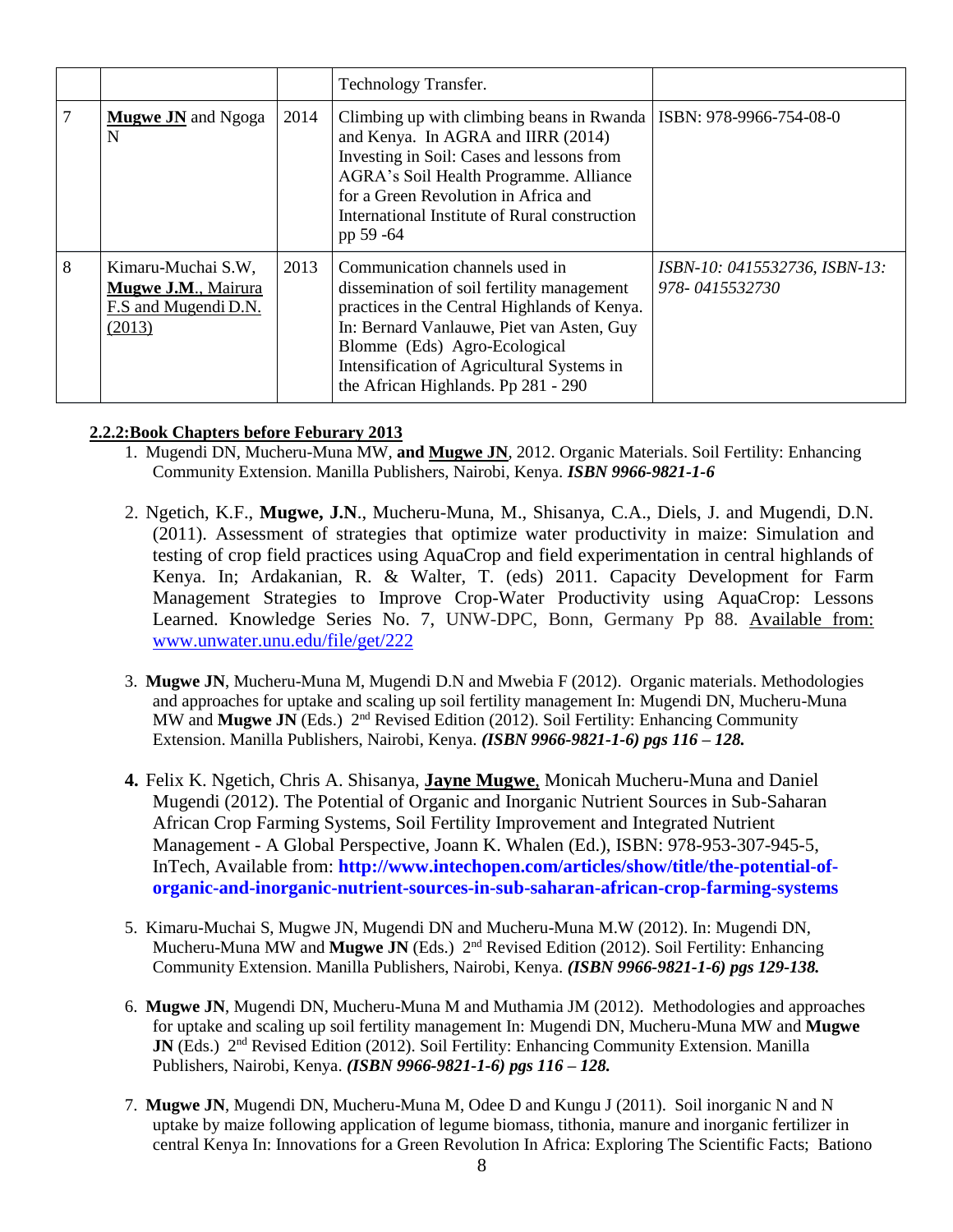A, Waswa B, Okeyo J, Maina. Springer ISBN 978-90-481-2541-8. DOI 10.1007/978-90-481-2543-2. Vol 2 pgs 605 – 616

- 8. Mucheru-Muna W.M, Mugendi DN, Pypers P, **Mugwe JN**, Vanlauwe B, Merckx R and Kung'u JB (2011). Effect of organic inputs and mineral fertilizer on maize yield in a Ferralsol and a Nitisol in central Kenya. In: Innovations for a Green Revolution In Africa: Exploring The Scientific Facts; Bationo A, Waswa B, Okeyo J, Maina. Springer ISBN 978-90-481-2541-8. DOI 10.1007/978-90-481- 2543-2. Vol 1 pgs 191-204
- 9. Mucheru-Muna W.M, Mugendi DN, Pypers P, **Mugwe JN**, Vanlauwe B, Merckx R and Kung'u JB (2011). Increasing productivity through Maize-legume intercropping in central Kenya. In: Innovations For a Green Revolution In Africa: Exploring The Scientific Facts; Bationo A, Waswa B, Okeyo J, Maina. Springer ISBN 978-90-481-2541-8. DOI 10.1007/978-90-481-2543-2. Vol 2 pgs 843 – 858
- 10. Kirumba EG, Mugendi DN, Karega R and **Mugwe J**. (2011). Gender differentials in adoption of soil nutrient technologies in Meru South District, Kenya. In: Innovations For a Green Revolution In Africa: Exploring The Scientific Facts; Bationo A, Waswa B, Okeyo J, Maina. Springer ISBN 978-90-481- 2541-8. DOI 10.1007/978-90-481-2543-2. Vol 2 pgs 887 – 904
- 11. Mugendi DN, **Mugwe JN**, Mucheru-Muna M, Karega R, Muriuki J, Vanlauwe B and Merckx R. (2011). Dissemination of integrated soil fertility management technologies using participatory approaches in the central highlands of Kenya. In: Innovations For a Green Revolution In Africa: Exploring The Scientific Facts; Bationo A, Waswa B, Okeyo J, Maina. Springer ISBN 978-90-481-2541-8. DOI 10.1007/978-90- 481-2543-2. Vol 2 pgs 1279 – 1298
- 12. Ngetich, K.F., **Mugwe, J.N**., Mucheru-Muna, M., Shisanya, C.A., Diels, J. and Mugendi, D.N. (2011). Assessment of strategies that optimize water productivity in maize: Simulation and testing of crop field practices using AquaCrop and field experimentation in central highlands of Kenya. In: Ardakanian, R. & Walter, T. (eds) 2011.Capacity Development for Farm Management Strategies to Improve Crop-Water Productivity using AquaCrop: Lessons Learned. **Knowledge Series No. 7**, UNW-DPC, Bonn, Germany Pp 88.
- 13. Mucheru-Muna MW, Mugendi DN, **Mugwe J**, and Kung'u J (2007). Economic evaluation of local inputs in Meru South District, Kenya. In A. Bationo (eds.) Advances in Integrated Soil Fertility Management in Sub-Saharan Africa: Challenges and Opportunities, pp 443–448, Springer NL. *ISBN 978-1-4020-5759-5*
- 14. Mugendi DN, Mucheru-Muna MW, Waswa B and Mugwe J (2007). Agroforestry for land and water management in Kenya. In: Waswa F, Otor S, Olukoye G and Mugendi D (Eds) 2007. Environment and Sustainable Development: A Guide for Higher Education in Kenya, Vol 2. School of Environmental Studies and Human Sciences, Kenyatta University. *ISBN: 9966-776-34-6*
- 15. Mugendi DN, Mucheru-Muna MW**, Mugwe J**, Kung'u J and Bationo A (2007). Improving food production using 'best bet' soil fertility technologies in the Central highlands of Kenya. In: A. Bationo (eds.) Advances in Integrated Soil Fertility Management in Sub-Saharan Africa: Challenges and Opportunities, pp 345–351, Springer NL. *ISBN 978-1-4020-5759-5*
- 16. **Mugwe J**N, Mucheru-Muna MW, Mugendi DN and Mwebia F (2006). Organic Materials. In: Mugendi DN, Mucheru-Muna MW and Mugwe JN (Eds) 2006. Soil Fertility: Enhancing Community Extension. Manilla Publishers, Nairobi, Kenya. *ISBN 9966-9821-1-6*
- 17. Shisanya C, Mburugu G, Kungu J, Mucheru M and **Mugwe JN** (2006) Legumes for soil fertility, food and fodder. In: Mugendi DN, Mucheru-Muna MW and Mugwe JN (eds) SOIL FERTILITY: ENHANCING COMMUNITY EXTENSION. Manilla Publishers, Nairobi, Kenya. pg 58 -72.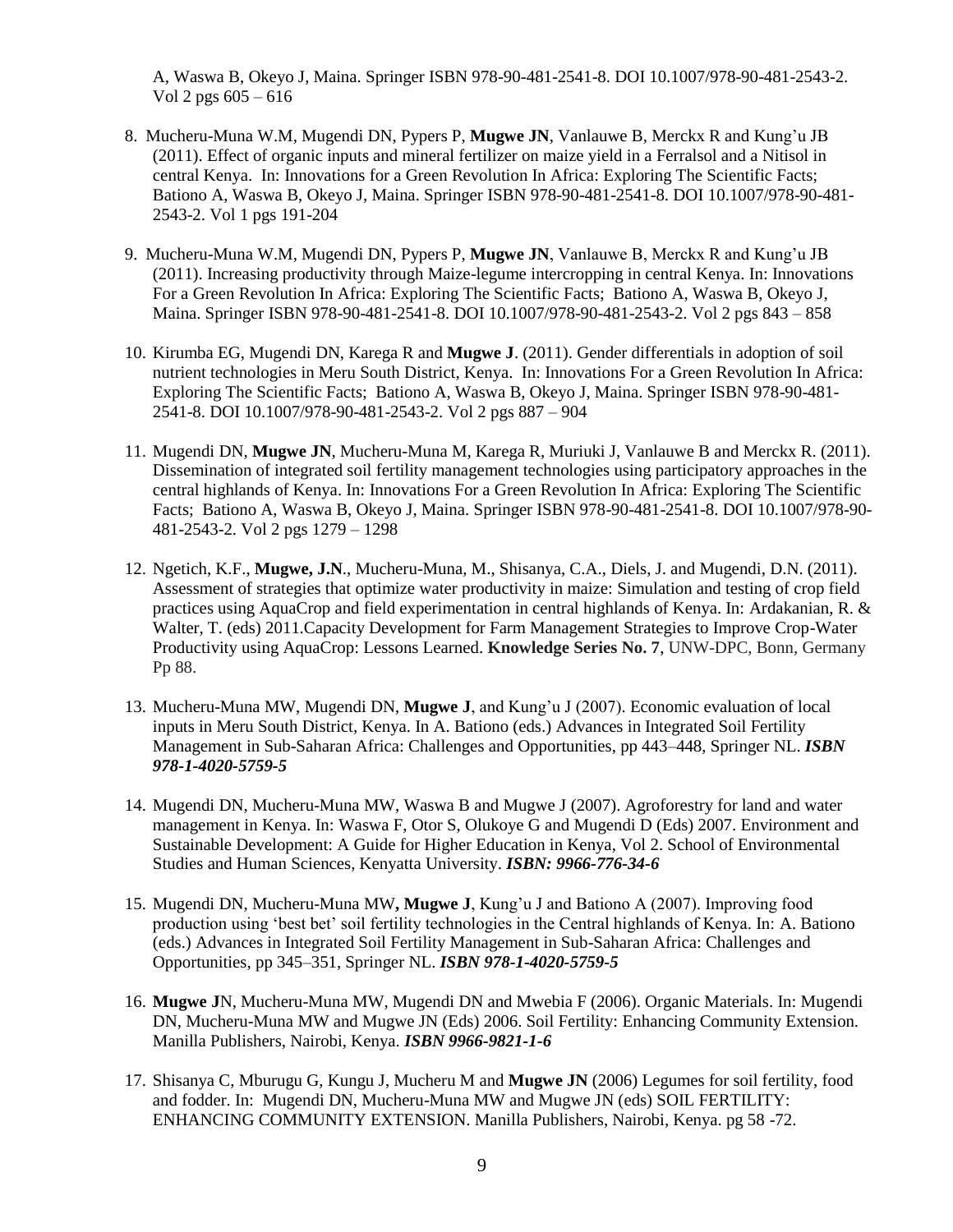- 18. Karega R, Njuki J, Kungu J, **Mugwe J,** Muriu F and Mucheru M (2006) Participatory problem diagnosis, monitoring and evaluation and scaling up. In: Mugendi DN, Mucheru-Muna MW and Mugwe JN (eds) 2006. SOIL FERTILITY: ENHANCING COMMUNITY EXTENSION. Manilla Publishers, Nairobi, Kenya pg 73 - 92.
- 19. Mugendi DN, Mucheru-Muna MW, **Mugwe JN**, Kung'u J, and Bationo A (2005). Improvement of food production using different sources of nitrogen in Central Kenya. Science Press USA Inc, Monmouth Junction, New Jersey, USA. *ISBN 1-933100-10-9*
- 20. Micheni A, Mugendi DN, Mucheru M, **Mugwe J**, Kung'u J, Otor S, Muriithi F and Gitari J (2003). Low cost soil fertility amendment strategies for improved food production in maize cropping systems in central Highlands of Kenya. In: Mureithi JG, Macharia PN, Gichuru M, Mburu MWK, Mugendi DN and Gachene CKK (eds.) Proceedings of the 18<sup>th</sup> Soil Science Society of East Africa (SSSEA) Conference held in Mombasa on 4<sup>th</sup>–8<sup>th</sup> December 2000. pp 111-118.
- 21. Mucheru MW, Mugendi DN, Micheni A**, Mugwe J,** Kung'u J, Otor S and Gitari J (2003). Improved food production by use of soil fertility amendment strategies in the Central Highlands of Kenya. In: Bationo A (ed.) Managing Nutrient Cycles to Sustain Soil Fertility in Sub-Saharan Africa. pp 585-594. Academy Science Publishers, Nairobi, Kenya.
- 22. Mucheru MW, Mugendi DN, **Mugwe J**, Adiel K, Kung'u J, and Micheni A (2003). Organic Resources in Soil Fertility Management in Eastern Kenya. In: Savala CEN, Omare MN and Woomer PL (ed.) Organic Resource Management in Kenya: Perspectives and Guidelines. pp 26-33. Forum for Organic Resource Management and Agricultural Resource Management (FORMAT)
- 23. Mugendi DN, Mucheru-Muna M, **Mugwe J,** & Bationo A (2003). Enhancement of food productivity using leguminous shrubs in the Eastern highlands of Kenya. African Crop Science Conference Proceedings, Vol. 6. 581-586
- 24. Mucheru-Muna M, Mugendi DN, Kangai R, Kung'u J, **Mugwe J** and Otor S (2004). Farmer participation in enhancing food productivity through agroforestry in the central highlands of Kenya. In Temu AB, Chakeredza S, Mogotsi K, Muthali D and Mulinge R (eds.). Rebuilding Africa's capacity for agricultural development: the role of tertiary education. Reviewed papers presented at ANAFE Symposium on Tertiary Agricultural Education, April 2003. ICRAF, Nairobi, Kenya. ISBN:92-9059- 1609
- 25. **Mugwe JN**, Mugendi DN, Mucheru M, Micheni A and Kung'u JB (2004). Agroforestry trees for soil productivity improvement in small scale farms of central Kenya. In: Muchiri MN, Kamondo B, Tuwei P and Wanjiku J. Recent advances in forestry research and technology development for sustainable forest management. Proceedings of the 2<sup>nd</sup> KEFRI Scientific Conference pg 55-62
- 26. Mucheru M, Mugendi DN, Micheni A**, Mugwe J**, Kung'u JB, Gitari J (2004). Enhancement of food productivity using locally available nutrient replacements in the central highlands of Kenya. In: Msaky JJ, Msumali GP and Rwehumbiza FBR (Eds), Soil Science Research and Technologies: Foundations for Sustainable Food Security: Proceedings of the 19<sup>th</sup> SSSEA Conference, 2-7 December 2001, Moshi, Tanzania
- 27. Kangai A, Mugendi DN, Mucheru MW, Otor SCJ, Waswa BS, Kung'u J, **Mugwe J** (2005). Cost-benefit analysis of farmer-tested soil fertility replenishment technologies in Kirege Location, Chuka Division, Eastern Kenya. In: Mugendi DN, Kironchi G, Gicheru PT, Gachene CKK, Macharia PN, Mburu M, Mureithi JG and Maina F (eds.) 2005. Proceedings of the 21<sup>st</sup> Soil Science Society of East Africa (SSSEA) Conference held in Eldoret on  $1<sup>st</sup> - 5<sup>th</sup>$  December 2003. Eldoret, Kenya.
- 28. Mugwe J., D Mugendi, B Okoba, P Tuwei, M O'Neill (2004). Soil conservation and fertility improvement using leguminous shrubs in central highlands of Kenya. NARFP Case study.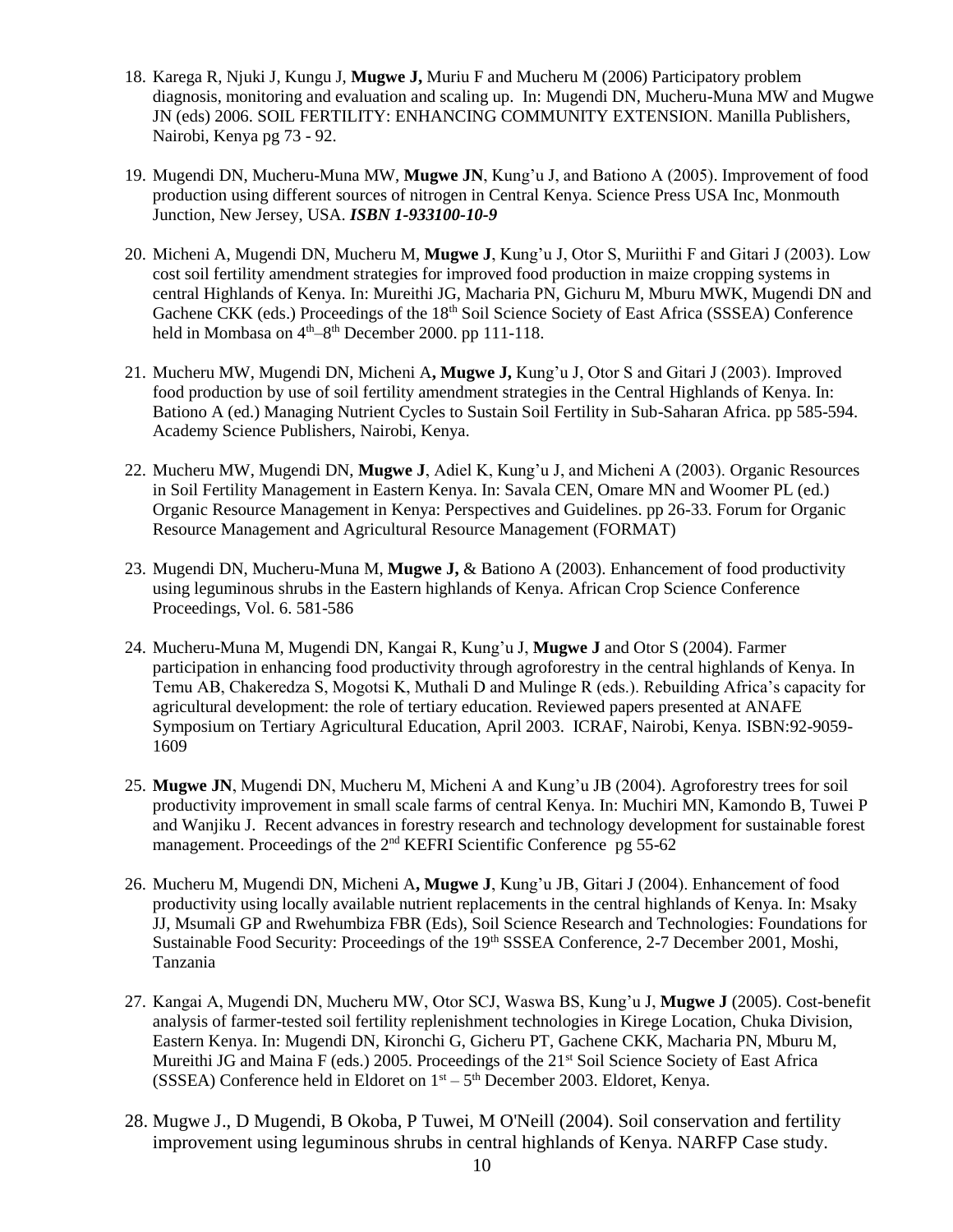Managing nutrient cycles to sustain soil fertility in sub Saharan Africa. Africa Academy Publishers pp 277

29. Mugwe J., O Mick, G Samual, M Jonathan, M Jack (2001). Participatory Evaluation of water harvesting for establishing improved mango varieties Sustaining the Global Farm. 10th International Soil Conservation Organization Meeting'.(Eds DE Stott, RH Mohtar and GC Steinhartt.) pp 1152 -1157

## **2.2.2 Books published/edited**

- 1. Mugendi DN, Mucheru-Muna MW and **Mugwe JN** (Eds.) 2nd Revised Edition (2012). Soil Fertility: Enhancing Community Extension. Manilla Publishers, Nairobi, Kenya. *(ISBN 9966- 9821-1-6)*
- 2. Kirumba E, Mugendi DN and **Mugwe JN (**2010). Gender Differentials in Adoption of Agricultural Innovations in Kenya. Publisher: Lap Lambert Academic Publishing Ag & Co Kg; ISBN: 9783838397832: Germany. 128 pages
- 3. Mugendi DN, Mucheru-Muna MW and **Mugwe JN** (Eds.) (2006). Soil Fertility: Enhancing Community Extension. Manilla Publishers, Nairobi, Kenya. *(ISBN 9966-9821-1-6)*

### **2.2.3 Papers in Conference proceedings**

- 1. Mwende N, Danga B.O, **Mugwe J,** Kwena K. 2018. Effect of Tied Ridges, Fertilizers and Cropping Systems on Maize Profit margin in the Semi – arid Areas of Machakos County, Kenya. University: 12<sup>th</sup> Egerton University International Conference
- 2. Mwende N, Danga B.O, **Mugwe J**, Kwena K. 2018. Effect of Tied Ridges, Fertilizers and Cropping Systems on Soil Moisture Content and Maize Yield in Semi – arid Areas of Machakos, County, Kenya University: 11<sup>th</sup> Egerton University International Conference 29<sup>th</sup> - 31<sup>st</sup> March, 2017, Page 38.
- 3. Mwende **N**, Danga B.O, **Mugwe J**, Kwena K. 2018. Response of Yield and Yield Components of Maize as affected by Tied Ridges, fertilizers and cropping systems in the Semi – arid Areas of Machakos County, Kenya University: 2<sup>nd</sup> School of Agriculture and Enterprise Development, Kenyatta University,  $29<sup>th</sup>$  – November –  $2<sup>nd</sup>$  December, 2016, Page 84.
- 4. Mwebia F.W., Mucheru-Muna M.W., **Mugwe J.N**. and Mugendi D.N. (2015). Farmer Groups' Characteristics Influencing Application of Soil fertility Technologies in the Central Highlands of Kenya. In: Isutsa, D.K. Proceedings of the First Internation Research Conference held in Chuka University, 29th to 31st October, 2014 Chuka, Kenya, pp 81-90 *(with student)*
- 5. Mwebia F.W., Mucheru-Muna M.W., **Mugwe J.N**. and Mugendi D.N. (2015). Farmer Groups' Members' Household Factors Influencing Selection of Soil fertility Technologies in the Central Highlands of Kenya. In: Isutsa, D.K. Proceedings of the First International Research Conference held in Chuka University, 29<sup>th</sup> to 31<sup>st</sup> October, 2014 Chuka, Kenya, pp 90-100 *(with student)*
- 6. Kisaka MO, Mucheru-Muna M, Ngetich FK, **Mugwe J**, Mugendi D, Mairura F (2014). Does long term low rate and inorganic nitrogen management guarantee maize yield under semi arid conditions of eastern Kenya. In Fourth RUFORIM Biennial Conference. pp 487- 493
- 7. Ngie M, Danga BO, **Mugwe J** and Kwena K (2014). Response of yields and yields components of maize as affected by tied ridges, fertilizers and cropping systems in the semi arid areas of Machakos County, Kenya (2014). In Waceke Wanjohi, Daniel Kyalo, Purity Nguhiu and Cyrus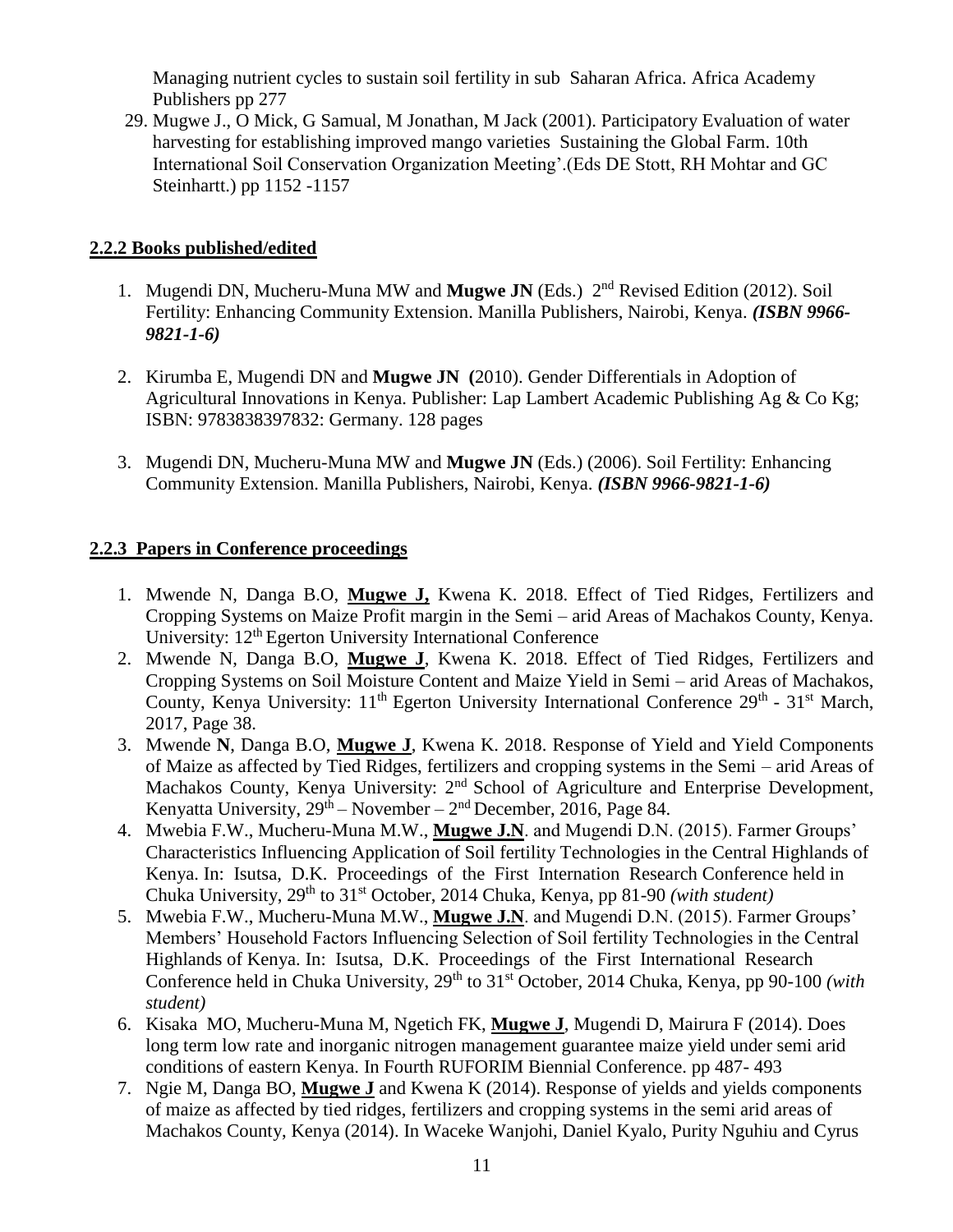Gichaga. 2nd Biennial international Conference on enhancing sustainable agricultural production and marketing systems; from  $27<sup>th</sup>$  November to  $2<sup>nd</sup>$  December 2014. pp 409 -415

- 8. Murage F, **Mugwe J**, Mucheru\_Muna M and Mugendi DN (2014). Effect of Phosphorous on yield and growth of soybean (Glycine Max L) Varieties in central highlands of Kenya. In Waceke Wanjohi, Daniel Kyalo, Purity Nguhiu and Cyrus Gichaga. 2<sup>nd</sup> Biennial international Conference on enhancing sustainable agricultural production and marketing systems; from  $27<sup>th</sup>$ November to  $2<sup>nd</sup>$  December 2014. pp 356 – 367
- 9. Ada M, Mucheru –Muna, **Mugwe JN**, Zingore S, Mugi\_Ngenga E, Mairura F and Ayieko D. 2014. Determinants of use of integrated soil fertility management strategies and phosphorous management for maize production intensification in Runyenjes sub county, Kenya. In Waceke Wanjohi, Daniel Kyalo, Purity Nguhiu and Cyrus Gichaga. 2<sup>nd</sup> Biennial international Conference on enhancing sustainable agricultural production and marketing systems; from  $27<sup>th</sup>$  November to 2<sup>nd</sup> December 2014. Pp 409 -415 In Waceke Wanjohi, Daniel Kyalo, Purity Nguhiu and Cyrus Gichaga. 2nd Biennial international Conference on enhancing sustainable agricultural production and marketing systems; from  $27<sup>th</sup>$  November to  $2<sup>nd</sup>$  December 2014. Pp 198 -213.
- 10. M.O. Kisaka, M. Mucheru-Muna, F.K., Ngetich, **J. Mugwe**, D. Mugendi and F. Mairura (2013). Characterization of seasonal rainfall variability and drought probability of the semi arid areas of Mbeere region in Embu County, Kenya. In: Githunguri C, Kimani S, Esilaba A, Njeru P, Lekasi J, Gachene C, Baaru M, Muriuki A, Nyamwaro S, Maina F, Muniafu M, Kibunja C, Mangale N. Transforming rural livelihoods in Africa: How can land and water management contribute to enhanced food security and address climate change adaptation and mitigation? Joint proceedings of the 27th Soil Science Society of East Africa and the 6th African Soil Science Society. pp 64- 75
- 11. P.N.M. Njeru, I. Maina, **J. Mugwe**, M. Mucheru-Muna, D. Mugendi, J.K. Lekasi, S.K. Kimani, J. Miriti B.J. Mugo, H. Mwangi, V.O. Oeba, A.O. Esilaba and F. Muriithi (2013). Drought mitigating technologies: lessons learnt from sorghum and cowpea production in semi-arid areas of Embu County, eastern Kenya. In: Githunguri C, Kimani S, Esilaba A, Njeru P, Lekasi J, Gachene C, Baaru M, Muriuki A, Nyamwaro S, Maina F, Muniafu M, Kibunja C, Mangale N. Transforming rural livelihoods in Africa: How can land and water management contribute to enhanced food security and address climate change adaptation and mitigation? Joint proceedings of the 27th Soil Science Society of East Africa and the 6th African Soil Science Society. pp 203- 211
- 12. Mucheru-Muna MW, Ngetich F, Mugendi DN, **Mugwe JN**, Vanlauwe B, Diels J and Merckx R (2013) Soil chemical properties as influenced by organic inputs and mineral fertilizer in Mbeere District, Kenya. In: Githunguri C, Kimani S, Esilaba A, Njeru P, Lekasi J, Gachene C, Baaru M, Muriuki A, Nyamwaro S, Maina F, Muniafu M, Kibunja C, Mangale N. Transforming rural livelihoods in Africa: How can land and water management contribute to enhanced food security and address climate change adaptation and mitigation? Joint proceedings of the 27th Soil Science Society of East Africa and the 6th African Soil Science Society. Pp 328-340
- 13. Abuli, J.S, **J. N. Mugwe**, M. Mucheru-Muna, D. N. Mugendi (2013) Economic suitability of selected phosphorus sources on soybean yield in central highlands of Kenya. In: Githunguri C, Kimani S, Esilaba A, Njeru P, Lekasi J, Gachene C, Baaru M, Muriuki A, Nyamwaro S, Maina F, Muniafu M, Kibunja C, Mangale N. Transforming rural livelihoods in Africa: How can land and water management contribute to enhanced food security and address climate change adaptation and mitigation? Joint proceedings of the 27th Soil Science Society of East Africa and the 6th African Soil Science Society. pp 456-463
- 14. Ndung'u, A.M., **J.N. Mugwe,** M. Mucheru-Muna (2013). Effect of Rhizobia inoculation, and three Phosphorus fertiliserlevels on nodulation and yield of soybean in central highlands of Kenya (2013). In: Githunguri C, Kimani S, Esilaba A, Njeru P, Lekasi J, Gachene C, Baaru M, Muriuki A, Nyamwaro S, Maina F, Muniafu M, Kibunja C, Mangale N. Transforming rural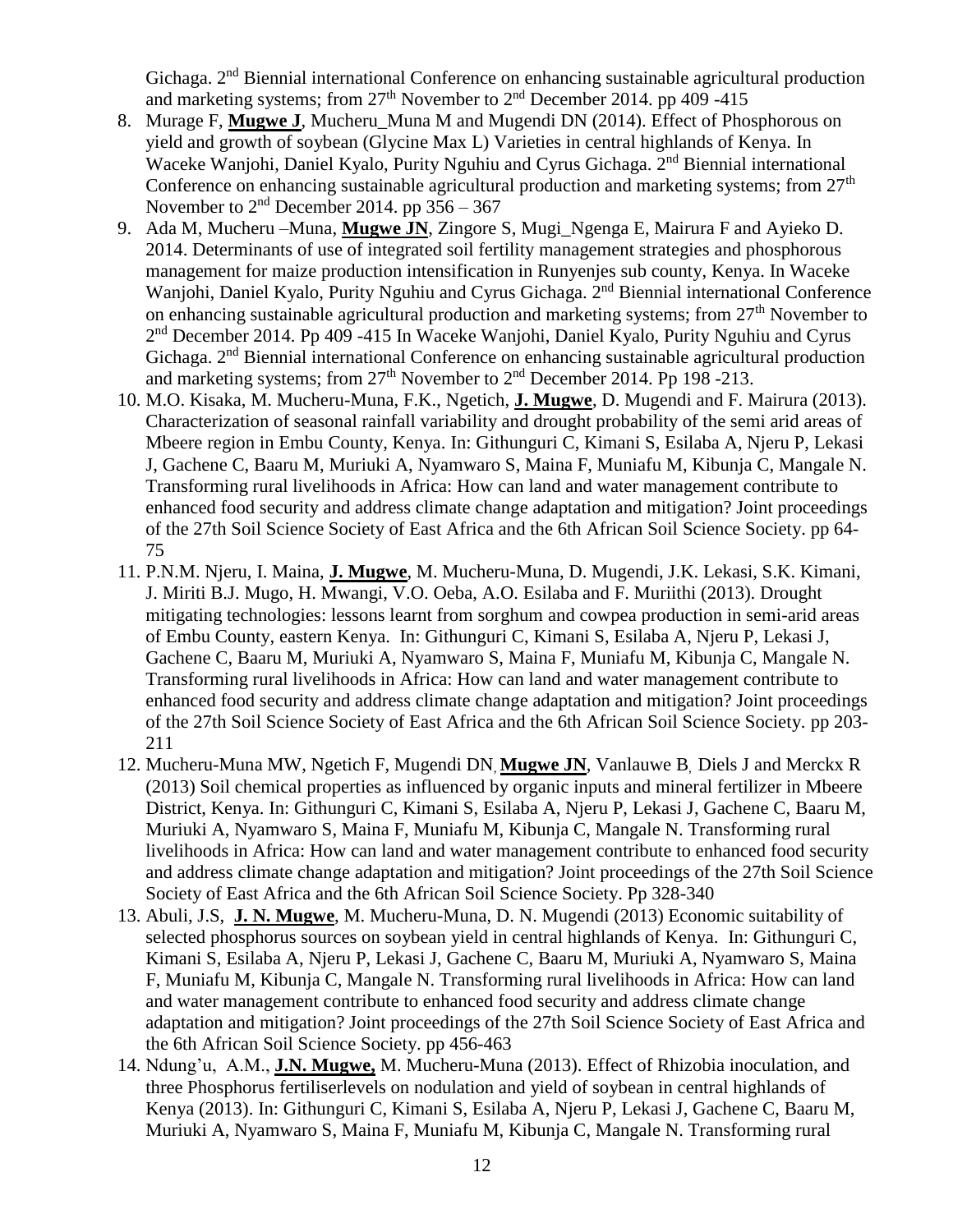livelihoods in Africa: How can land and water management contribute to enhanced food security and address climate change adaptation and mitigation? Joint proceedings of the 27th Soil Science Society of East Africa and the 6th African Soil Science Society. pp 768-778

- 15. J.M.M. Matusso, J.N. **Mugwe**, M. Mucheru-Muna (2013). Effects of different Maize (Zea mays L.) – Soybean (Glycine max (L.) Merrill) Intercropping Patterns on Soil Mineral-N, N-uptake and Soil Properties. In: Githunguri C, Kimani S, Esilaba A, Njeru P, Lekasi J, Gachene C, Baaru M, Muriuki A, Nyamwaro S, Maina F, Muniafu M, Kibunja C, Mangale N. Transforming rural livelihoods in Africa: How can land and water management contribute to enhanced food security and address climate change adaptation and mitigation? Joint proceedings of the 27th Soil Science Society of East Africa and the 6th African Soil Science Society. pp 1046 -1061
- 16. J.M.M. Matusso, **J.N. Mugwe**, M. Mucheru-Muna (2013). Effects of different maize, soybean intercropping patterns on yields and its economics. In: Githunguri C, Kimani S, Esilaba A, Njeru P, Lekasi J, Gachene C, Baaru M, Muriuki A, Nyamwaro S, Maina F, Muniafu M, Kibunja C, Mangale N. Transforming rural livelihoods in Africa: How can land and water management contribute to enhanced food security and address climate change adaptation and mitigation? Joint proceedings of the 27th Soil Science Society of East Africa and the 6th African Soil Science Society. pp 1062-1075
- 17. Kisaka M, Mucheru-MunaM, Ngetich FK, **Mugwe JN**, Mugendi DN, Mairura FK (2013). Seasonal rainfall variability and aptness of Geographical (GIS) interpolation techniques in the arid regions of Embu County, Kenya. African Crop Science Proceedings,11: 883-893. ISSN 1023-070X/2013. In African Crop Science Proceedings 11: 883 -893. ISSN 1023-070X/2013

## **2.2.4: Refereed Learning Modules**

- KRM 801:E-Module on Research Methods: Topic on Data Management and analysis (PUCU)
- KRM 813: Agriculture and Environment
- KCU 202: Principles of Soil Science

# **2.2.5 SELECTED PROJECT REPORTS**

| S/n            | <b>Authors</b> | <b>Project Report Title</b>                           | <b>Client/Donor</b>           |
|----------------|----------------|-------------------------------------------------------|-------------------------------|
|                | Jayne Mugwe    | Final Report: May 15 2014 to April 15, 2017           | Alliance<br>for<br>Green<br>a |
|                |                | (AGRA 2013, SHP 014) Scaling up soybean and           | Revolution in Africa          |
|                |                | climbing beans using a value chain approach in maize- |                               |
|                |                | based systems of central Highlands of Kenya; Soy &    |                               |
|                |                | Bean Commercialization Project (SoCo Project)         |                               |
|                | Jayne Mugwe    | Interim Report: April 2016 to September 2016          | Alliance for a Green          |
|                |                | (AGRA 2013, SHP 014) Scaling up soybean and           | Revolution in Africa          |
|                |                | climbing beans using a value chain approach in maize- |                               |
|                |                | based systems of central Highlands of Kenya; Soy &    |                               |
|                |                | Bean Commercialization Project (SoCo Project)         |                               |
| 3              | Jayne Mugwe    | Interim Report: October 2015 to March 2016            | Alliance for a Green          |
|                |                | (AGRA 2013, SHP 014) Scaling up soybean and           | Revolution in Africa          |
|                |                | climbing beans using a value chain approach in maize- |                               |
|                |                | based systems of central Highlands of Kenya; Soy &    |                               |
|                |                | Bean Commercialization Project (SoCo Project)         |                               |
| $\overline{4}$ | Jayne Mugwe    | Interim Report: April 2015 to September 2015          | Alliance for a Green          |
|                |                | (AGRA 2013, SHP 014) Scaling up soybean and           | Revolution in Africa          |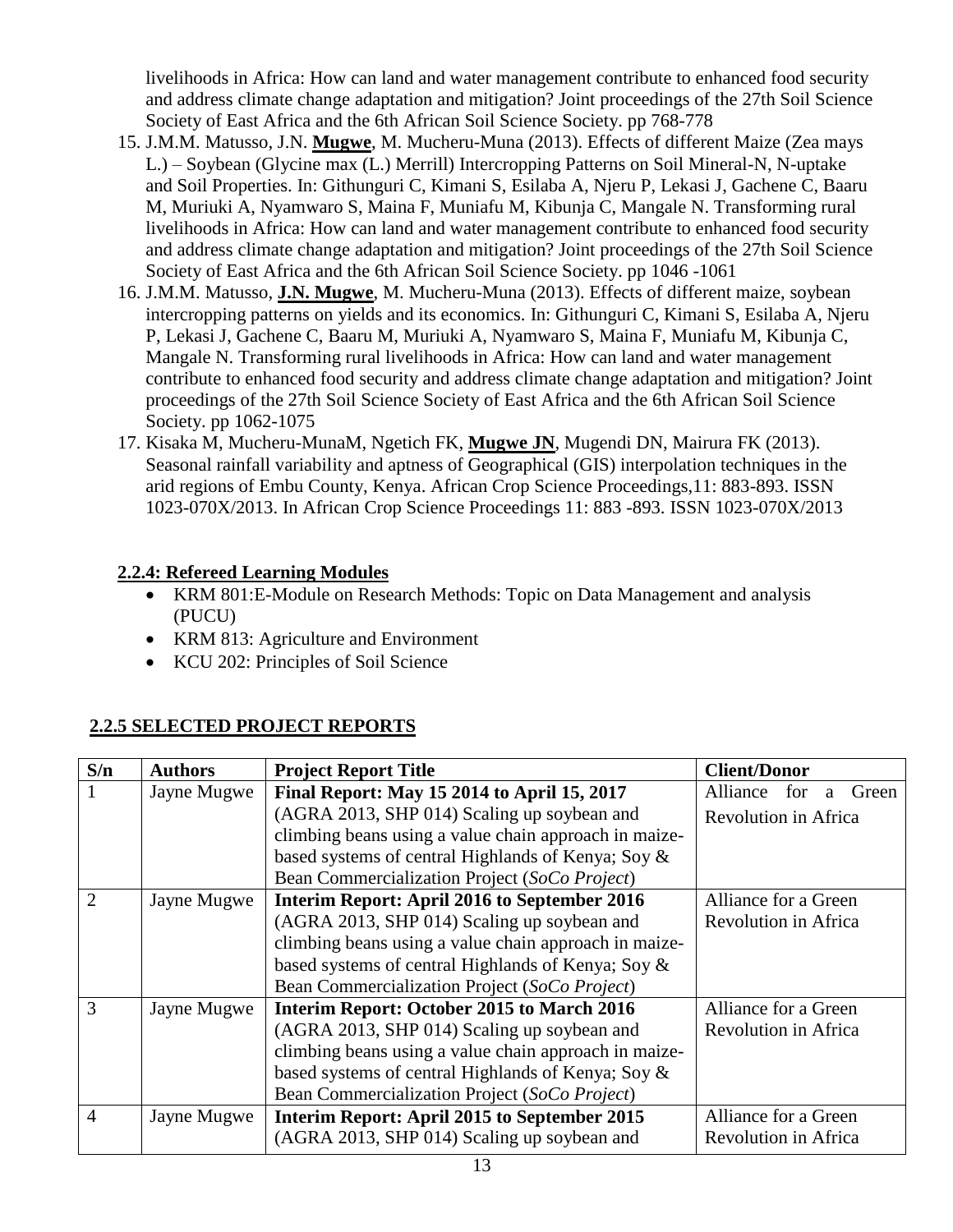|   |             | climbing beans using a value chain approach in maize- |                      |
|---|-------------|-------------------------------------------------------|----------------------|
|   |             | based systems of central Highlands of Kenya; Soy &    |                      |
|   |             | Bean Commercialization Project (SoCo Project)         |                      |
| 5 | Jayne Mugwe | Interim Report: October, 2014 to March 2015           | Alliance for a Green |
|   |             | (AGRA 2013, SHP 014) Scaling up soybean and           | Revolution in Africa |
|   |             | climbing beans using a value chain approach in maize- |                      |
|   |             | based systems of central Highlands of Kenya; Soy &    |                      |
|   |             | Bean Commercialization Project (SoCo Project)         |                      |
| 6 | Jayne Mugwe | Interim Report: April 2014 to September 2014          | Alliance for a Green |
|   |             | (AGRA 2013, SHP 014) Scaling up soybean and           | Revolution in Africa |
|   |             | climbing beans using a value chain approach in maize- |                      |
|   |             | based systems of central Highlands of Kenya; Soy &    |                      |
|   |             | Bean Commercialization Project (SoCo Project)         |                      |
| 7 | Jayne Mugwe | Final Report: May 15 2014 to April 15, 2017           | Alliance for a Green |
|   |             | (AGRA 2013, SHP 022) Enhancing Productivity and       | Revolution in Africa |
|   |             | Market Development of Soybeans and Climbing Beans     |                      |
|   |             | in Central Highlands Kenya                            |                      |
| 8 | Jayne Mugwe | ERAFRICA-IC-080: CONNEcting knowledge, scales         | Alliance for a Green |
|   |             | and actors; an integrated framework for adaptive      | Revolution in Africa |
|   |             | organic resource management, targeting soil           |                      |
|   |             | aggradation and agro-ecosystems' resilience in SSA    |                      |
|   |             | (CONNESSA)                                            |                      |
|   |             |                                                       |                      |

# **2.2.6 Presentation of Papers at Professional Conferences (from 2007)**

| S/No | <b>Presenter</b>                                                                              | <b>Title of Paper presented</b>                                                                                                                                 | <b>City/Country</b>                                                          | Date of<br><b>Conference</b>                                    | <b>Funding</b><br>(US\$) |
|------|-----------------------------------------------------------------------------------------------|-----------------------------------------------------------------------------------------------------------------------------------------------------------------|------------------------------------------------------------------------------|-----------------------------------------------------------------|--------------------------|
| 1.   | Mugwe, J.N., Mutesa, F.,<br>Ngetich, F.K., Mucheru-<br>Muna, M., and Mugendi,<br>D.N. (2018). | Mulching and Soil Fertility<br><b>Amendments Effects on Maize</b><br>yields, Soil Carbon and Nitrogen<br>in Embu County, Kenya                                  | $12th$ Egerton<br>University<br>International<br>Conference,<br>Njoro, Kenya | $27th$ to $29th$<br>March 2018                                  | <b>OWN</b>               |
| 2.   | Macharia, M., Mucheru-<br>Muna, M.N, Mugwe, J.<br>N., Ngetich. F. and<br>Mugendi, D.N (2018). | Effects of tied ridging, manure<br>and Tithonia combined with<br>Fertilizer on maize-soybean yields<br>and their profitability in central<br>highlands of Kenya | $12th$ Egerton<br>University<br>International<br>Conference,<br>Njoro, Kenya | $\overline{27}$ <sup>th</sup> to 29 <sup>th</sup><br>March 2018 | <b>OWN</b>               |
| 3.   | Kimiti, W, Mucheru-Muna<br>$M.N1$ , Mugwe J N, Ngetich<br>F and Mugendi D.N (2018).           | Effect of lime, manure and<br>fertilizer on soil acidity and maize<br>performance in Tharaka Nithi<br>County                                                    | $12th$ Egerton<br>University<br>International<br>Conference,<br>Njoro, Kenya | $27th$ to $29th$<br>March 2018                                  | <b>OWN</b>               |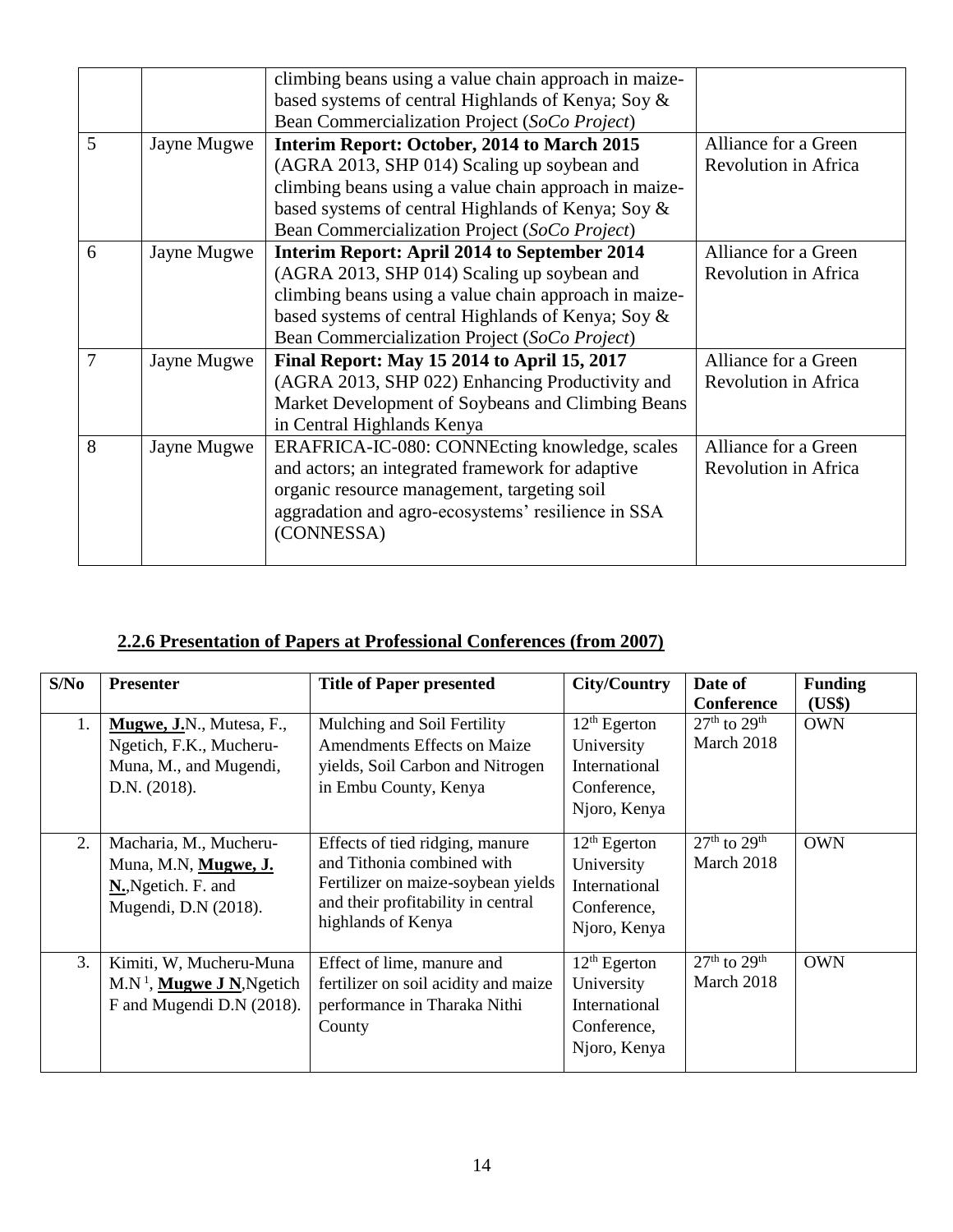| 4.  | Kibet P, Mugwe JN, Korir<br>N K,, Mucheru-Muna M.N<br>and Ngetich FK, Mugendi<br>D.N (2018).                                 | Granular and powdered limes<br>effects on soil properties and<br>maize (Zea mays L) performance<br>in soils of Tharaka Nithi County,<br>Kenya                                    | 12 <sup>th</sup> Egerton<br>University<br>International<br>Conference,<br>Njoro, Kenya   | $27th$ to $29th$<br>March 2018       | <b>OWN</b>                    |
|-----|------------------------------------------------------------------------------------------------------------------------------|----------------------------------------------------------------------------------------------------------------------------------------------------------------------------------|------------------------------------------------------------------------------------------|--------------------------------------|-------------------------------|
| 5.  | Ngetich, K.F., Diels, J.,<br>Mugwe, J.N., Mucheru-<br>Muna, M.W.,<br>Shisanya, C.A. & Mugendi,<br>D. N. (2018)               | Rainfall distribution, sowing date<br>and timing of nitrogen fertilizer<br>application effects on soil water<br>content and maize productivity in<br>Tharaka-Nithi County, Kenya | $12th$ Egerton<br>University<br>International<br>Conference,<br>Njoro, Kenya             | $27th$ to $29th$<br>March 2018       | <b>OWN</b>                    |
| 6.  | Mwende N., Danga B.O.,<br><b>Mugwe J</b> , and and Kwena<br>K. (2018)                                                        | Profit margin in maize production<br>under tied ridges, fertilizers and<br>cropping systems in semi-arid<br>areas of Machakos County, Kenya                                      | $12th$ Egerton<br>University<br>International<br>Conference,<br>Njoro, Kenya             | $27th$ to $29th$<br>March 2018       | <b>OWN</b>                    |
| 7.  | Mugwe JN, Sibomana D.,<br>Ngetich FK, Mucheru-<br>Muna MM and Mugendi<br><b>DN</b>                                           | Response of Maize and Soybean<br>to Tied Ridging and Combined<br>Application of Manure, Tithonia<br>and Fertilizer in the Central<br>Highlands of Kenya                          | $11th$ Egerton<br>University<br>International<br>Conference<br>and<br>Innovation<br>week | $29th$ to $31st$<br>March 2017       | <b>AGRA</b>                   |
| 8.  | Mate H., Mugwe JN,<br>Wambugu SK, Mucheru-<br>Muna M and Mugendi<br>DN,                                                      | Factors affecting the participation<br>of smallholder farmers in<br>collective marketing initiatives in<br>the f Eastern Highlands of Kenya                                      | $11th$ Egerton<br>University<br>International<br>Conference<br>and Innovation<br>week    | $29th$ to $31st$<br>March 2017       | Farm Concern<br>International |
| 9.  | Njagi EW., Mucheru-<br>Muna, M., Mugwe, J.,<br>Ngetich, K F., and<br>Mugendi, D N.                                           | Collective action in seed<br>distribution; Case of soybean<br>(Glycine max) in Mbeere South,<br>Meru South and Imenti South sub<br>counties of Eastern Kenya                     | $11th$ Egerton<br>University<br>International<br>Conference<br>and Innovation<br>week    | $29^{th}$ to $31^{st}$<br>March 2017 | <b>AGRA</b>                   |
|     | 10. Murage,<br>F.M.,<br>Mugwe,<br>Ngetich,<br>K.F.,<br><u>J.N.,</u><br>Mucheru-Muna, M.M. and<br>Mugendi, D.N                | Effect of phosphorus ongrowth<br>and yields of soybean (Glycine<br>$max L$ ) varieties in the central<br>highlands of Kenya                                                      | $11th$ Egerton<br>University<br>International<br>Conference<br>and Innovation<br>week    | $29th$ to $31st$<br>March 2017       | <b>AGRA</b>                   |
|     | 11. Kibet $P^{1*}$ , NK Korir <sup>1</sup> ,<br>Mugwe J N, Mucheru-<br>Muna M.N <sup>3</sup> and Mugendi<br>D.N <sup>4</sup> | Effects of agricultural lime types<br>on soil properties and maize<br>(Zea mays L) performance in<br>acidic soils of Tharaka Nithi<br>county, Kenya                              | $11th$ Egerton<br>University<br>International<br>Conference<br>and Innovation<br>week    | $29th$ to $31st$<br>March 2017       | <b>AGRA</b>                   |
| 12. | GM,<br>Mugwe.J,<br>Njoroge<br>K.F,<br>Mucheru-<br>Ngetich<br>Muna. M, Bett. E, and<br>Mugendi.D                              | Agroecological suitability<br>screening of soybean (Glycine<br><i>max</i> ) varieties in Meru and<br>Tharaka Nithi counties                                                      | $11th$ Egerton<br>University<br>International<br>Conference<br>and Innovation            | $29th$ to $31st$<br>March 2017       | <b>RUFORUM</b>                |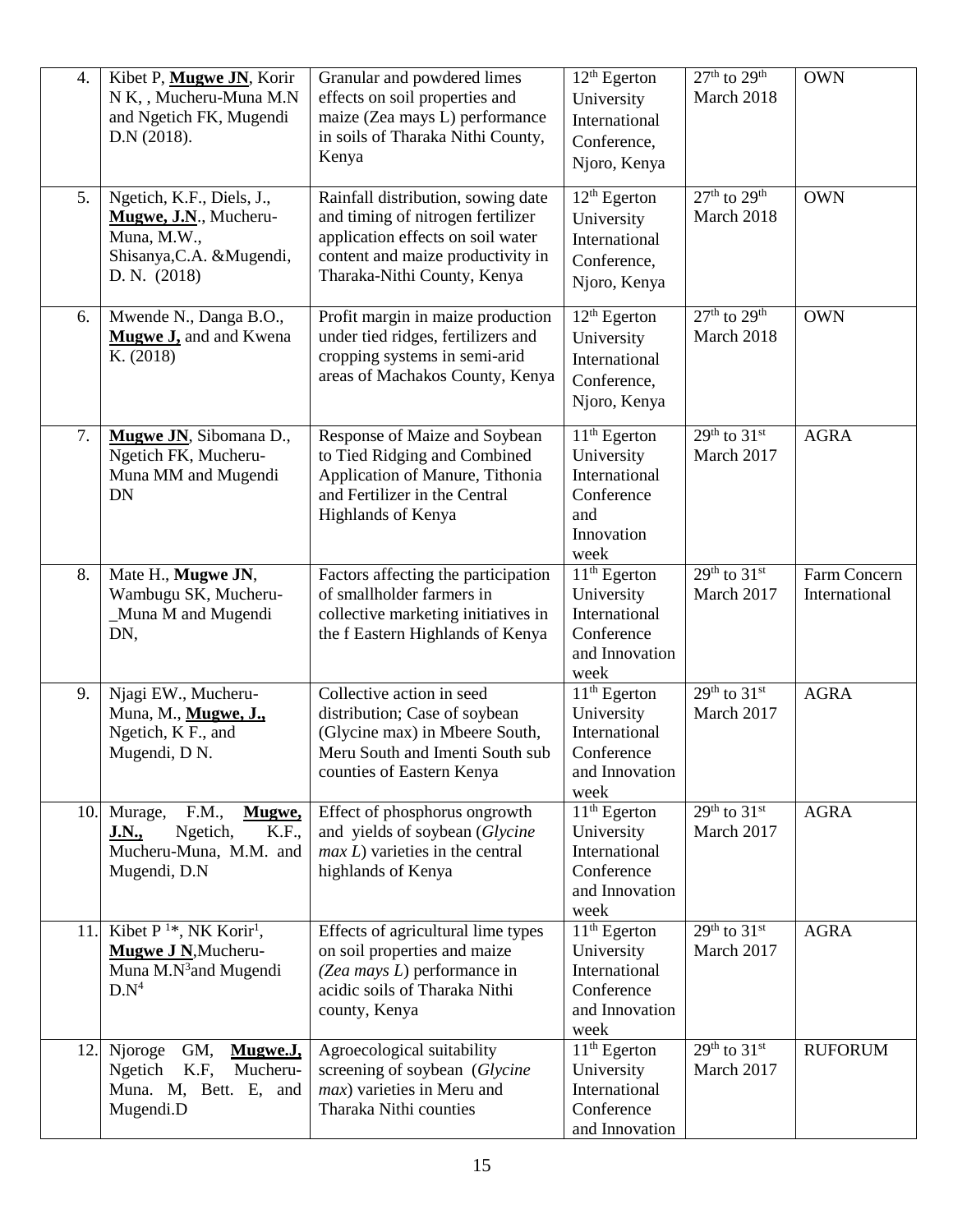|     |                                              |                                                                    | week                                 |                                          |                 |
|-----|----------------------------------------------|--------------------------------------------------------------------|--------------------------------------|------------------------------------------|-----------------|
|     |                                              |                                                                    |                                      |                                          |                 |
|     |                                              |                                                                    |                                      |                                          |                 |
|     |                                              |                                                                    |                                      |                                          |                 |
| 13. | Masika OK, Mucheru-                          | Spatial-temporal maize                                             | Third                                | $26th$ to $28th$                         | <b>AGRA-SHP</b> |
|     | Muna Ngetich FK, Mugwe<br>JN, Mugendi DN and | productivity and stability<br>response to soil-water-use           | International<br>Conference,         | October<br>2016                          | 014             |
|     | Mairura F                                    | efficiency strategies under high                                   | Chuka                                |                                          |                 |
|     |                                              | rainfall variability agroecologies                                 | University 26 <sup>th</sup>          |                                          |                 |
|     |                                              |                                                                    | to 28 <sup>th</sup> October          |                                          |                 |
|     |                                              |                                                                    | 2016                                 |                                          |                 |
| 14. | Masika O.K, Mugwe JN,                        | Performance evaluation of the                                      | Third                                | $26th$ to $28th$                         |                 |
|     | Ngetich FK, Mucheru-                         | Apsim-model on maize                                               | International                        | October                                  |                 |
|     | Muna M, and Mugendi D                        | productivity in integrated soil                                    | Conference,                          | 2016                                     |                 |
|     |                                              | fertility management in Kenya's<br>dryer agroecosystems            | Chuka<br>University 26 <sup>th</sup> |                                          |                 |
|     |                                              |                                                                    | to 28 <sup>th</sup> October          |                                          |                 |
|     |                                              |                                                                    | 2016                                 |                                          |                 |
| 15. | Benvindo VS, Danga BO                        | Influence of manure, phosphate                                     | International                        | 5 <sup>th</sup><br>1 <sup>st</sup><br>to | <b>AGRA</b>     |
|     | and <b>Mugwe JN</b>                          | lime<br>fertilizer<br>and<br>on<br>soil                            | Conference on                        | December                                 |                 |
|     |                                              | available phosphorus                                               | Building a                           | 2014                                     |                 |
|     |                                              |                                                                    | new<br>generation of                 |                                          |                 |
|     |                                              |                                                                    | Agricultural                         |                                          |                 |
|     |                                              |                                                                    | Scientists                           |                                          |                 |
| 16. | Nduwumuremyi A,                              | Suitability and quality analysis of                                | International                        | 5 <sup>th</sup><br>1 <sup>st</sup><br>to | <b>AGRA</b>     |
|     | Mugwe J, Ruganzu V,                          | locally available limestones for                                   | Conference on                        | December                                 |                 |
|     | Habimana S and Mupenzi J                     | rectifying soil acidity in Rwanda                                  | Building a                           | 2014                                     |                 |
|     |                                              |                                                                    | new<br>generation of                 |                                          |                 |
|     |                                              |                                                                    | Agricultural                         |                                          |                 |
|     |                                              |                                                                    | Scientists (pg)                      |                                          |                 |
|     |                                              |                                                                    | 85-book of                           |                                          |                 |
|     |                                              |                                                                    | abstracts)                           |                                          |                 |
| 17. | Matusso J M, Mugwe JN                        | Effects<br>Different<br>maize<br>of                                | International                        | 1 <sup>st</sup><br>5th<br>to             | <b>AGRA</b>     |
|     | and Muna Mucheru-Muna                        | $(Zeamays L) - Soybean$ (Glycine<br>Max (L) Merrill) intercropping | Conference on                        | December<br>2014                         |                 |
|     |                                              | patterns and Yields and Its                                        | Building a<br>new                    |                                          |                 |
|     |                                              | profitability                                                      | generation of                        |                                          |                 |
|     |                                              |                                                                    | Agricultural                         |                                          |                 |
|     |                                              |                                                                    | Scientists (pg                       |                                          |                 |
|     |                                              |                                                                    | 88-book of                           |                                          |                 |
| 18. | Mugi EW, Mucheru_Muna                        | Households<br>Socio-economic                                       | abstracts)<br>International          | 5 <sup>th</sup><br>1 <sup>st</sup><br>to | <b>RUFORUM</b>  |
|     | MW, Mugwe JN, Ngetich                        | factors influencing the level of                                   | Conference on                        | December                                 |                 |
|     | FK, Mugendi DN and                           | adaptation to climate variability                                  | Building a                           | 2014                                     |                 |
|     | Mairura FS                                   | in the dry zones of Eastern Kenya                                  | new                                  |                                          |                 |
|     |                                              |                                                                    | generation of                        |                                          |                 |
|     |                                              |                                                                    | Agricultural                         |                                          |                 |
| 19. | Mwebia F.W., Mucheru-                        | Farmer Groups' Characteristics                                     | Scientists<br>1 <sup>st</sup>        | $29th$ –<br>31 <sup>st</sup>             | <b>ASARECA</b>  |
|     | Muna M.W., Mugwe J.N.                        | Influencing Application of Soil                                    | International                        | October                                  | (ASARECA)       |
|     | and Mugendi D.N. (2014).                     | fertility Technologies in the                                      | Research                             | 2014.                                    | NRM/09/01       |
|     |                                              | Central Highlands of Kenya.                                        | Conference of                        |                                          |                 |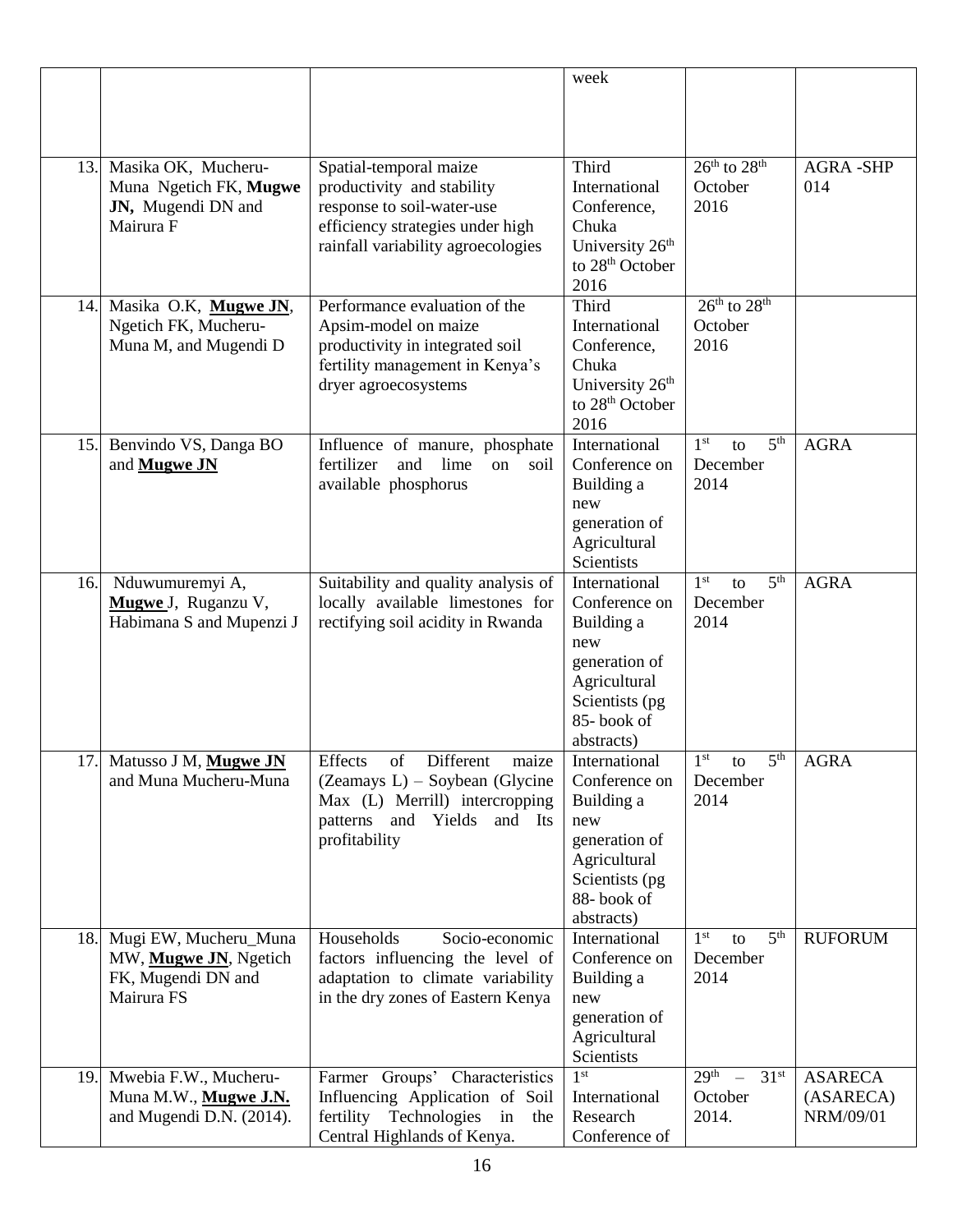|     |                                                                                                              |                                                                                                                                                                                     | Chuka<br>University<br>(Kenya)                                                                  |                                                                      |                                            |
|-----|--------------------------------------------------------------------------------------------------------------|-------------------------------------------------------------------------------------------------------------------------------------------------------------------------------------|-------------------------------------------------------------------------------------------------|----------------------------------------------------------------------|--------------------------------------------|
| 20. | Mwebia F.W., Mucheru-<br>Muna M.W., Mugwe J.N.<br>and Mugendi D.N. (2014).                                   | Groups'<br>Farmer<br>Members'<br>Household Factors Influencing<br>of<br>Selection<br>Soil<br>fertility<br>Technologies<br>in<br>the<br>Central<br>Highlands of Kenya                | 1 <sup>st</sup><br>International<br>Research<br>Conference of<br>Chuka<br>University<br>(Kenya) | 29 <sup>th</sup><br>31 <sup>st</sup><br>$\equiv$<br>October<br>2014. | <b>ASARECA(A</b><br>SARECA)NR<br>M/09/01   |
| 21. | Mugi EW., Muna M.W,<br>Mugwe J.N., Ngetich FK,<br>Mugendi D.N. and Mairura<br>FS 2013                        | Integrating Indigenous and<br>Conventional knowledge-based<br>Climate forecasts for farmers<br>enhanced adaptation to Climate<br>Variability in the drier zones of<br>Eastern Kenya | Cathay Hotel,<br>Nakuru;<br>Kenya                                                               | $20 - 25$ <sup>th</sup><br>October<br>2013                           | <b>RUFORUM</b>                             |
| 22. | Ndung'u A.M, Mugwe<br>J.N, Mucheru M-Muna                                                                    | Effect of Rhizobia inoculation,<br>and Phosphorus fertilizer levels<br>on nodulation and yield of<br>Soybean (Glycine Max L Merril)                                                 | Cathy Hotel,<br>Nakuru;<br>Kenya                                                                | $20 - 25$ <sup>th</sup><br>October<br>2013                           | <b>AGRA</b>                                |
| 23. | Mugwe J.N and Bett E                                                                                         | Soybean value chain in the central<br>highlands of Kenya                                                                                                                            | Entebbe,<br>Uganda                                                                              | $14^{th} - 17^{th}$<br>October,<br>2013                              | <b>AGRA</b>                                |
| 24. | <b>Jayne Mugwe, Monicah-</b><br>Mucheru Muna, Joses<br>muthamia and Daniel<br>Mugendi                        | Effect of inputs application on<br>yields of soybean and climbing a<br>maize-legume rotation in central<br>Kenya                                                                    | Safari park<br>hotel, Nairobi,<br>Kenya                                                         | 22 to 26th<br>October,<br>2012                                       | <b>AGRA SoCo</b><br>(SHP 022)              |
| 25. | Nicholas Muba, Jayne<br>Mugwe, Wambugu SK and<br><b>Eric Bett</b>                                            | Profitability of rotation systems<br>under varied integrated soil<br>fertility management regimes in<br>the central highlands of Kenya                                              | Safari park<br>hotel, Nairobi,<br>Kenya                                                         | 22 to 26th<br>October<br>2012                                        | <b>AGRA</b><br><b>Training SHP</b><br>024) |
| 26. | Mucheru-Muna M, Ngetich<br>FK, Mugendi DN, Mugwe<br><b>JN,</b> Pypers P, Vanlauwe B,<br>Diels J and Merxk R  | Effect of inputs application on<br>vields of soybean and climbing a<br>maize-legume rotation in central<br>Kenya                                                                    | Safari park<br>hotel, Nairobi,<br>Kenya                                                         | 22 to 26th<br>October<br>2012                                        | <b>VLIR</b>                                |
| 27. | Athanase Nduwumuremyi,<br>Vicky Ruganzu and Jayne<br>Mugwe                                                   | Relative effectiveness of<br>agricultural Lime and local lime<br>materials in reducing soil acidity<br>in Rwanda                                                                    | Safari park<br>hotel, Nairobi,<br>Kenya                                                         | 22 to 26th<br>October<br>2012                                        | <b>AGRA</b><br>training (SHP<br>024)       |
| 28. | Felix Ngetich, an Diel,<br>Chris Shisanya, <b>Jayne</b><br>Mugwe, Monicah-Mucheru<br>Muna and Daniel Mugendi | Effects of soil and water<br>conservation techniques on<br>runoff, sediment yield and maize<br>productivity                                                                         | Safari park<br>hotel, Nairobi,<br>Kenya                                                         | 22 to 26th<br>October<br>2012                                        | <b>VLIR</b>                                |
| 29. | Irene Okeyo Monicah<br>Mucheru-Muna, Jayne<br>Mugwe, Felix ngetich,<br>Daniel Mugendi, Jan Diels             | Effect of selected soil and water<br>conservation techniques on<br>rainfall use efficiency and maize<br>productivity in central highlands<br>of Kenya                               | Safari park<br>hotel, Nairobi,<br>Kenya                                                         | 22 to 26th<br>October<br>2012                                        | <b>VLIR</b>                                |
| 30. | Mugwe JN, Mugendi DN<br>and Mucheru Muna                                                                     | Farm and socio-economic factors<br>influencing farmers' decision to<br>cultivate soybeans in the central<br>highlands of Kenya                                                      | Safari park<br>hotel, Nairobi,<br>Kenya                                                         | 22 to 26th<br>October<br>2012                                        | <b>AGRA (SHP</b><br>022)                   |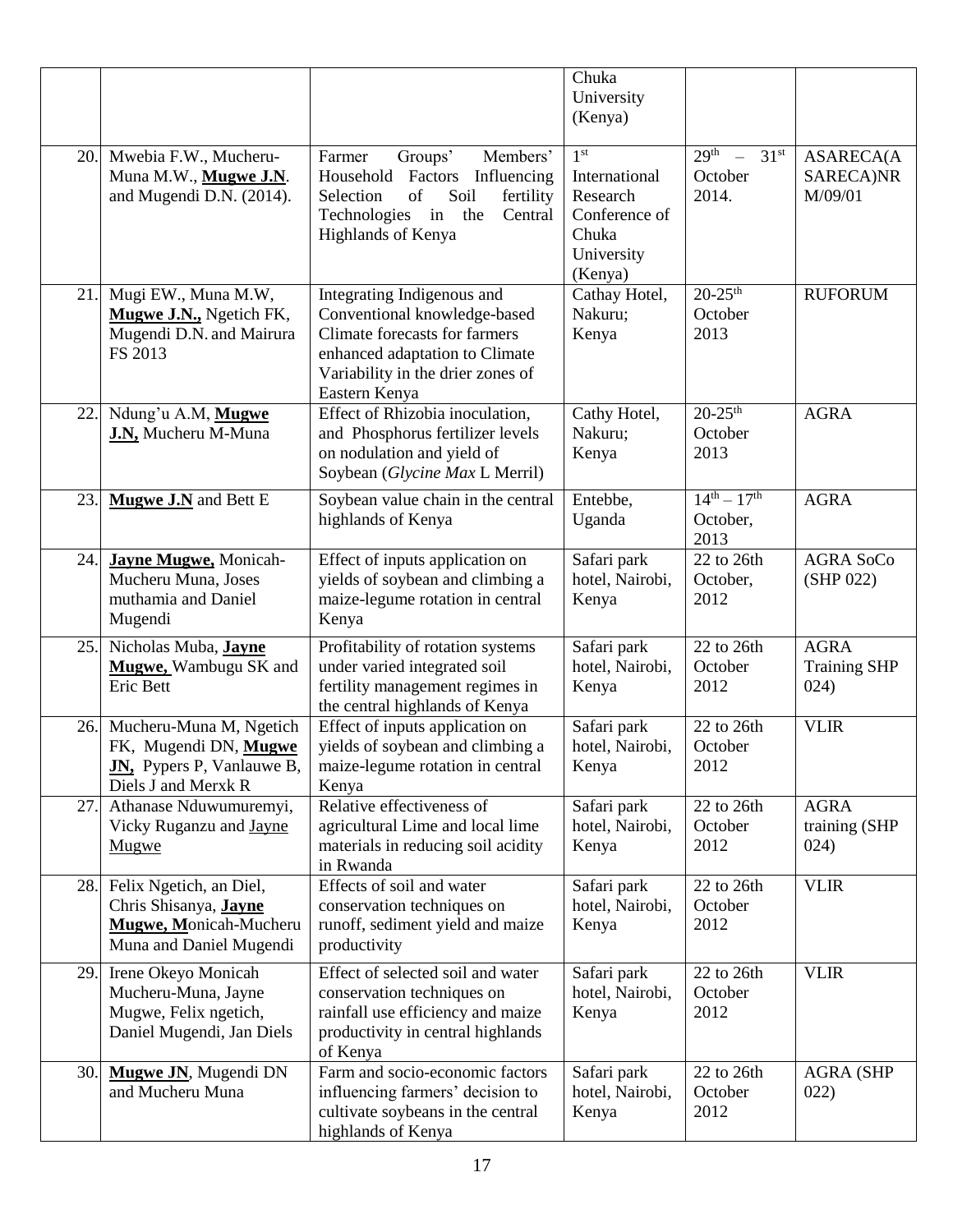| 31. | Macharia JM, Mugwe JN,                        | Training needs in soil fertility                                        | KARI Hqs,         | $22$ to $28th$      | <b>ASARECA</b>                  |
|-----|-----------------------------------------------|-------------------------------------------------------------------------|-------------------|---------------------|---------------------------------|
|     | Mucheru-Muna M, Mairura                       | management for farmers and                                              | Nairobi,          | October             |                                 |
|     | S, Kimani SK and Mugendi<br><b>DN</b>         | extension workers in central                                            | Kenya             | 2012                |                                 |
| 32. | Mugwe JN, Mairura F and                       | highlands of Kenya<br>Determinants of Adoption and                      | Karatina          | $25th - 28th$       | <b>AGRA</b>                     |
|     | Muchai S.                                     | Utilization of Integrated Soil                                          | University,       | <b>July 2012</b>    | training                        |
|     |                                               | Fertility Management by Small                                           | Kenya             |                     | Programme                       |
|     |                                               | holders in Central Kenya                                                |                   |                     |                                 |
| 33. | Matusso, J, Mugwe JN                          | Potential Role of Cereal-legume                                         | Karatina          | $25^{th} - 28^{th}$ | <b>AGRA</b>                     |
|     | <b>Jayne</b> and Mucheru-Muna,                | Intercropping Systems in                                                | University,       | <b>July 2012</b>    | training                        |
|     | <b>MW</b>                                     | <b>Integrated Soil Fertility</b>                                        | Kenya             |                     | Programme                       |
|     |                                               | Management in Smallholder                                               |                   |                     |                                 |
|     |                                               | Farming Systems of Sub-Saharan                                          |                   |                     |                                 |
| 34. |                                               | Africa                                                                  | Karatina          | $25th - 28th$       | <b>AGRA</b>                     |
|     | Sianje A, Mugwe, J<br>Mucheru-Muna, MW and    | Effects of phosphorus sources and<br>starter nitrogen on soybean yields | University,       | <b>July 2012</b>    | training                        |
|     | Mugendi DN                                    | and soil properties in the central                                      | Kenya             |                     | Programme                       |
|     |                                               | highlands of Kenya                                                      |                   |                     |                                 |
| 35. | Nduwumuremyi. A,                              | Effects of Agricultural Lime and                                        | Karatina          | $25^{th} - 28^{th}$ | <b>AGRA</b>                     |
|     | <b>Mugwe JN</b> and Ruganzu                   | Local Lime Materials on Irish                                           | University,       | <b>July 2012</b>    | training                        |
|     | $\overline{\mathsf{V}}$                       | Potato Yield in Acidic Soils,                                           | Kenya             |                     | Programme                       |
|     |                                               | Burera district, Rwanda.                                                |                   |                     |                                 |
| 36. | Macharia JM, Mugwe JN,                        | Socioeconomic factors                                                   | Karatina          | $25^{th} - 28^{th}$ | <b>VLIR-OUS</b>                 |
|     | Mucheru-Muna M,                               | influencing levels of knowledge                                         | University,       | <b>July 2012</b>    |                                 |
|     | Mang'uriu DN, and<br>Mugendi DN               | in soil fertility management in the<br>central highlands of Kenya       | Kenya             |                     |                                 |
|     |                                               |                                                                         |                   |                     |                                 |
| 37. | Okeyo, I. A., Mucheru-                        | Effects of selected SWC                                                 | Karatina,         | $25^{th} - 28^{th}$ | <b>VLIR-OUS</b>                 |
|     | Muna, M., Mugwe, J.,                          | treatments on soil nutrient loss                                        | Kenya             | <b>July 2012</b>    |                                 |
|     | Ngetich, F. K., Mugendi,                      | and maize yields in the central                                         |                   |                     |                                 |
|     | D. N. & Shisanya, C.A                         | highlands of Kenya                                                      |                   |                     |                                 |
| 38. | Kimaru-Muchai S.W.,                           | Factors that influence reliability                                      | JKUAT, Juja,      | $16-18$             | <b>ASARECA</b>                  |
|     | Mucheru-Muna M.,                              | of information sources on soil                                          | Kenya             | November,           |                                 |
|     | Mugwe J.M., Mairura F.S<br>and Mugendi D.N.   | fertility management practices in<br>the Central Highlands of Kenya     |                   | 2011                |                                 |
|     |                                               |                                                                         |                   |                     |                                 |
| 39. | Mugwe JN, Mwebia F,                           | Maize Yields Response to                                                | Kigali,           | $24 - 27$ ,         | Conference on                   |
|     | Muna MM, Mugendi DN                           | Intercropping and Application of<br>Manure, Tithonia and Fertilizer in  | Rwanda            | October<br>2011     | Agricultural<br>Intensification |
|     |                                               | the Central Highlands of Kenya                                          |                   |                     | of the African                  |
|     |                                               |                                                                         |                   |                     | Humid                           |
|     |                                               |                                                                         |                   |                     | Highlands                       |
|     |                                               |                                                                         |                   |                     | (CIALCA)                        |
| 40. | Kimaru-Muchai S.W.,                           | Dissemination Approaches used                                           | Kigali,           | $24 - 27$           | <b>CIALCA</b>                   |
|     | Mucheru-Muna M.,                              | in Up-scaling Soil fertility                                            | Rwanda            | October             |                                 |
|     | Mugwe J.M., Mairura F.S                       | Management Practices in the                                             |                   | 2011                |                                 |
|     | and Mugendi D.N.                              | Central Highlands of Kenya.                                             |                   |                     |                                 |
| 41. | Ngetich K.F., Mugwe J.N.,<br>Mucheru-Muna M., | Planting dates effect on maize<br>yield performance under rainfed       | Kigali,<br>Rwanda | 24-27<br>October    | <b>CIALCA</b>                   |
|     | Shisanya C.A., Diels J <sup>2</sup> and       | conditions in the Central                                               |                   | 2011                |                                 |
|     | Mugendi D.N.                                  | Highlands of Kenya                                                      |                   |                     |                                 |
|     |                                               |                                                                         |                   |                     |                                 |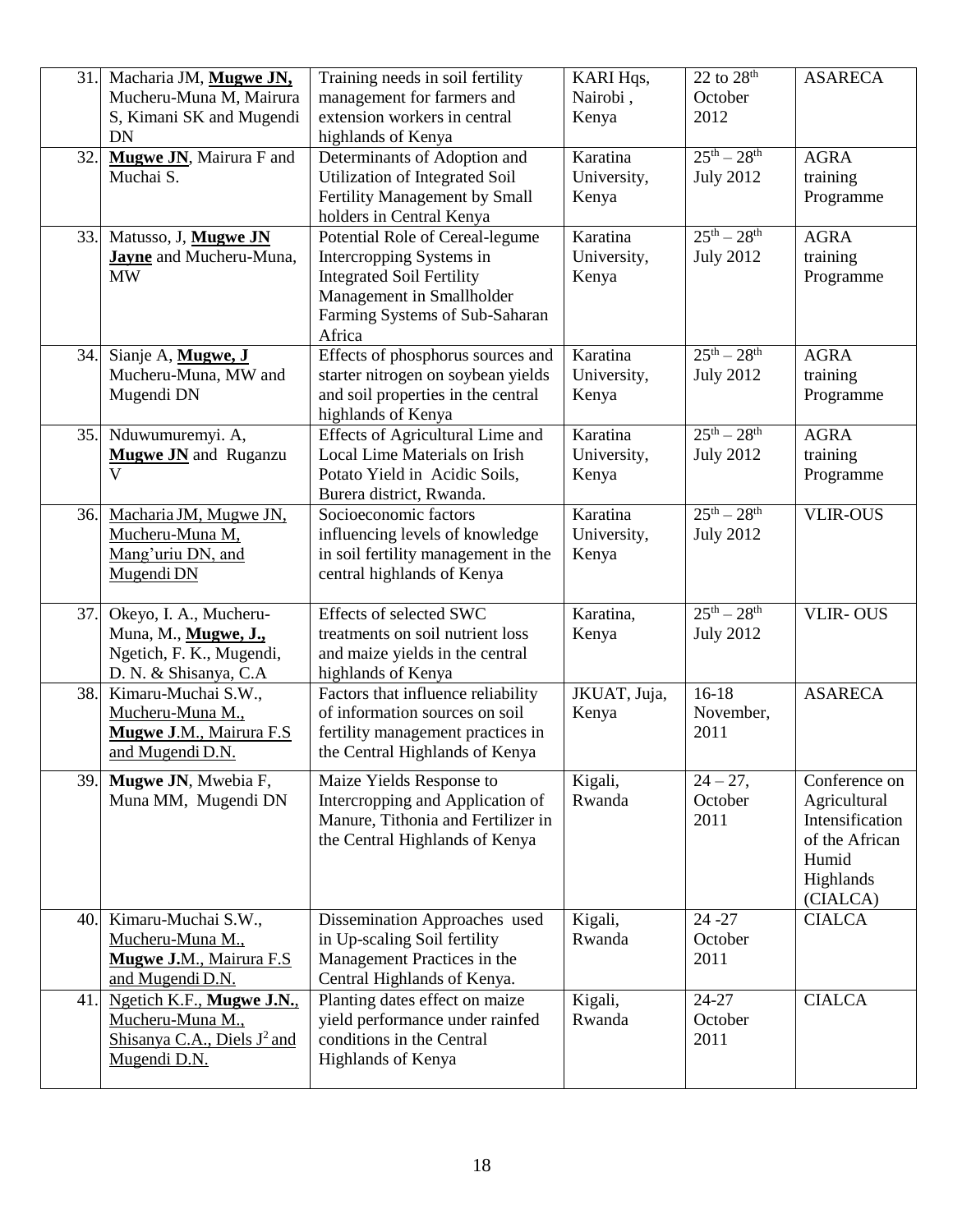| 42. | Mugendi DN, Mucheru-<br>Muna MW, Ngetich KF,<br>Mugwe J, Vanlauwe B,<br>Merckx R and Diels J           | Organic inputs and mineral<br>fertilizer effects on soil water<br>content and maize productivity in<br>Mbeere District, Kenya. Paper                                                                         | Leuven,<br>Belgium.                            | $11-14$ July<br>2011.                                                  | Symposium on<br>Soil Organic<br>Matter                   |
|-----|--------------------------------------------------------------------------------------------------------|--------------------------------------------------------------------------------------------------------------------------------------------------------------------------------------------------------------|------------------------------------------------|------------------------------------------------------------------------|----------------------------------------------------------|
| 43. | Ngetich, K. F., Shisanya, C.<br>A., Mugwe, J., Mucheru-<br>Muna, M., Mugendi, D. N.<br>and Diels,      | Tillage and surface management<br>effects on soil water content and<br>maize productivity in the Central<br>Highlands of Kenya                                                                               | Kenyatta<br>University,<br>Kenya.              | 14-18 March<br>2011                                                    | Lake and<br>Catchment<br>Research<br>Symposium<br>(LARS) |
|     | 44. Ngetich, K.F., Mugwe,<br>J.N., Mucheru-Muna, M.,<br>Shisanya, C.A., Diels, J.<br>and Mugendi, D.N. | Assessment of strategies that<br>optimize water productivity in<br>maize: Simulation and testing of<br>crop field practices using<br>AquaCrop and field<br>experimentation in central<br>highlands of Kenya. | Yogyakarta,<br>Indonesia                       | 8-9 <sup>th</sup> Oct<br>2010.                                         | FAO / UNW-<br>DPC / ICID                                 |
| 45. | Mugwe JN, Mucheru-<br>Muna M and Mugendi DN,<br>Muthamia Joses                                         | Methodologies and Approaches<br>for Up-scaling Soil Fertility<br>Management in Kenya: A Review                                                                                                               | Moshi,<br>Tanzania                             | $7 - 11^{\overline{th}}$<br>December<br>2009, in<br>Moshi,<br>Tanzania | <b>ASARECA</b>                                           |
| 46. | Mugwe JN, Mugendi DN,<br>Kungu JB, Mucheru-Muna<br>MM and Merckx R                                     | Soil Fertility Management Using<br>Organic and Inorganic Inputs in<br>the Central Highlands of Kenya                                                                                                         | Nairobi,<br>Kenya<br>(KARI<br>conference)      | $10^{th}$ -14 <sup>th</sup><br>November,<br>2008                       | <b>KARI</b>                                              |
| 47. | Muriuki JP, Kung'u J B,<br>Mugendi DN, Mugwe J N<br>and Mucheru-Muna MW,<br>Merckx R                   | Economic Returns of Organic<br>and Mineral Fertilizer Inputs for<br>Soil Nutrient Replenishment                                                                                                              | Muguga,<br>Kenya (KEFRI<br>conference)<br>2008 | November,<br>2008                                                      | <b>KEFRI</b>                                             |

#### **2.2.7 Other Publications**

#### **Training manuals**

- 1. Mutuma S. **Mugwe J**., Mucheru- Muna M., Ngetich F., Bett K, Mutuma S. and Mugendi D. (2017). Training manual on integrated soil fertility management: for use by extension service providers to train farmer groups
- 2. **Mugwe J.,** Murimi L., Mucheru- Muna M., Ngetich F., Bett K, Mutuma S. and Mugendi D. (2017). Soybean production for increased income and health.
- 3. **Mugwe J**., Murimi L., Mucheru- Muna M., Ngetich F., Bett K, Mutuma S. and Mugendi D. (2017). Training manual on post harvest management of grains: for use by extension service providers to train farmer groups

#### **Brochures**

- 1. **Mugwe J**., Mucheru- Muna M., Ngetich F., Bett K, Mutuma S. and Mugendi D. (2017). Farmer groups approach to upscaling agricultural technologies. A pamphlet for use by extension service providers and farmer groups in Kenya. AGRA-KU. Brochure No 1
- 2. **Mugwe J**., Mucheru- Muna M., Ngetich F., Bett K, Mutuma S. and Mugendi D. (2017). Going beyond demos through the mother baby approach. A pamphlet for use by extension service providers and farmer groups in Kenya. AGRA-KU. Brochure No 2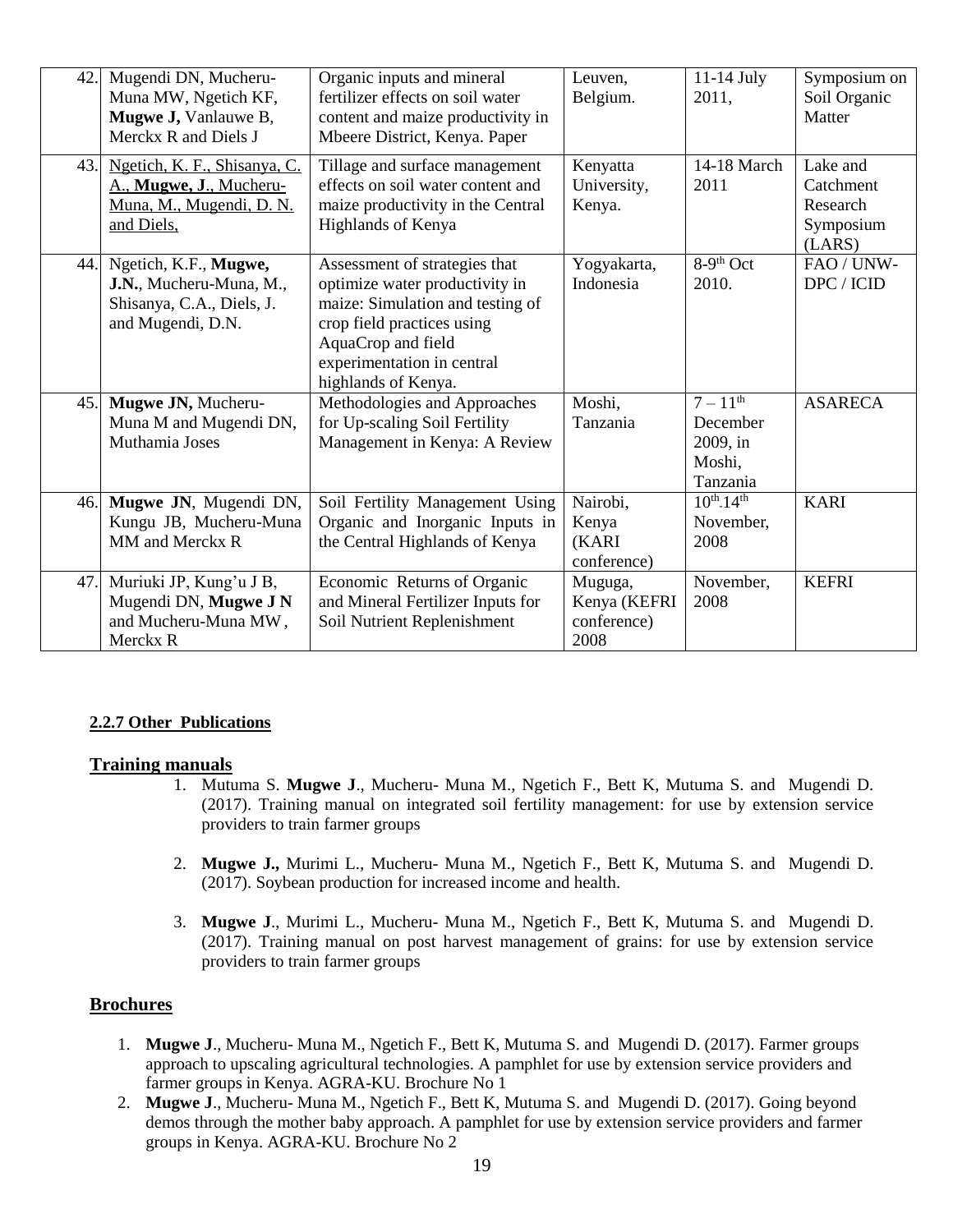- 3. Githaiga R., **Mugwe J**., Mucheru- Muna M., Ngetich F., Bett K., Mutuma S. and Mugendi D (2017) . Soybean value addition for increased income. A pamphlet for use by extension service providers and farmer groups in Kenya. AGRA-KU. Brochure No 3
- 4. Bett K., Ayieko D., **Mugwe J**., Mucheru-Muna M., Ngetich F., Mutuma S. Mugendi D. (2017). Marketing and economics of climbing beans. A pamphlet for use by extension service providers and farmer groups in Kenya. AGRA-KU. Brochure No 4
- 5. Bett K., Ayieko D., **Mugwe J**., Mucheru-Muna M., Ngetich F., Mutuma S. Mugendi D. (2017). Marketing and economics of soybean. A pamphlet for use by extension service providers and farmer groups in Kenya. AGRA-KU. Brochure No 5
- 6. **Mugwe, J.N**., Mugendi, D.N., Muna, M.W. and Kimaru S. (2011). Good management of cattle manure for increased yields. A Pamphlet for use by Extension Personnel and Farmers in Kenya. KU-ASARECA. Brochure No 1
- 7. **Mugwe, J.N**., Mugendi, D.N., Muna, M.W. and Kimaru S. (2011). Improve soil productivity by integrating leguminous trees into farmlands. A Pamphlet for use by Extension Personnel and Farmers in Kenya. KU-ASARECA. Brochure No 3
- 8. **Mugwe, J.N**., Mugendi, D.N., Muna, M.W. and Kimaru S. (2011). Tithonia for increased yields. A Pamphlet for use by Extension Personnel and Farmers in Kenya. KU-ASARECA. Brochure No 4
- 9. Muna M. W., Kimaru, S., **Mugwe, J.N**. and Mugendi D.N (2011). Mother baby Extension Approachi. A poster for use by extension personnel. KU-ASARECA. Poster no. 1
- 10. Muna M. W., Kimaru, S., Mugwe, J.N. and Mugendi D.N (2011) Kamuingi Koyaga Ndiri. A poster for use by extension personnel. KU-ASARECA. Poster no. 2
- 11. Muna M. W., Kimaru, S., **Mugwe, J.N**. and Mugendi D.N (2011). Soil is Wealth; Lets protect it. A poster for use by extension personnel. KU-ASARECA. Poster no. 3
- 12. **Mugwe JN**, Mugendi DN, Mucheru-Muna MW and Kung'u JB (2006). *Calliandra calothyrsus* for increased crop yields (Pamphlet)
- 13. **Mugwe JN,** Mugendi DN and Mucheru-Muna MW (2006). Cattle manure for increased crop yields (Pamphlet)
- 14. Mugendi DN, Mugwe JN, Mucheru-Muna MW and Kung'u JB (2006). *Tithonia diversifolia* green manure for increased yields (Pamphlet).
- 15. Mucheru-Muna MW, Mugwe JN and Mugendi DN (2006). *Mucuna pruriens* for soil fertility improvement (Pamphlet)
- 16. Mucheru MW, Mugendi DN, Micheni A, Mugwe JN, Kung'u JB, and Gitari JN (2001). Improved food production using herbaceous legumes in the central highlands of Kenya. *Legume Research Network Project Newsletter* 5:15-17

### **Thesis**

- **Ph D:** An evaluation of integrated soil fertility management practices in Meru south District, Kenya.
- **Msc:** Effect of soil incorporated leaf prunings on soil productivity in alley and sole cropping systems using *Leucaena leucocephala* (Lam.) and *Calliandra calothrysus* Meissn

### **2.3 QUALITY TEACHING, LEARNING AND MENTORSHIP**

#### **2.3.1 : Student Evaluation**

- 1. 2018/2019 KU: KCU 801= 100% KCU 300 = 98.85%
- 2. Student evaluation at University of Embu (100%)
- 3. Student Evaluation (2012/2013) (98%)
- 4. Students Evaluation (KU) (90.5%)
- 5. Students Evaluation (KU) (90.8%)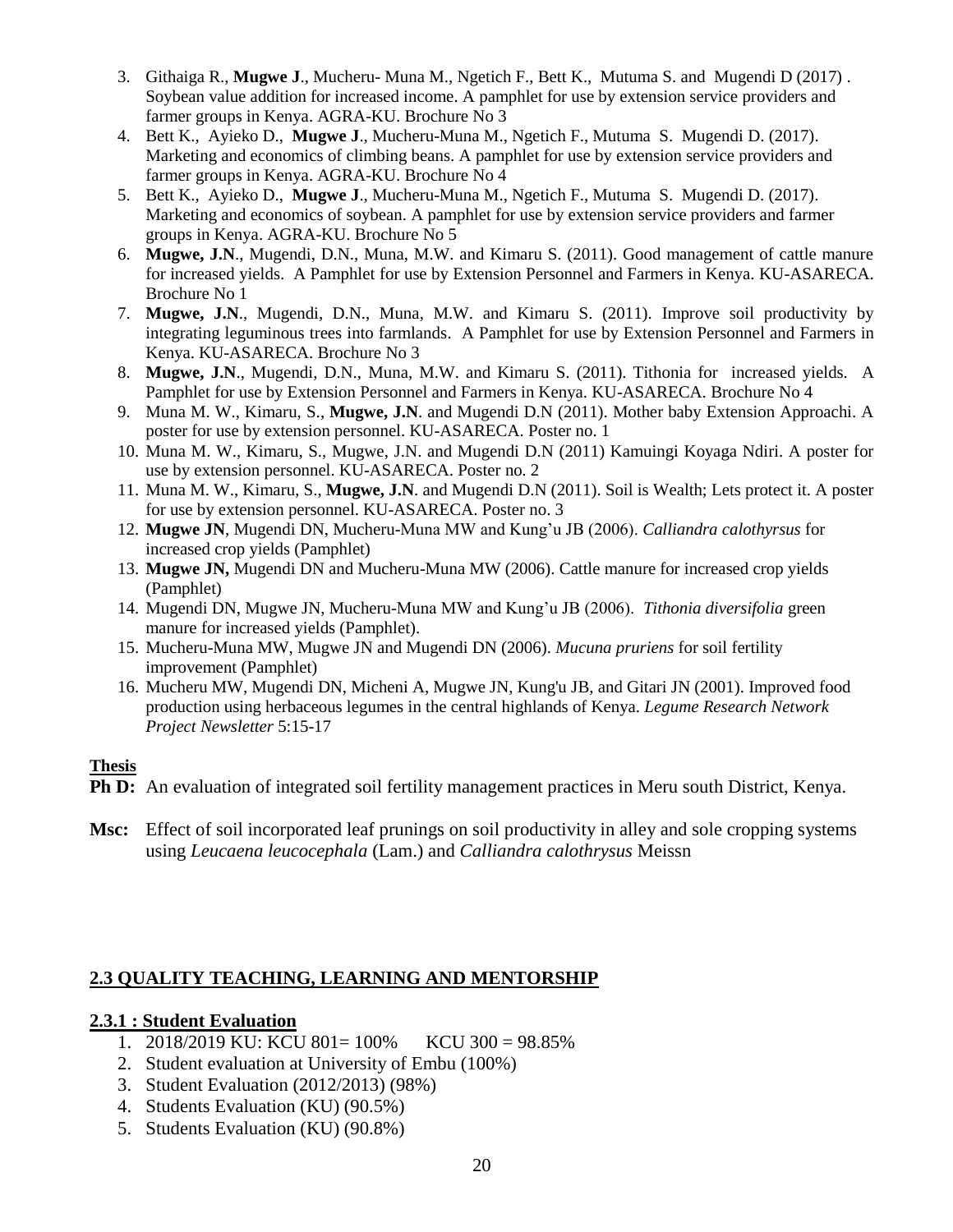### **2.3.2: Training in Higher Education Teaching**

- 1. Certificate: Training on Master Public Speaking on 21<sup>st</sup> July 2018; Lilian Towers
- 2. Certificate: The Philosophy of Greatness Transformational Training at BTL;  $7<sup>th</sup>$  March 2017
- 3. Certificate: Training on Statistical Analysis Software at University of Embu on  $5<sup>th</sup>$  to  $6<sup>th</sup>$  May 2016
- 4. Certificate: Linking Integrated soil fertility to markets; Agricultural value chain analysis training  $13^{th}$  to  $17^{th}$  May 2013
- 5. Certificate : Implementation and out-scaling of balanced Crop Nutrition in Africa  $6<sup>th</sup>$  to  $10<sup>th</sup>$  July 2015

## **2.3.3: Ongoing (PhD)**

- **1. Esther Wangomb'e (N85/11241/2008)** Impact of Participatory Forest Management in Mt. Kenya Forest, Kenya. School of Environmental Studies, Kenyatta University.
- **2. Peterson Newton Muchiri Njeru, (A99/14218/2009)** Integrated soil fertility management technologies in sorghum and cowpea production systems in semi-arid areas of Kenya. Department of Agricultural Resource Management. Kenyatta University.
- **3. Jeremiah Kimigo (A99/29596/2014).** Evaluation of different land rehabilitation systems on Soil N, SOC and moisture retention in arid and semi-arid areas of Kenya: case study of Enkushin, Kajiado. Department of Agricultural Resource Management, School of Agriculture & Enterprise Development, Kenyatta University
- 4. **Michel Kabirigi (A99EA/38320/2016).** Forage management systems and nutrient flows for sustainable livestock and farm productivity in Rwanda. Department of Agricultural Resource Management, School of Agriculture & Enterprise Development, Kenyatta University
- 5. **Nathan Oduor A806/243/2018:** Integrated soil fertility and water management practices for enhanced sorghum (*sorghum bicolor*) productivity in the drylands of Tharaka-nithi county, Kenya. School of Agriculture. University of Embu

## **2.3.4 Masters Supervision (On going)**

- 1. Jared Odoyo (A147/CE/23458/2010). Effects of micro-dosing and tied ridging on maize yield in smallholder farms of semi arid Eastern Kenya. Department of Agricultural Resource Management. Kenyatta University.
- 2. Frank Mutesa (A148EA/22250/2012) Effect of selected Integrated Soil Fertility Management technologies on maize-soybean yields and soil properties in central highlands of Kenya Department of Agricultural Resource Management. Kenyatta University.
- 3. Gladys Chelangat: Economic assessment of integrated soil fertility technologies combined with mulching in maize-soybean production systems in Embu and Meru Counties, Eastern Kenya". Department of Agribusiness, Management and Trade, Kenyatta University.
- 4. Julieth Joseph Balilemwa (A147/28986/2013). Effect of water in-situ water harvesting on maize yields and soil properties in Morogoro Tanzania Department of Agricultural Resource Management. Kenyatta University.
- 5. Ruth Wanjiku Kinuthia (A147/23533/2013) Assessment of soil and water conservation structures in establishment of agroforestry trees in East Shewa and West Shewa zone in Ethiopia. . Department of Agricultural Resource Management. Kenyatta University.
- **6.** Winfred Ireri (A148/CE/23456/2010). Effects of tillage and residue on soil water and organic matter in maize – bean cropping systems in Embu County, Central Kenya. Department of Agricultural Resource Management. Kenyatta University.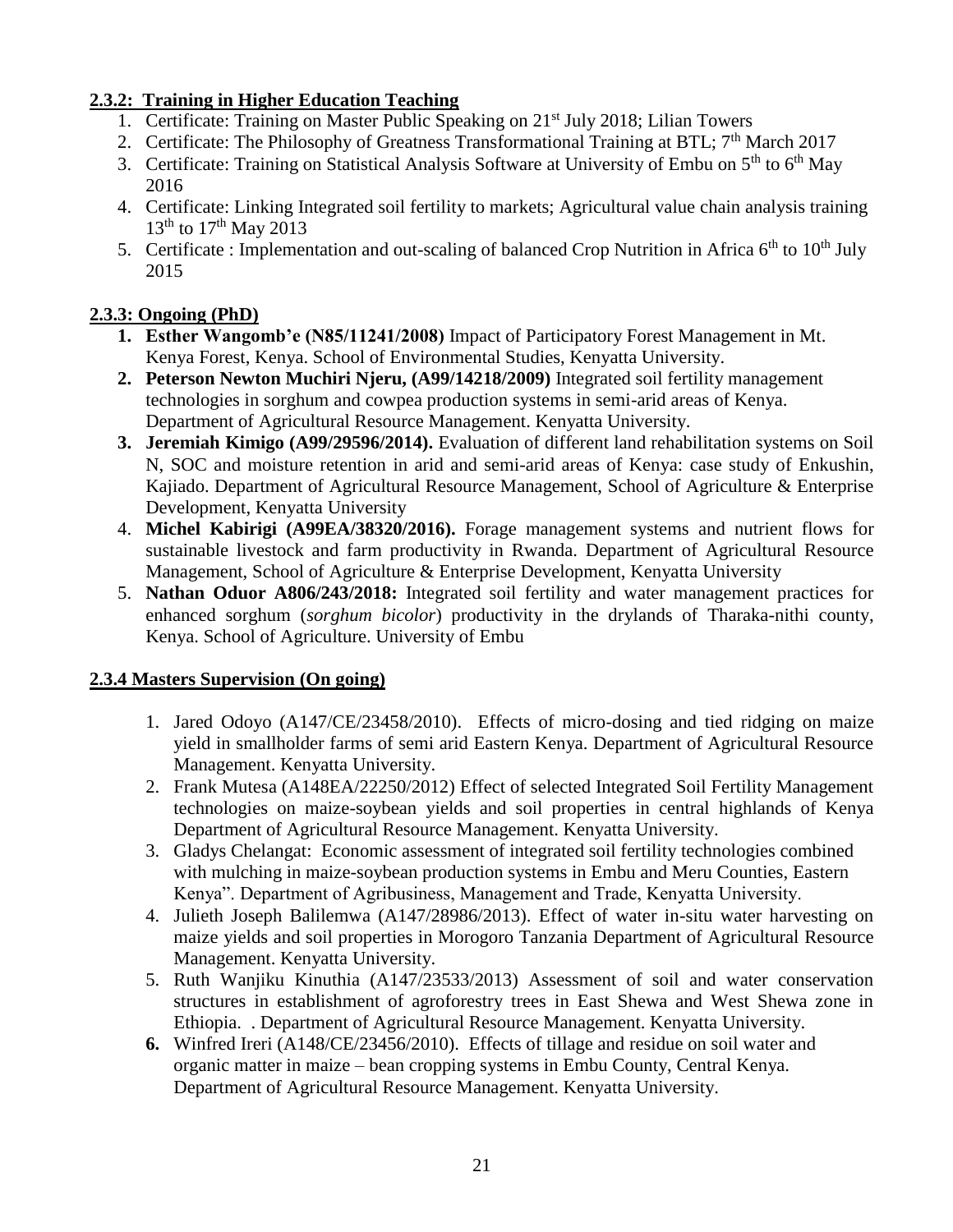- 7. Musa Sang (A147/OL/22343/11). Effectiveness of a designed KARI-ATDC walking tractor seeder operation on conservation agriculture in different soils. Department of Agricultural Resource Management. Kenyatta University.
- 8. Kiilu Christine Ndinda (A147/OL/25012/2012). Effects of integrated soil fertility management on water and nutrient use efficiency and yield of drip –irrigated tomato in Eastern Kenya. Department of Agricultural Resource Management. Kenyatta University.
- 9. Murithi Timothy Kimathi (A147/OL/23447/2012). Effect of bio-fertilizers, cattle manure and mineral fertilizer on growth and yield of maize in Meru County. Department of Agricultural Resource Management. Kenyatta University.
- 10. Kivuva M Gabriel (A147/33088 /2014). Soil productivity in maize soybean cropping systems under integrated soil fertility management and mulching in Embu and Meru Counties, Kenya. Department of Agricultural Resource Management. School of Agriculture & Enterprise Development, Kenyatta University
- 11. Mwigwirwa Joshua Gitaare: Effect of tied ridging soil fertility and polysaccharide inputs on maize, soil moisture and soil properties. Department of Agricultural Resource Management. School of Agriculture & Enterprise Development, Kenyatta University
- 12. Robert Kipyego Oroiyo A147/OL/NKU/24850/2014: Growth and Yield Response of Selected Sweet Potato Varieties to Water-deficit in Nakuru County, Kenya
- 13. Jackson Muganda Nyongesa A148/OL/KKA/26579/2014: Effect of Tithonia and phosphorus on yields under intercropping systems in Kakamega County, Kenya
- 14. Jackline Wangui Kithome: Gender participation in soil fertility management in Mbeere South and Sabatia Sub Counties, Kenya. Kenyatta University, Department of sociology
- 15. George Gacheru Mwaura: A142/37489/2017 Socio-economic and cultural factors influencing adoption of organic-based soil fertility management technologies in Meru south and Gatanga subcounties
- **16.** Miriam Nyokabi: A148/ 39531/2016. Response of sorghum yields and soil fertility to integration of manure and fertilizers in Tharaka-Nithi County, Kenya. Department of Agricultural Resource Management. School of Agriculture & Enterprise Development, Kenyatta University
- 17. Maureen Wairimu Njenga Influence of communication on uptake of selected climate smart agriculture practices among smallholder farmers in drylands of Tharaka-Nithi, Kenya. Department of Agricultural Economics, University of Embu
- 18. Amos Mwenda Ndeke A510/1187/2017: Gender influence on soil fertilitymagament technologies uptake among smallholder farmers in Tharaka Nithi County, Kenya. Department of Agricultural Economics and Extension. University of Embu.

## **2.3.5. Ph D Completed**

- **1. Felix Ngetich (I84/11873/2008).** Enhancing Farmers' Agricultural Productivity Through Improved Water and Nutrient Use Efficiency in the Central Highlands of Kenya. Geography Department, Kenyatta University **(Graduated in December, 2012)**
- 2. **Ahmat Filbert Leone (A99F/24650/2011)** Use of rock phosphate with *Tithonia diversifolia* in maize-bean intercrop for improved maize yield under two contrasting agroecologies in Kenya. Department of Agricultural Science and Technology, Kenyatta University (**Graduated in 2014**)
- 3. **Abdi Zeila Dubow (A99/27181/2011)** Effect of Mulching and Nitrogen Application on Resource Use Efficiency, Yields and Soil Properties in Maize-soybean Rotations in Tharaka Nithi County, Kenya. Department of Agricultural Science and Technology, Kenyatta University **(Graduated in December, 2018)**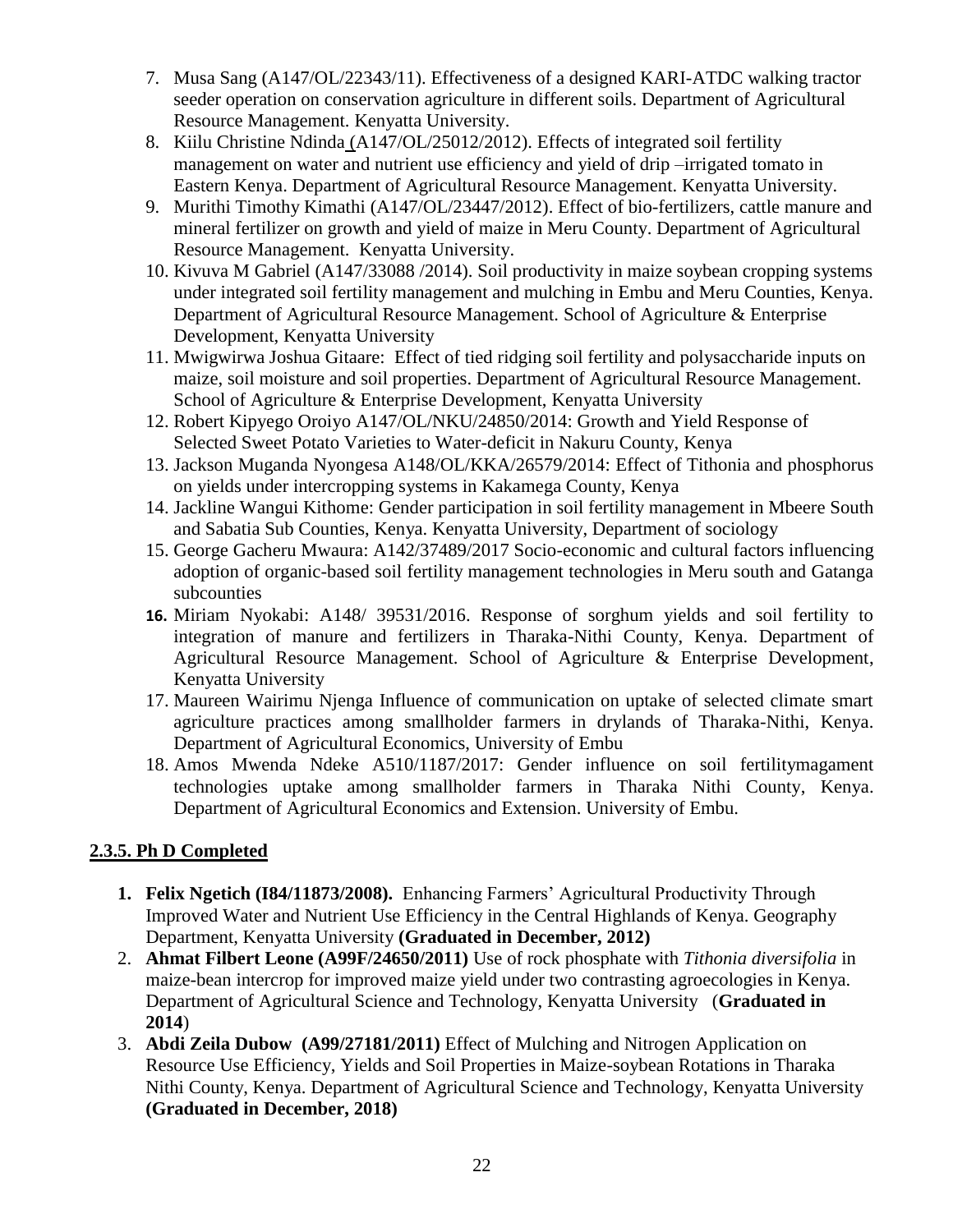**4. Mwende Ngie (A99/29362/2014).** Enhancing dryland farming through integrated management practices for water conservation in the semi arid areas of Machakos county Department of Agricultural Resource Management, School of Agriculture & Enterprise Development, Kenyatta University **(Graduated in July, 2019)** 

## **2.3.6. MASTERS COMPLETED**

- 1. Serah Wairimu Kimaru (N50/CE/11927/2007). Enhancing communication for effective up scaling of soil fertility management technologies in the central highlands of Kenya. (Masters; 2009-current). Department of Environmental Studies and Community Development. School of Environmental Studies, Kenyatta University; **Graduated in December, 2011.**
- **2.** Josephine Kamene Musyoki (N50/11900/07). The role of community forest in participatory forest management in Timau Region, North Central Kenya (Masters; 2011-current). Department of Environmental Education. School of Environmental Studies, Kenyatta University. G**raduated in December 2012**
- 3. Joseph Maina Macharia (N50/CE/15044/2008). Stakeholders' training needs for enhanced uptake and utilization of soil fertility management technologies in Meru South and Mbeere districts, Kenya. Department of Environmental Education. School of Environmental Studies, Kenyatta University. **graduated in December 2012**
- **4.** James Macharia Chege (N50/CE/11939/2007). Household and farm characteristics influencing adoption of water harvesting structures among smallholder farmers in Kilifi District, Kenya. (Masters; 2009-current). Department of Environmental Studies and Community Development. School of Environmental Studies, Kenyatta University. **GRADUATED IN DECEMBER 2012**
- 5. Athanase Nduwumuremyi (A148/EA/20180/2010). Effect of Agricultural lime and local lime materials on soil properties and yield of Irish potatoes (S*olanum tuberosum* L.) in Burera District, Rwanda. Department of Agricultural Resource Management. Kenyatta University. **GRADUATED IN DECEMBER 2013**
- **6.** Jackson Sianje (A148/20170/2010). Effects of phosphorus sources and starter Nitrogen on Soil properties and yields of soybean in central highlands of Kenya. Department of Agricultural Resource Management. Kenyatta University. **Graduated in December, 2013**.
- 7. Okeyo, Akinyi Irene (N50/20444/2010). Effects of Selected Soil and Water Conservation Strategies on the Soil Nutrient Status in the Central Highlands of Kenya. Department of Environmental Education. School of Environmental Studies, Kenyatta University. **GRADUATED IN DECEMBER 2013**
- **8.** Benvindo Serafim M. M. Verde: (A148F/25514/2011). Effects of Manure, Lime and Mineral Fertilizer on Soybean (*Glycine max* L. Merrill) Yields, Soil Properties and Microbial Biomass in Acid Soil of Central Highland of Kenya. Department of Agricultural Resource Management. Kenyatta University. **Graduated in July 2014**
- **9.** Esther Wangeci Mugi (BSc.): N50/24880/2011. Integrating indigenous and conventionalbased climate-based forecast for farmers enhanced adaptation to climate variability in Tharaka-Nithi and Kitui counties. Department of Environmental Sciences. **Graduated in July 2014**
- **10.** Janvier Bashagaluke Bigabwa (A148F/20182/2010 ). Validation of a Novel approach for soil characterization by Infra red scanning and Land Sat in the Democratic Republic of Congo. Department of Agricultural Resource Management. Kenyatta University. **Graduated in December, 2014**
- **11.** Titus Mbaluka Luta (A148/22275/2010) Effects of Organic Residues type and placement on Carbon sequestration, and Nitrogen and yields in Machakos County. Department of Agricultural Resource Management. Kenyatta University. **Graduated in December 2014**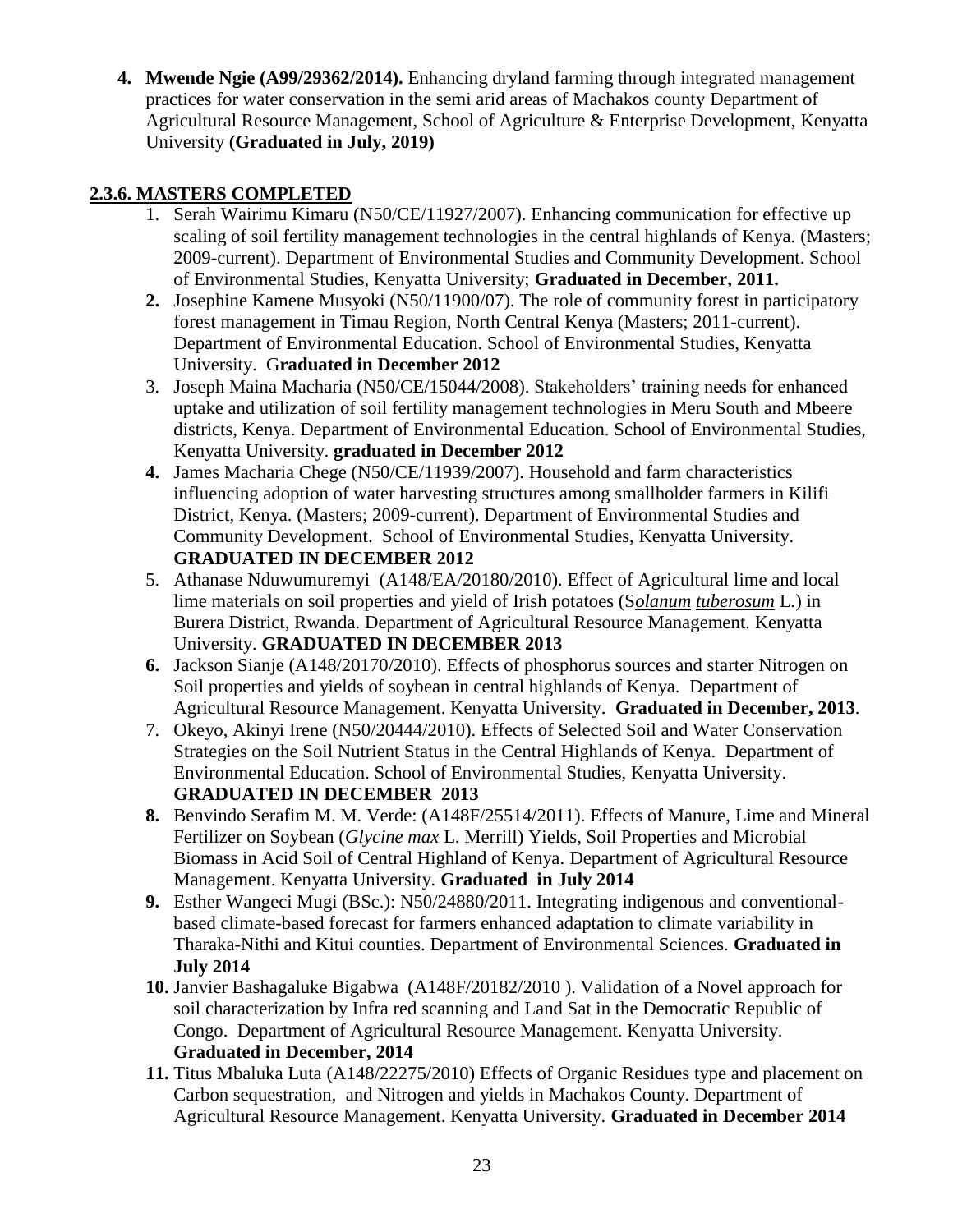- **12.** Josias Mateus Matusso (A148F/23965/2011). Effect of Manure and Mineral Fertilizer on the Yields of Maize and Soybean under Intercrop and Monocrop Systems. Department of Agricultural Resource Management. Kenyatta University. **GRADUATED IN DECEMBER 2014**
- **13.** Mwebia Frashiah Wangeci (N50/10715/2008). Farmer groups approach in upscaling of soil fertility management technologies in the central highlands of Kenya. Department of Environmental Sciences. School of Environmental Studies, Kenyatta University. **GRADUATED IN JULY 2015**
- 14. Esther Wanjue Njagi (N50/20702/2012). Farmer Groups' Characteristics influence on Soybean seeds dissemination in Embu, Tharaka Nithi and Meru Counties. (Masters; 2014- 2016). Department of Environmental Sciences, School of Environmental Studies, Kenyatta University *(***Graduated in July 2016)**
- 15. Mulinganya Bazibuhe Noel (A148F/21207/2012). Potential of local rhizobia strains to enhance nitrogen fixation by bio-fortified beans in South Kivu, Easter DRC Congo. Department of Agricultural Resource Management. Kenyatta University. **(Graduated in July 2016)**
- *16.* Damascene Sibomana (A148EA/20759/2012). Effects of Integrated Soil Fertility Management and Tied-Ridging on Selected Soil Properties and Crop Yields in Meru County, Kenya. Department of Agricultural Resource Management. Kenyatta University*.* **(Graduated in December, 2016)**
- *17.* Ada Mildred Achieng (N50/CTY/PT/26495/2013). Factors influencing adoption of integrated soil fertility management strategies for maize production in Embu County. Department of Environmental Sciences Kenyatta University (**Graduated in December, 2016)**
- **18.** Harold Mate (A103/12343/09). Factors affecting the participation of farmers in collective marketing initiatives in Mbeere and Meru South District in Central Highlands of Kenya . Department of Agribusiness and trade, Kenyatta University. (**Graduated in December 2016)**
- 19. Albert Mwaniki (A148/22325/2011). Effects of inoculation and Phosphorous levels on Soybean (*Glysine max* L.Merril) yields and selected soil properties in Embu County Kenya. Department of Agricultural Resource Management. Kenyatta University **(Graduated in December, 2018)**
- 20. Peter Kibet (A144/31598/2015) Effects of agricultural limes on physiochemical soil properties and maize *(Zea mays* L) performance on acidic soils of Tharaka Nithi County. Department of Agricultural Resource Management. Kenyatta University **(Graduated in December, 2018)**
- 21. Mercy Ngum A152F/31805/2015. Analysis of soybean value chain in Embu, Tharaka-Nithi and Meru counties. Department of Agribusiness Management and Trade, School of Agriculture & Enterprise Development, Kenyatta University **(Graduated in July, 2019)**
- **22.** Kimiti Winnie Wanjiru (N50/CTY/PT/33497/2014). Effect of lime, organic and inorganic inputs on soil acidity and productivity in Kirege, Tharaka Nithi, County). Department of Environmental Sciences, School of Environmental Studies, Kenyatta University. **Graduated in December, 2018)**
- **23.** Steven Ogega (A147/30858/2015). Effect of inorganic nutrients on soil and crop productivity under conventional and conservation agriculture in Central Kenyan Highlands. Department of Agricultural Resource Management. School of Agriculture & Enterprise Development, Kenyatta University **(Graduated in December, 2019)**
- 24. Francis Mucira (A500/1092/2016). Enhancing soybean production, economics and adoption among smallholder farmers in the central Highlands of Kenya. Department of Agricultural Resource Management. University of Embu **(Graduated September, 2019)**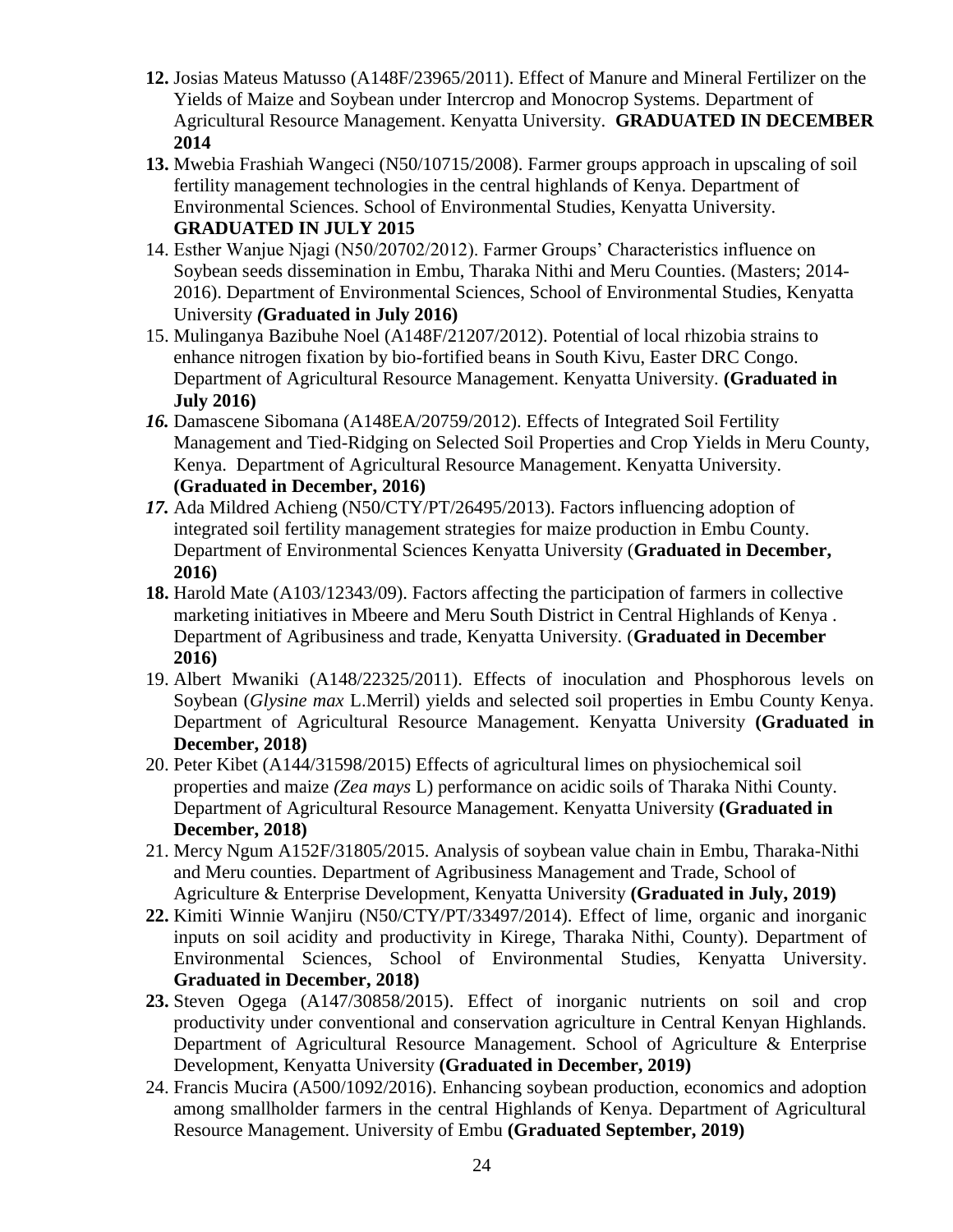- **25.** Macharia Mohamed Ndung'u (N50/31038/2015). Tied ridging and integrated soil fertility management (ISFM) technologies for improved soybean/maize productivity in the Central Highlands of Kenya. Department of Environmental Sciences, School of Environmental Studies, Kenyatta University **(Graduate in July, 2019)**
- **26.** Benjamin Munganga (A148F/29060/2014). Effect of Manure, tithonia and mineral fertilizer on soil properties and cassava yield in DR Congo, south-Kivu. Department of Agricultural Resource Management. Kenyatta University. **(Graduated in December, 2019)**
- **27.** Justine Mwambi Michoma: A144/30875/2015. Soil water, growth, and yield of yellow passion fruit response to mulch and hydrogel in Embu and Kiambu Counties, Kenya. **(Graduated in December, 2019)**

# **2.4 PROFESSIONAL/CONSULTING**

## **2.4.1 Networking**

- 1. 26-27 June 2019: Shell Thiogro and IPNI meeting at Vella Kempinsikii
- 2. African Green Revolution Forum: Invitation to the African Green Revolution forum (AGRF) 2018 in Kigali, Rwanda: 5-8, September, 2018
- 3. University of Embu: Sabbatical Leave from September 2017 to May 2018
- 4. AGRA/IFDC: Training workshop on implementation and outscaling of balanced crop nutrition in Africa  $6^{\text{th}}$  to  $10^{\text{th}}$  July 2016
- 5. University of Eldoret: Joint workshop on EARFRICA-CONNESSA project partners coordination workshop from  $1<sup>st</sup>$  to  $5<sup>th</sup>$  February 2016
- 6. AGRA: Workshop on synthesis of knowledge gaps on lime and fertilizer use for extension staff and stakeholders in ESA from  $6<sup>th</sup>$  to  $12<sup>th</sup>$  November 2016

## **2.4.2: Referee of Journal manuscripts**

- 1. January 2020: **Agricultural Water Management:** AGWAT\_2019\_708; Water productivity and its allometric mechanism in mulching cultivated maize (Zea mays L.) in semiarid Kenya
- **2. January, 2020: Experimental Agriculture:** EAG-D-19-00344: Determinants of smallholder farmers' decisions on fertilizer use for cereal crops in the Ethiopian highlands
- 3. **September, 2019: African Scientific Journal**: Manuscript Number: SCIAF-D-19-00063; (September,2019) Temporal characterisation of droughts using selected indices in the Upper Tana River Watershed, Kenya
- 4. **February 2019: Agricultural Water management: Manuscript number** AGWAT\_2019\_29 (February, 2019). Strategies of dual-mulching of ridge-and-furrow to improve maize productivity in semi-humid regions of Loess Plateau
- 5. **December, 2018: Agricultural Water management: Manuscript number** AGWAT\_2018\_1224 (December, 2018) Vertical rotary sub-soiling and ridge-furrow with plastic mulch relieves drought stress by increasing soil water supply capacity and potato water uptake in semiarid area
- 6. **September, 2018: Referee of Experimental Agriculture Journal: Reviewed Manuscript (September, 2018)** ref.: ms. no. EAG-d-18-00167 Farmers' Determinants of soil fertilisation practices: ethnographic and econometric evidence from the semi-arid Ethiopian rift valley.

# **2.4.3: National Board Member**

SATREPS Steering committee Rice Research project

## **2.4.4: Professional Consultant**

Professional Consultant for CABI (November –December 2017): Impact of plant Clinics on Pest and disease Management in Malawi: Data analysis and writing a **Peer Reviewed Working Paper**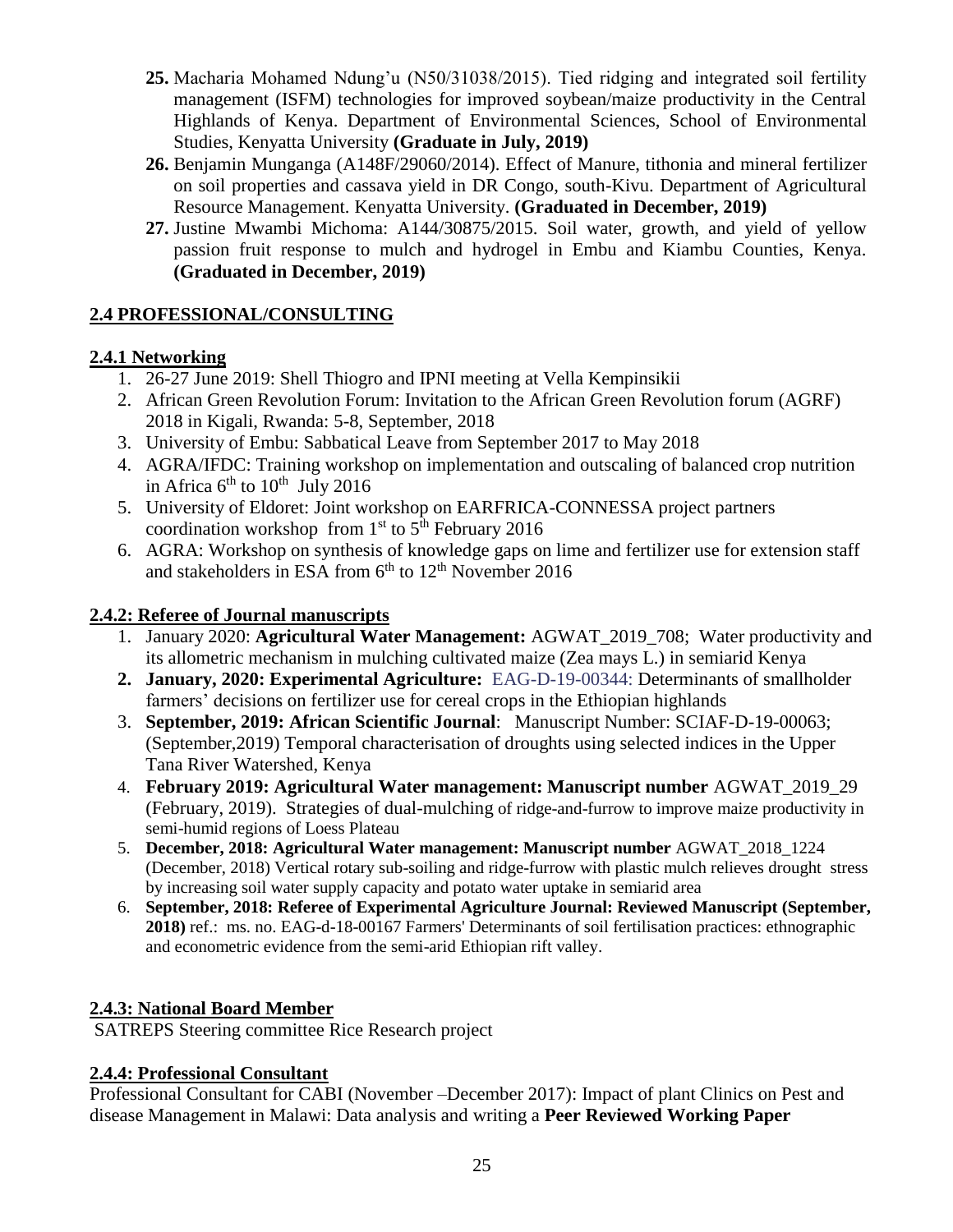### **2.4.5 External Examination**

- 1. **External examiner at South Eastern University, Kenya:** Role: Moderate examination papers and scripts in all semesters. I moderate examinations for the Department of Natural Resources Management
- 2. **University of Zimbabwe September 2018: Examination of Masters Thesis** for Nyasha Marble Kafesu titled "Maize fertilization under conservation agriculture systems on heterogeneous smallholder farms in Zimbabwe"
- 3. **Jomo Kenyatta University of Agriculture and Technology**: Examination of 9 Masters Projects in July 2017
- *4.* **James Cook University:** Examination of Fiona Mwaniki PhD thesis: (2016) Kenyan Farmers perception of adaptation of to climate change before and after a radio program interventions. James Cook University, Australia *(Ph D)*
- 5. **Jomo Kenyatta University of Agriculture and Technology:** John Nyaga Mwangi: October 2017. SC421-2926/2012 "Impact of trees on water and nutrients dynamics in smallholder maizebased farming systems in Rift Valley, Kenya. *(Ph D*)

### **2.4.6 Thesis Examination (Internal)**

- 1. 2010: Ruth Mwongeli (N50/10253/06) M. Env. Thesis entitled "Integrated Assessment of smallscale water harvesting and saving technologies in Machakos District, Kenya "Planning and Management, Kenyatta University *(Masters)*
- 2. 2011: Kirera Samuel Jacob Muthuri's (156/10104/2007) Masters Thesis entitled " Analysis of some physical soil properties on water availability in Ngaciuma-Kinyaritha Sub-Catchment, Upper Tana Basin, Kenya *(Masters)*
- 3. 2012: Robert Kaalisa (156EA/12149/2009). Masters entitled " Factors Influencing adoption and use of soil and water conservation measures in Bufundi sub catchment, Kabale District, Uganda, Kenya. *(Masters)*
- 4. **June 2012:** Ms. Zirhahwakuhingwa Wivine Munyahali (N50F/13010/2009) M. Env. Thesis titled "Assessment of the effects of commercial chemical products on maize yields in different agroecological zones of Kenya" *(Masters)*
- 5. **March 2013**: Ms Mercy Nyambura Kamau (A148/13234/09) Masters of Science in Integrated Soil Fertility Management. Thesis title "Characterization of Africa's Soil Mineralogy in relation to Soil fertility functional properties" *(Masters)*
- 6. **May 2013**: Mr Celestine Ndayisamba Pierre ( N50EA/12339/2009) M. Env. Thesis titled "Grain legumes and Mineral Fertilizers for soil productivity improvement in maize based systems of the Eastern Province of Rwanda *(Masters)*
- 7. **June 2013**: Ms Nadia Musaninkindi (A148EA/20179/2010) Masters of Science in Integrated Soil Fertility Management. Thesis title "Effect of cattle manure, mineral fertilizer and rhizobium inoculation on climbing beans production and soil properties changes in Burera District, Rwanda" *(Masters)*
- 8. **July 2013:** Mr Muambole Arlindo (A148F/21175/2010) Masters of Science in Integrated Soil Fertility Management. Thesis title "Efficiency of integrated incorporation of cattle manure and mineral fertilizers on maize yield in acidic soils of Beira Corridor, Mozambique *(Masters)*
- 9. **August, 2013**: Mr. James Kinyae Ngulu (N50/CE/20983/10) M. Env. Thesis entitled "An assessment of the adoption of improved mango varieties as an adaptation strategy to Climate change in Makueni County, KENYA" *(Masters)*
- *10.* **June 2014**: Ms Salome Muriuki (N85/13276/2009). Ph D Thesis: Potential of Biogas technology for climate change Mitigation and improving livelihoods of smallholder farmers in Kiambu County, Kenya" *(PhD)*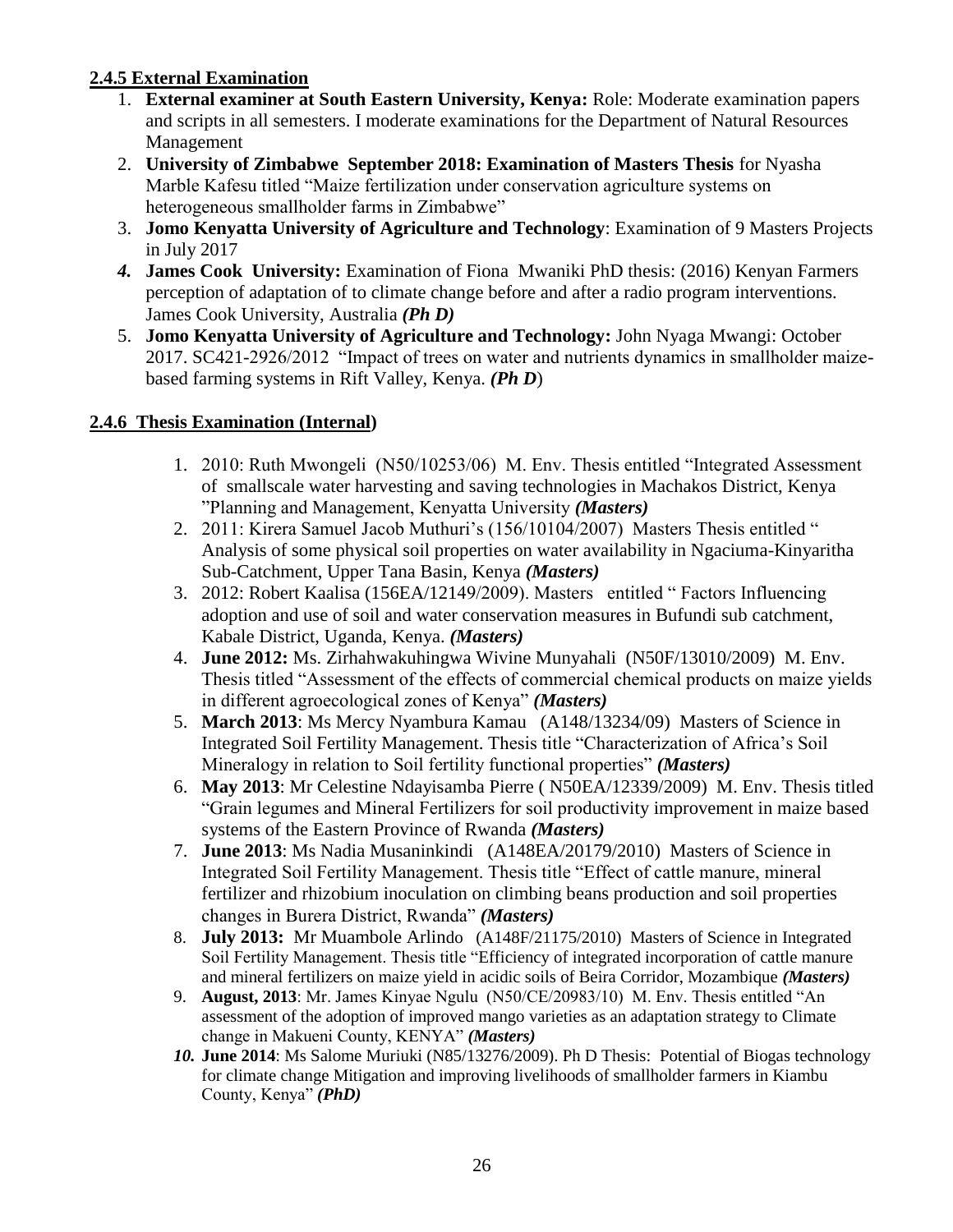- 11. **November 2013**: Ms Immaculee Nyampinga (A148EA/20984/2010) Msc thesis : The effect of method, rate of urea application on nitrogen use efficiency and yield of wetland rice in Rwamagana District, Rwanda *(Masters)*
- *12.* **April 2014:** Ms Thandar Nyi (N85F/24868/2011) Ph D Thesis title: Improving Agronomic Efficiency in Cassava-based farming system in Central Africa using organic and Inorganic Inputs" *(Ph D)*
- 13. **October 2014**: Mr Sylvester Nyongesa Aura: (N50/CTY/20277/2010). Msc Thesis: Effects of Integrated soil fertility management technologies on crop yields and income for smallholder farmers in Mbale Division, Kenya" *(Masters)*
- 14. **July 2015**: Michel Kabirigi MSc "Effects of Conservation Agriculture on bean and maize yield, soil properties and water productivity in Bugesera District, Rwanda" *(Masters)*
- 15. **June 2015**: Joas Tugizimana's. Effects of soil and water conservation technologies on soil productivity and bean yield in Nyamashere District, Rwanda" *(Masters)*
- *16.* Ms. Lilian Shukuru Bahati's (A148F/212062012) "Effect of *B. Japonicum* strains on soybean nodulation and indigenous AMF colonization and their survival in Walungu Peat under different storage conditions" *(Masters)*
- 17. August 2016 Mr Stephen Chege Wairuri "Dynamics of conflict in decentralized forest management in Mt Kenya" *(Ph D)*
- 18. **October 2016**: Naomi Ongucha (A148/20168/2010) Effect of NP fertilizers and manure application on maize-bean yields, and nitrogen mineralization in the Luvisols of Katumani, Machakos County *(Masters)*
- 19. **October 2016:** Sarah Wairimu Kimaru (N85/24932/2012). Effects of water harvesting techniques on agricultural production in the low midland zone of Tharaka-Nithi County, Kenya *(Ph D)*
- 20. **October 2016**: Lucy Wangui Nganga (N85/20710/2012) Soil carbon sequestration potential of different land use types on smallholder farms of Muranga County, Kenya *(Ph D)*
- 21. **February 2016**: Winnie Jelagat Kimutai's (A144/24125/CTY/OL/2014). Effect of selected bradyrhizobium on growth, biological nitrogen fixation and yield of cowpea in Kilifi and Embu Counties *(Masters)*
- 22. March 2018: Ms Openda G. Susan A148/21591/2010 MSc Thesis "Improving maizebean yields through improved soil moisture storage using trapezoidal bunds and manure in Machakos County-Eastern Kenya" (Masters)
- 23. **October 2018**. Ms Ngetich Alice Rotich A144/CE/24267/2013 MSc Thesis titled "Influence of spacing, plant architecture and nitrogen rates on the growth, yield and plasticity of grain Amaranth in Kiambu County" (Masters)
- 24. **May 2019**: Etabo Edung Mathew A144/OL/24077/2013: MSc Thesis titled "Effects of irrigation Scheduling and phosphatic fertilizer on yield of Nerica Rice (Oryza Sativa) in Mwea, Kirinyaga District"
- 25. **June 2019**: Fidelis Githua A144/27027/2014 MSc Thesis titled "Effects of Acidulated Rock Phosphate on Growth and yield performance of Selected Leafy vegetables in Kiambu County
- 26. **June 2019:** Desire Nduwanama: titled "Effect of Nitrogen Fertilizer on Maize performance, nitrogen use efficiency and soil nitrogen transformation in smallholder farms in Rongo, Kenya"
- 27. **September, 2019:** Heeran Mutuku:PHD/032/2029 "Tree cover perspectives and climate change resilence in the drylands of south Eastern Kenya: The case of Matungulu sub county, Machakos County"
- 28. **October 2019**: Doris Gakii : M/TH/138: "Impact of smallscale irrigation projects on household livelihoods in Chuka/Igambangombe Constituency, Tharaka Nithi County. Kenya
- 29. **January 2020**: Effects of Biochar and compost on soil physicochemical properties and maize from an acidic Ferrasols soil in Kamiti Sub-catchment, Kiambu County, Kenya
- 30. **April, 2020**: Quantifying Greenhouse gas emissions and carbon stocks in maize based cropping systems of Siaya County, Kenya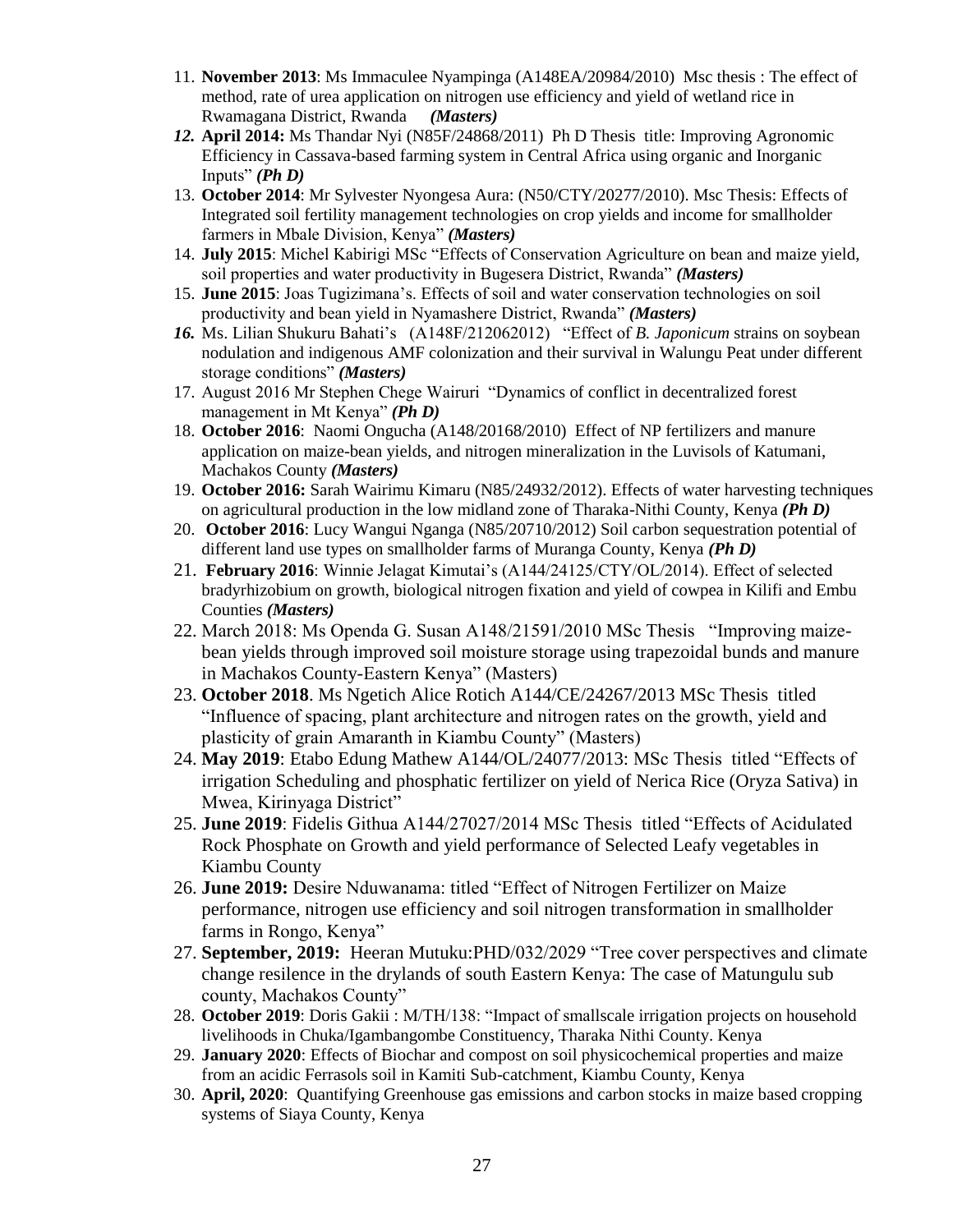#### **2.4.7 Thesis Examination (External)**

- *1.* Evelyn Wambui Njogu-Murithi (September, 2016) "Effects of Tillage and Mulching on maize yield, soil water content and organic carbon in Kirege, Tharaka Nithi County, University of Embu *(Masters)*
- *2.* Sydney Mwamba (October, 2016) MSc Research Methods. Root Knot Nematodes (*Meloidogyne Incognita*) interaction with selected Astaraceae plants and their potential use for nematode management. Jomo Kenyatta of Agriculture and Technology *(Masters)*
- 3. Ogeya Fredrick Odoyo Determination of best fit model for the distribution and crop loss associated with bacterial wilt of tomatoes. Jomo Kenyatta of Agriculture and Technology *(Masters)*
- 4. Megersa Tadese Jirtata Occurrence, distribution and management strategies for ascochyta blight (A*scochyta rabiei pass*) of check pea (*Cicer arietinum L*.) in Ethiopia. *(Masters)*
- 5. Mambo Wilson Optimal compaction pressure, particle size and binder ratio for quality briquettes made from maize cobs. Jomo Kenyatta of Agriculture and Technology *(Masters)*
- *6.* Fiona Mwaniki, February 2017; Kenyan Farmers perception of adaptation ofs to climate change before and after a radio program interventions. James Cook University, Australia *(Ph D)*
- 7. John Nyaga Mwangi: October 2017. SC421-2926/2012 "Impact of trees on water and nutrients dynamics in smallholder maize-based farming systems in Rift Valley, Kenya. Jomo Kenyatta University of Agriculture and technology *(Ph D*)
- 8. August 2018. Nyasha Marble Kafesu titled "Maize fertilization under conservation agriculture systems on heterogeneous smallholder farms in Zimbabwe" (P Phil)

### **2.5 ADMINSTRATION AND RESPONSIBILITIES**

#### **2.6.1: Chairman: Department of agricultural Resource Management**

- 1. Acting Dean; School of Agriculture and Enterprise Development (October 2018)
- 2. Renewal of appointment as Chairman: Department of Agricultural resource Management from 7<sup>th</sup> February 2015
- 3. Confirmation of appointment as Chairman: Department of Agricultural resource Management from  $7<sup>th</sup>$  February 2015
- 4. Appointment as Acting Chairman: Department of Agricultural resource Management from August 2011

### **Achievements**

- 1. Accreditation of BSc in Animal Health and Management programme
- 2. Creation of Department of Animal Sciences
- 3. Initiated digital Mode of learning for Four Masters Programmes

### **2.6.2: Staff Mentor**

- Staff Mentor (2018)
- Staff Mentor for 2014/2015 Academic year

## **2.6 COMMUNITY SERVICE AND OTHER CONTRIBUTIONS**

### **2.6.1: Attracting Research Grants and Development Funding**

- 1. **June 2019** EAC Masters scholarships on Integrated Soil Fertility Management
- 2. **January 2019 – December 2022 (4 years):** Climate smart options allowing agricultural intensification for smallholders in the dry zones of the Central Highlands of Kenya ( $\epsilon$  279, 113)
- **3. October 2014 – September 2018**: CONNEcting knowledge, scales and actors; An integrated framework for adaptive organic resource management, targeting soil aggradation and agroecosystems' resilience in SSA; ERAfrica Project-NACOSTI-Kenya. 1,052, 106 EUR**; Nine**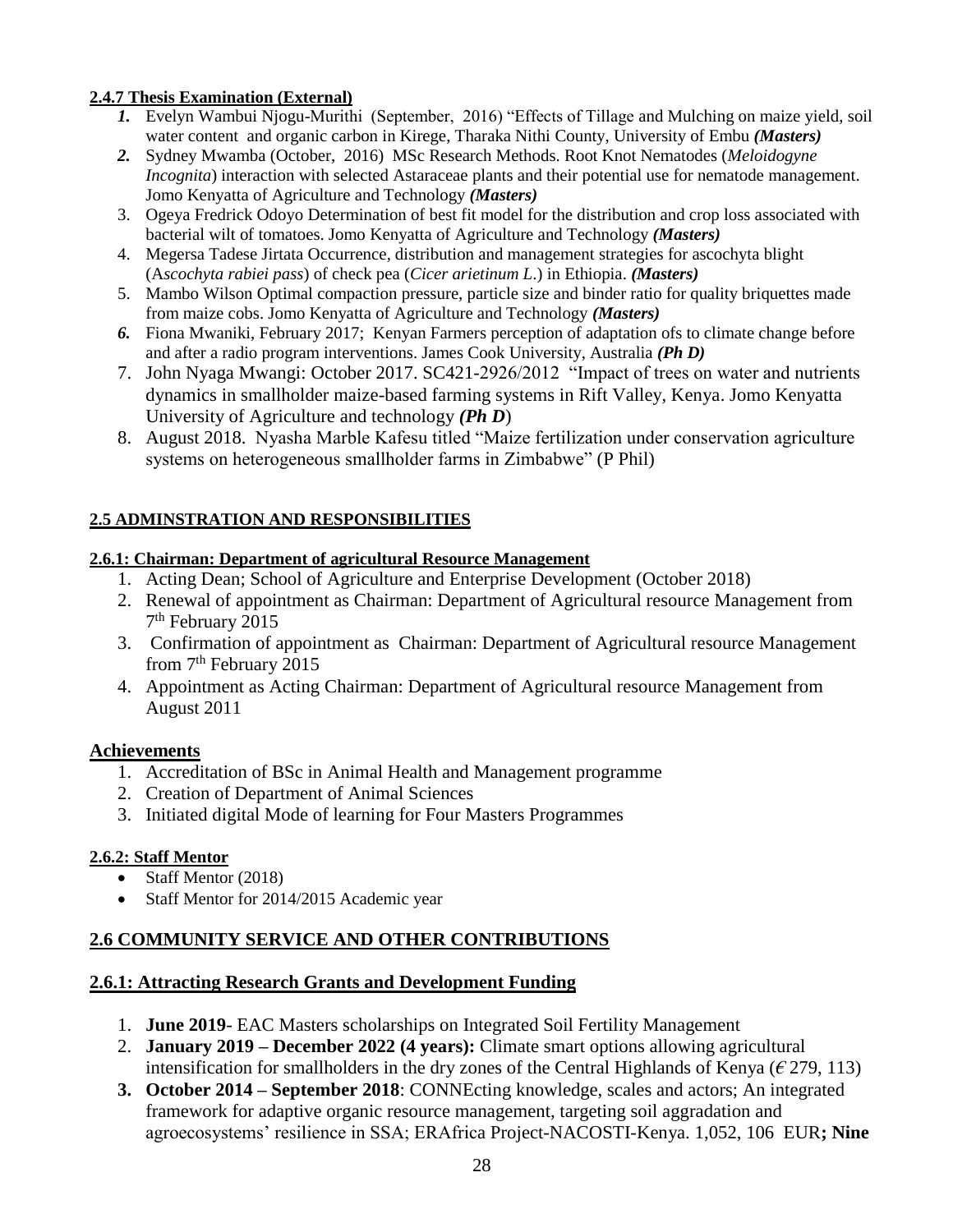### **partners and I was contact person, Kenyatta University Chapter**

- 4. **June 2014 – May 2017:** Alliance of a Green Revolution in Africa (AGRA) USD 549,645 on "Scaling up soybean and climbing beans using a value chain approach in maize-based systems of central Highlands of Kenya" [www.socoproject.org](http://www.socoproject.org/)
- 5. **September 2012-December 2013**: Association for Strengthening Agricultural Research in Eastern and Central Africa (ASARECA **NRM/2012/09**) USD 525,003; on "Integrated Soil Fertility management for improved Livelihoods"
- 6. **2011 – 2013**: International Atomic Energy Association (IAEA) USD 53, 013. Unravelling beneficial impacts of Nitrogen, carbon and water dynamics in mulch-based systems on crop productivity in heterogeneous biophysical environment of the central highlands of Kenya
- 7. **2011-2013**: RUFORUM Graduate Research Grants: USD 60,000. Enhancing crop productivity through soil water conservation and integrated drought prediction and preparedness techniques in the drier zones of central highlands of Kenya
- 8. **2010-2013**; The Alliance for a Green Revolution in Africa ( (AGRA) (USD 806,629) on "Enhancing Productivity and Market Development of Soybeans and Climbing Beans in Central Highlands of Kenya"
- 9. **2008-2013,** The Flemish Interuniversity Council Own Initiative (VLIR UOS) Belgian Government funded grant (Euro 309,998.58) to conduct research on "Enhancing farmers' benefits from integrated soil fertility management through improved water use efficiency and better marketing strategies in the highlands of central Kenya"
- 10. **2009-2012**; Association for Strengthening Agricultural Research in Eastern and Central Africa (ASARECA) funded proposal (USD 577,000.00) on "Accelerated Uptake and Utilization of Soil Fertility Management Best-Bets Practices in ECA Region"
- **11. 2004-2007,** The Flemish Interuniversity Council (VLIR Belgium)
- 12. **2004-2006,** FARM Africa MATF Grant (UK£ 60,000) to conduct research on "participatory scaling-up of soil nutrient management technologies for increased crop yields in smallholder farms of central highlands of Kenya".
- 13. **2006-2007**, Commission for Higher Education (CHE) funded proposal on "Food Security enhancement using soil nutrient replenishing technologies in the small holder farms of the central highlands of Kenya (Ksh. 3 million)".
- 14. **2001 – 2004:** The Bentley Fellowship (20,000 Canadian Dollars). Funded research on on-farm Participatory Evaluation and Promotion of Integrated Soil Fertility Management Practices within the smallholder farms of central Kenya

## **2.6.2: Community Outreach Programmes:**

- 1. Working with farmers in the field; Field days and training farming communities
- 2. Secretary to Christian Education Committee of Ridges PCEA Church form 2015 to date
- 3. Resource person on 19th September 2018: Scientific Writing Training, organized by Graduate School
- 4. Website (jaynemugwe.socoproject.org) to share information on Research Methods and ISFM

## **2.6.3: Recongnition, Awards and Honours**

- 1) Certificate: Best paper award 2017; Symposium on climate change and Drought resilience in Africa;  $7<sup>th</sup>$  to  $9<sup>th</sup>$  November 2017
- 2) Top ten best KU Researchers in publishing by Elsevier
- 3) Best Oral Paper; Food Security Theme during 11<sup>th</sup> Egerton International Conference and Innovation week (March, 2017)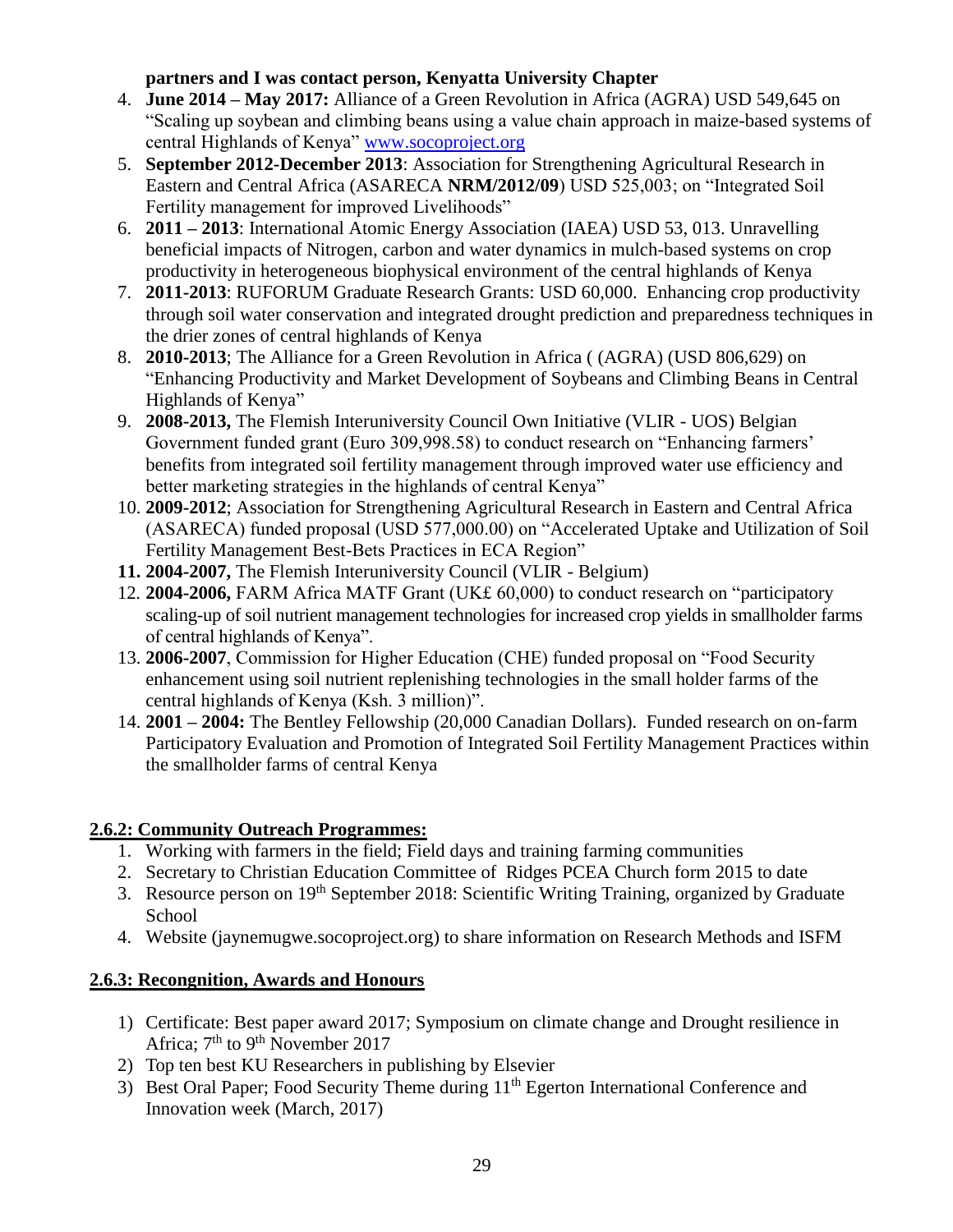- 4) Best scientific presentation in Socio-economics and Biometrics Section (November 2006: 10<sup>th</sup> KARI Biennial conference)
- 5) Third Best scientific presentation in Gender Integration in Research category (November 2002: 8<sup>th</sup> KARI Biennial conference)
- 6) Second Best scientific presentation in Soil Fertility Category (November 2002: 8th KARI Biennial conference)
- 7) Second Best scientific presentation in Soil and Water Management Category (November 2002: 8<sup>th</sup> KARI Biennial conference) Pan-paper mills prize for be

# **2.7 OTHERS**

## **2.7.1 Participation in Workshops/Conferences from 2011 to date**

- 1. **29th to 31st March 2017:** 11th Egerton University International Conference and Innovation week
- 2. **29th November to 2nd December, 2016**. Conference by the School of Agriculture and Enterprise Development. Kenyatta University
- 3. **6 th to 12th November 2016**: Workshop on lime and fertilizer use for East and Southern Africa, Kigali, Rwanda
- 4. **5 th to 9th September, 2016**: Agriculture Green Revolution Forum (AGRF), UN, Nairobi, Kenya
- 5. **28th February to 4th March 2016**: Pan African Grain Legume and World Cowpea conference at Avani Victoria Falls Resort, Zambia
- 6. **1 st to 5th February 2016**: Writeshop on ISFM: ISFM writeshop at Simba Lodge, Naivasha, Kenya
- 7. **6 th to 10th July 2015**: Implementation and Out scaling of balanced Crop Nutrition in Africa. By International Fertilizer Development Centre, Nairobi, Kenya
- 8. **4 th to 7th February 2015**: Kick off workshop on CONNEcting knowledge, scales and actors; An integrated framework for adaptive organic resource management, targeting soil aggradation and agroecosystems' resilience in SSA, University of Eldoret, Eldoret, Kenya.
- 9. **1 st - 5 th December 2014**; International Conference on Building a new generation of Agricultural Scientists; Kenyatta University, Nairobi
- 10. **30 June to 4 July**: International Grantees Workshop at the Mount Meru Hotel in Arusha, Tanzania.
- 11. **20 – 25th October, 2013:** Soil Science Society of East Africa/African Soil Science Society Conference, Nakuru, Kenya
- 12. **3 rd -7 th September, 2013**: African Green Revolution Forum (AGRF) sypmposium Maputo, Mozambique
- 13. **14 – 17th October, 2013**: 11th African Crop Science Conference, Imperial Botanical Hotel, Entebbe, Uganda
- 14. **August 9th to 10th , 2013:** Training workshop on Impact Assessment of Agricultural Technologies: Embu, Kenya
- 15. May 2013 (15<sup>th</sup> to 17<sup>th</sup>): Agricultural Value Chain analysis (3 days) at Kaguru Training Centre, Maara, Kenya
- 16. January 2013: Data Management and analysis; Kenyatta university, Kenya
- 17. 22<sup>nd</sup> to 26<sup>th</sup> October 2012. Integrated Soil Fertility Management: From microbes to Markets. Safari Park hotel, Nairobi
- 18.  $25<sup>th</sup> 28<sup>th</sup>$  July 2012: 1<sup>st</sup> international conference on natural resources, peace and Conflicts. Karatina university College, Karatina, Kenya.
- 19. 4<sup>th</sup> to 8<sup>th</sup> June 2012: Workshop organized by Alliance for a Green revolution in Africa, Windsor Golf Hotel, Nairobi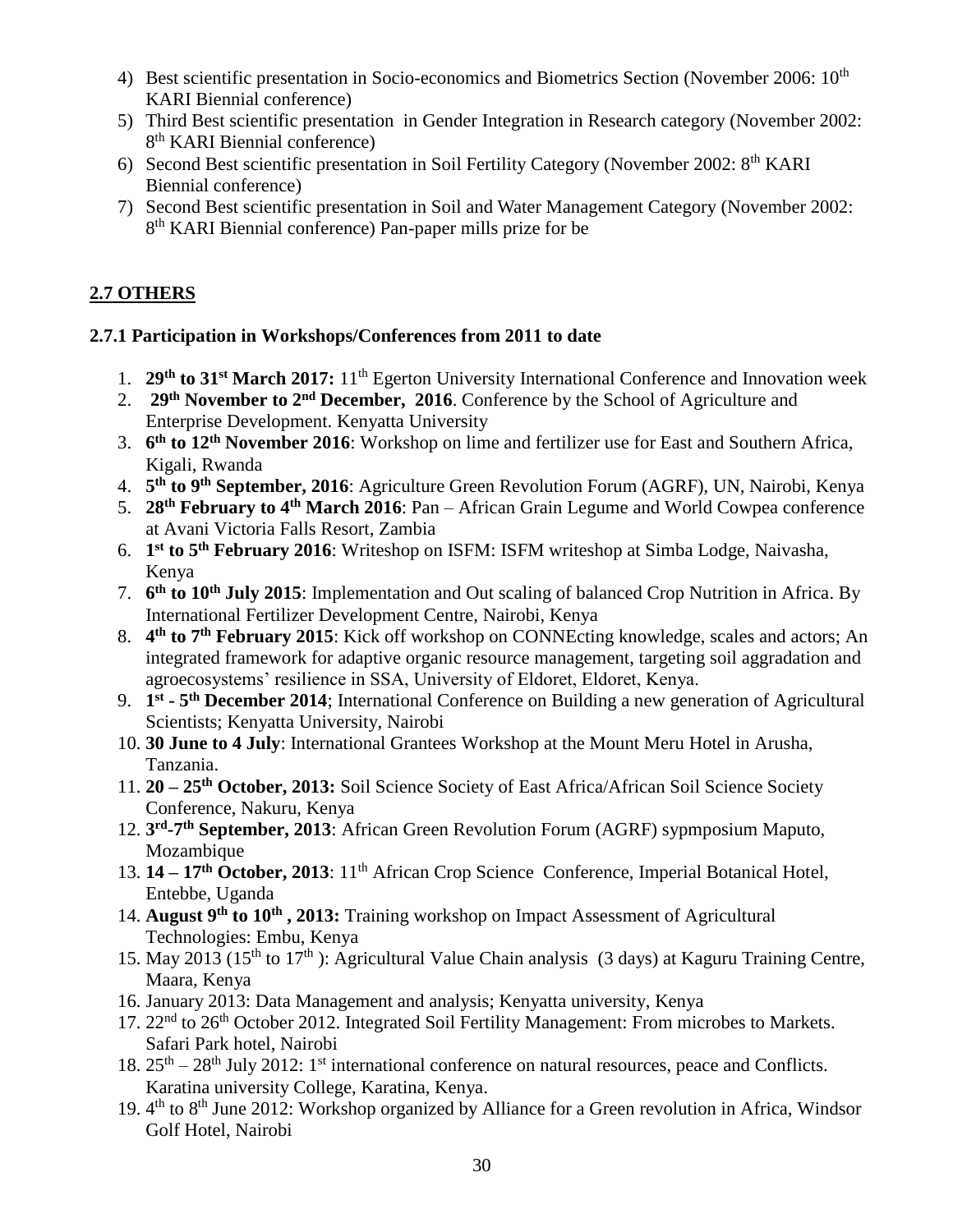- 20. October 2012 (One week): Agricultural Innovation Systems (AIS) and Value chain Development (VCD), Kigali, Rwanda
- 21. February 2011: Training workshop on group facilitation skills. Held at Embu Agricultural Training Centre on 13<sup>th</sup> February 2012
- 22. 23<sup>rd</sup> 27<sup>th</sup> October, 2011; Conference on Agricultural Intensification of the African Humid Highlands (CIALCA). August  $8<sup>th</sup>$  to  $10<sup>th</sup>$ , 2014: Training workshop on Experimentation and Economic data collection and analysis, Embu University College, Embu County, Kenya

## **2.7.2 Conferences /workshops/writeshops organized**

- 1. 17th to 21 October 2016: Writeshop to develop training manuals for farmer groups at AICAD, JKUAT, JUJA
- 2. 17<sup>th</sup> to 19<sup>th</sup> February 2016: Editing writeshop for documentation committee at Mountain Breeze Hotel, Embu
- 3. 16th to 20th November 2015; Writeshop to develop knowledge sharing products for integrated soil fertility management promotion; Sagana Getaway Resort; Murang'a
- 4. 19<sup>th</sup> 20<sup>th</sup> February 2015: Training workshop for Field Extension Officers on ISFM, Group Dynamics and Leadership at Kaguru FTC
- 5.  $8<sup>th</sup>$  to 10<sup>th</sup> August 2014: Experimentation and Economic data collection and analysis, Embu University College: Funded by AGRA
- 6. 13<sup>th</sup> and 17<sup>th</sup> May 2013: Value Chain stakeholders analysis workshop, Kaguru Farmers Training Centre, Chogoria: Funded by ASARECA
- 7. April 2013: End of AGRA SoCo project workshop, Panesic Hotel, Embu
- 8. 30<sup>th</sup> April and 1<sup>st</sup> May 2012: Monitoring and Evaluation workshop, Panesic Hotel Embu: Facilitator, Dr. Vincent Oeba
- 9. May 5-6 2003: Two-day stakeholders workshop on integrated soil fertility management strategies at Salkan hotel, Embu, Kenya
- 10. December 2003: One-week 21st Soil Science Society of East Africa conference, Eldoret, Kenya
- 11. November 2007: One-week 24<sup>th</sup> Soil Science Society of East Africa conference, Embu, Kenya
- 12. July 2009: Two days Inception workshop for Association for Strengthening Agricultural Research in East and Central Africa (ASARECA) regional workshop, Safari Park Hotel, Kenya.
- 13. January 2011: Three days Association for Strengthening Agricultural Research in East and Central Africa (ASARECA) regional workshop, Safari Park Hotel, Kenya.
- 14. September 2011: Three days Project closing workshop for Association for Strengthening **Agricultural**

## **2.7.3 Professional Competencies**

- Competent in use of EXCEL; SPSS; Competent in use of SAS and GENSTAT
- I used these programmes extensively for analyzing my PhD data, and continue using them in my research work
- Data analysis; both experimental and survey data
- Socially, I have worked with various teams; teams to develop research proposals; implementation of research projects. I work with several social groups from the church and in my local community (spiritual and welfare groups)

## **2.7.4: Academic Leadership**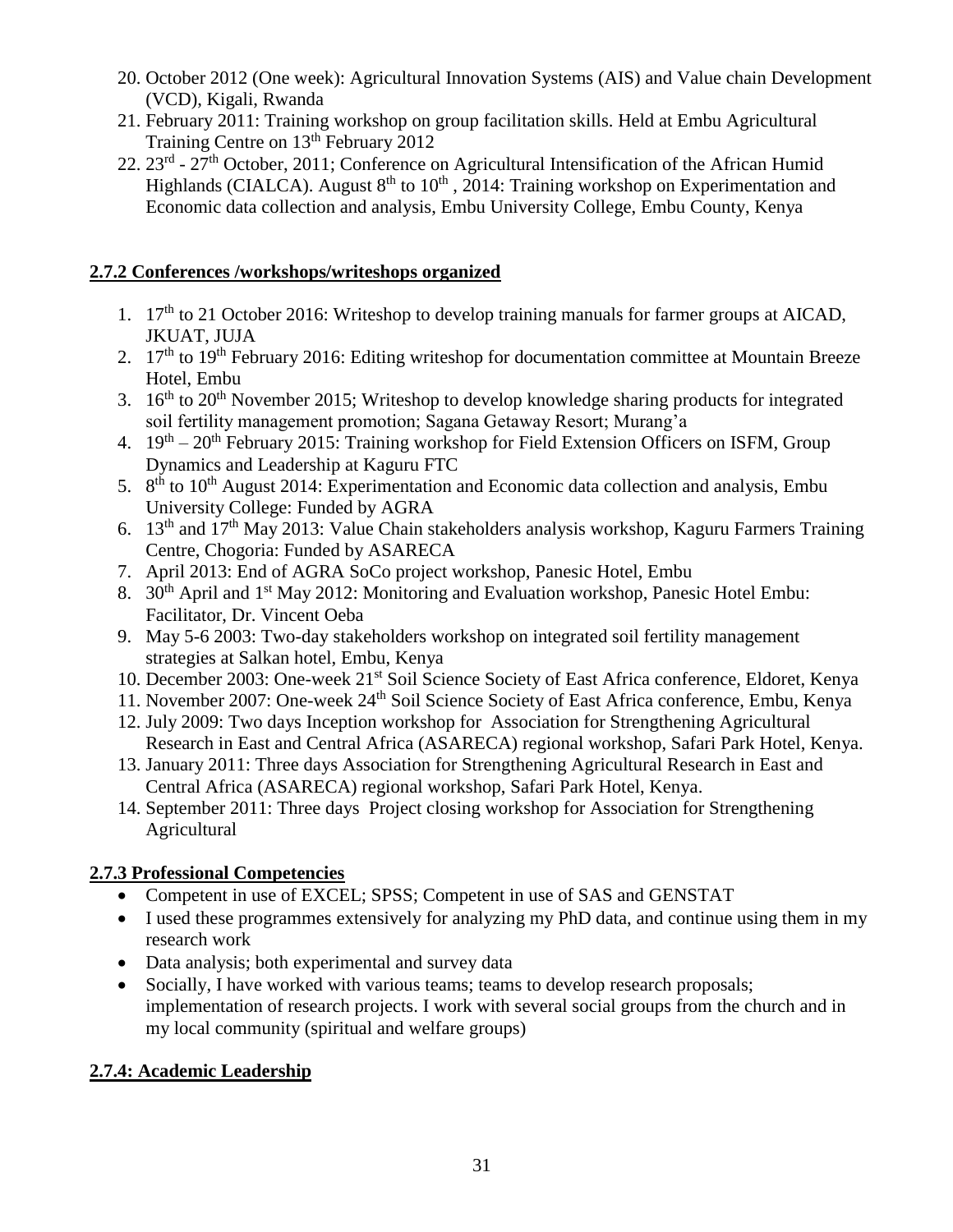- 1. 2016: Spearheaded Accreditation of Animal Health and Production Programme
- 2. 2016: Spearheaded creation of Department of Animal Sciences from the ARM Department
- 3. 2016 Chair: Subcommittee on Coding of programmes in the School of Agriculture and Enterprise development
- 4. Chair: Department of Agricultural Resource Management from August 2011 to February 2017e
- 5. Coordinated a stakeholders One–day workshop for BSc Animal Health and production in July 2016
- 6. Coordinated development of Msc Dryland Agriculture and MSc Animal Nutrition and Management
- 7. Coordinated the development of BSc Animal Health and production programme in 2015 which was approved in March 2016
- 8. Coordinated development of Digital School programmes in MSc integrated soil fertility management, MSc Land and water management, MSc animal Nutrition and Management and MSc Dryland agriculture from 2012 to 2013

## **2.7.5 Research Leadership**

- 1. **Project Manager for AGRA project (2013 SHP 014), March 2010 to February 2013. Donor; AGRA Contact Person; Dr. Abed Kiwia; E mail;** [akiwia@agra-alliance.org](mailto:kiwia@agra-alliance.org)
- 2. Project Leader for ASARECA Project NRM/2012/09; Upscaling soil fertility management for improved livelihoods. Donor; ASARECA Contact Person: Dr Hezron Mogaka. E mail [hmogaka@asareac.org](mailto:hmogaka@asareac.org)
- 3. Project Manager for AGRA project (SHP 022), March 2010 to February 2013. Donor; AGRA Contact Person; Dr. Abed Kiwia; E mail: [akiwia@agra-alliance.org](mailto:kiwia@agra-alliance.org)
- 4. Project Leader for ASARECA Project (NRM/09/01) July 2009 to September 2011. Donor; ASARECA Contact Person: Dr Hezron Mogaka. E mail [hmogaka@asareac.org](mailto:hmogaka@asareac.org)

# **2.7.6 Capacity Building**

- 1. May 2016: Organised a two-day training on the use of SAS (18 participants)
- 2. March 2016: Organised a writeshop to develop knowledge sharing products on integrated soil fertility management
- 3. October 2015: Organized a two -dayAgro-dealer training workshop
- 4. August 2015: Organized a two day training workshop for Local processors/enterpreneurs

# **2.7.7: Professional Associations**

- 1. Member of the African Network (AfNet) of Tropical Soil Biology and Fertility Institute of CIAT  $-2000$  to date
- 2. Chairperson: Soil Science Society of East Africa: Kenya Chapter (2010 2011)
- 3. Soil Science Society of East Africa 2001 to date
- 4. African Crop Science Society 2001 to date
- 5. Member of African Forestry Research Network (AFRONET)

# **Contribution to University Advancement**

- 1. **June 2019**: Masters Degree in integrated soil fertility programme selected to host East African **Scholarships**
- 2. **April 2019**: PhD in integrated soil fertility Management (PhD ISFM) selected for on-site visits by Partnership for skills in Applied Sciences, Engineering and Technology (PASET)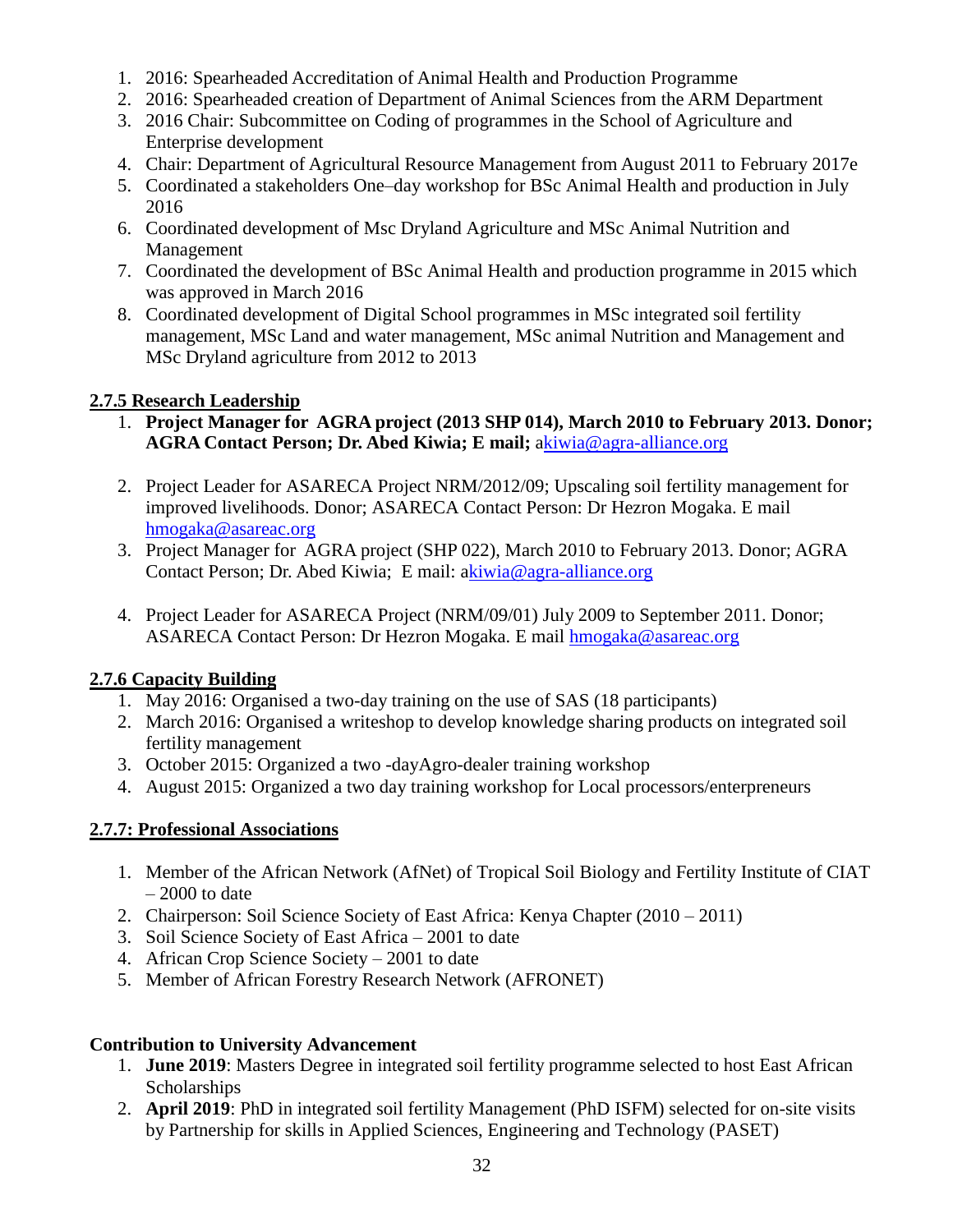- 3. Chair: Committee on development of proposals for African Union 2016
- 4. Chair: School farm relocation committee
- 5. Committee Member: Dairy Tech farm Committee
- 6. Committee Member: Harmonization of Credit Waiver
- 7. Member: Development of On line Research methodology Course (PUCU 500)
- **8.** Committee Member: Institute of African studies

#### **Community participation**

- 1. Working with farmers: Development of Extension materials and promotion of technologies through field days; Training of farmers
- 2. 2015 February to Date: Member of Christian Education Committee, PCEA Ridges Church.
- 3. 2010 to Date: Coordinator: Membley Gracious Ladies organization
- 4. 2008 2009 Deacon: PCEA; Membley Church
- 5. 2017 to 2019: Chair of Gracious Girls Welfare group (12 Members)
- 6. 2017 to Date: Patron: Greenberry Mentorship Initiative
- 7. 2014 to date: Member Woman's Guild PCEA Church: Commissioned on 14th April, 2019
- 8. 2015 to Date: Church School teacher; Ridges PCEA church: Commissioned on 1<sup>st</sup> September 2019
- 9. January 2019: Member of Board of Management: PCEA Ridges School